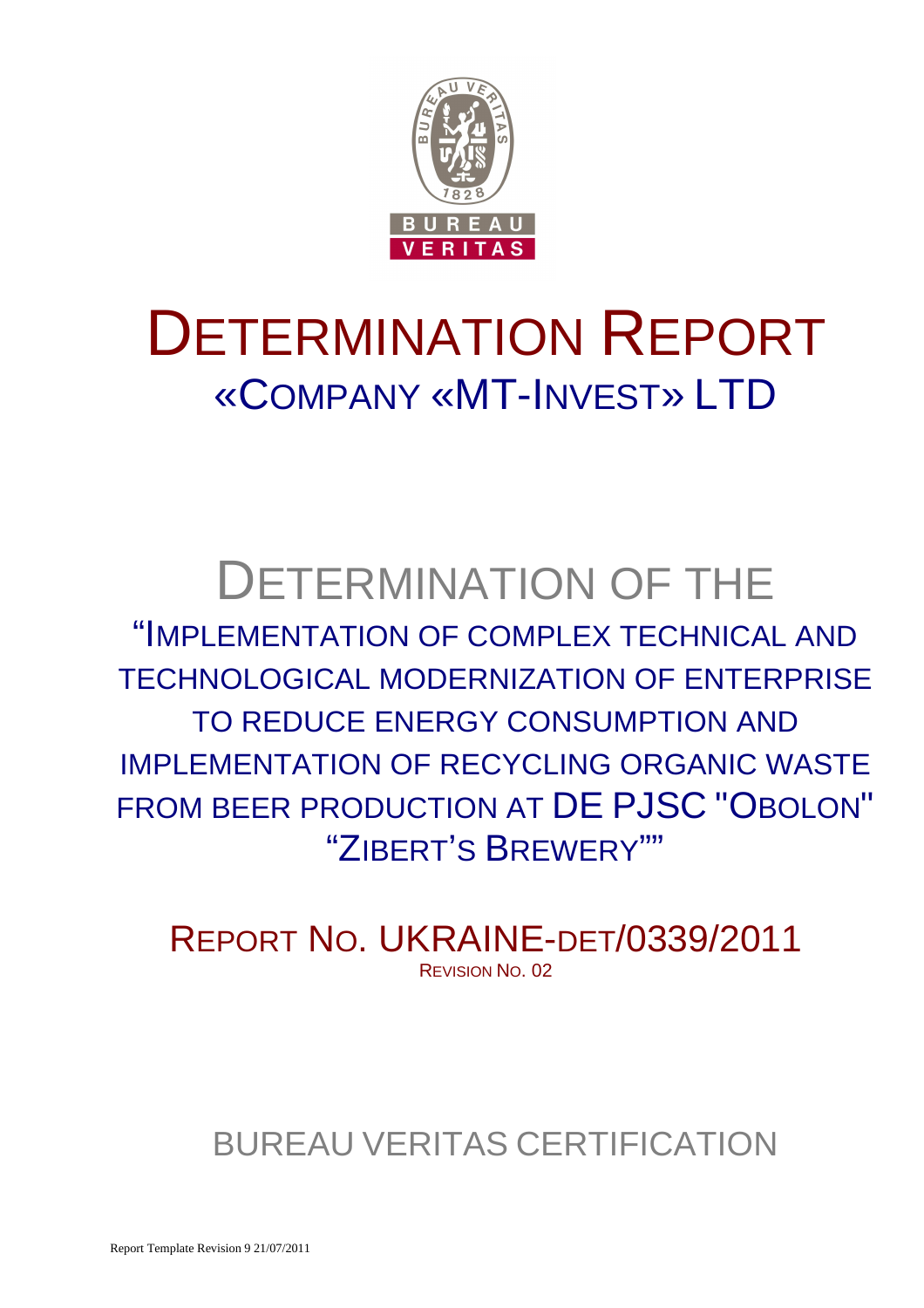Organizational unit:



T

### DETERMINATION REPORT

Date of first issue:

| Date of first issue:<br>16/09/2011                                                                                                                                                                                                         |                                                                                                                                                                                                                                     | Organizational unit.<br><b>Holding SAS</b>  |               | <b>Bureau Veritas Certification</b>                                                      |                                                                                                                                                                                                                                                                                                                                                                                                                                                                                                                                                                                                                                                                                     |  |
|--------------------------------------------------------------------------------------------------------------------------------------------------------------------------------------------------------------------------------------------|-------------------------------------------------------------------------------------------------------------------------------------------------------------------------------------------------------------------------------------|---------------------------------------------|---------------|------------------------------------------------------------------------------------------|-------------------------------------------------------------------------------------------------------------------------------------------------------------------------------------------------------------------------------------------------------------------------------------------------------------------------------------------------------------------------------------------------------------------------------------------------------------------------------------------------------------------------------------------------------------------------------------------------------------------------------------------------------------------------------------|--|
| Client:<br>«Company «MT-Invest» LTD                                                                                                                                                                                                        |                                                                                                                                                                                                                                     | Client ref.:<br>Falendysh Yaroslav          |               |                                                                                          |                                                                                                                                                                                                                                                                                                                                                                                                                                                                                                                                                                                                                                                                                     |  |
| Summary:<br>well as the host country criteria.                                                                                                                                                                                             |                                                                                                                                                                                                                                     |                                             |               |                                                                                          | Bureau Veritas Certification has made the determination of the «Implementation of complex technical and<br>technological modernization of enterprise to reduce energy consumption and implementation of recycling<br>organic waste from beer production at DE PJSC "Obolon" "Zibert's Brewery"» project of «Company «MT-<br>Invest» LTD located in Fastiv city, Ukraine, on the basis of UNFCCC criteria for the JI, as well as criteria given<br>to provide for consistent project operations, monitoring and reporting. UNFCCC criteria refer to Article 6 of the<br>Kyoto Protocol, the JI rules and modalities and the subsequent decisions by the JI Supervisory Committee, as |  |
| conducted using Bureau Veritas Certification internal procedures.                                                                                                                                                                          |                                                                                                                                                                                                                                     |                                             |               |                                                                                          | The determination scope is defined as an independent and objective review of the project design document,<br>the project's baseline study, monitoring plan and other relevant documents, and consisted of the following<br>three phases: i) desk review of the project design and the baseline and monitoring plan; ii) follow-up interviews<br>with project stakeholders; iii) resolution of outstanding issues and the issuance of the final determination report<br>and opinion. The overall determination, from Contract Review to Determination Report & Opinion, was                                                                                                          |  |
| design document.                                                                                                                                                                                                                           | The first output of the determination process is a list of Clarification and Corrective Actions Requests (CL and<br>CAR), presented in Appendix A. Taking into account this output, the project proponent will revise its project   |                                             |               |                                                                                          |                                                                                                                                                                                                                                                                                                                                                                                                                                                                                                                                                                                                                                                                                     |  |
| country criteria.                                                                                                                                                                                                                          | In summary, it is Bureau Veritas Certification's opinion that the project correctly applies Guidance on criteria for<br>baseline setting and monitoring and meets the relevant UNFCCC requirements for the JI and the relevant host |                                             |               |                                                                                          |                                                                                                                                                                                                                                                                                                                                                                                                                                                                                                                                                                                                                                                                                     |  |
| Report No.:<br>UKRAINE-det/0339/2011                                                                                                                                                                                                       | JI                                                                                                                                                                                                                                  | Subject Group:                              |               |                                                                                          |                                                                                                                                                                                                                                                                                                                                                                                                                                                                                                                                                                                                                                                                                     |  |
| Project title:<br>Implementation<br><b>of</b><br>technological modernization of enterprise to reduce<br>energy consumption and implementation of recycling<br>organic waste from beer production at DE PJSC<br>"Obolon" "Zibert's Brewery" | complex                                                                                                                                                                                                                             | technical<br>and                            |               |                                                                                          |                                                                                                                                                                                                                                                                                                                                                                                                                                                                                                                                                                                                                                                                                     |  |
| Work carried out by:<br>Oleg Skoblyk -<br><b>Technical Specialist</b><br>Kateryna Zinevych - Team Member, Lead Verifier<br>Denis Pishchalov -<br>Specialist                                                                                | Team Leader, Lead                                                                                                                                                                                                                   | Verifier,<br>Tien<br>Team Member, Financial | $\boxtimes$   | No distribution without permission from the<br>Client or responsible organizational unit |                                                                                                                                                                                                                                                                                                                                                                                                                                                                                                                                                                                                                                                                                     |  |
| Work verified by:<br>Ivan Sokolov - Internal Technical Reviéwer<br>Work signed by:<br>Flavio Gomes - Operational Manages                                                                                                                   |                                                                                                                                                                                                                                     | as<br>ding SAS<br>$4\Omega$                 | Certification | Limited distribution                                                                     |                                                                                                                                                                                                                                                                                                                                                                                                                                                                                                                                                                                                                                                                                     |  |
| Date of this revision:<br>26/09/2011                                                                                                                                                                                                       | Rev. No.:<br>02                                                                                                                                                                                                                     | Number of pages:<br>66                      |               | Unrestricted distribution                                                                |                                                                                                                                                                                                                                                                                                                                                                                                                                                                                                                                                                                                                                                                                     |  |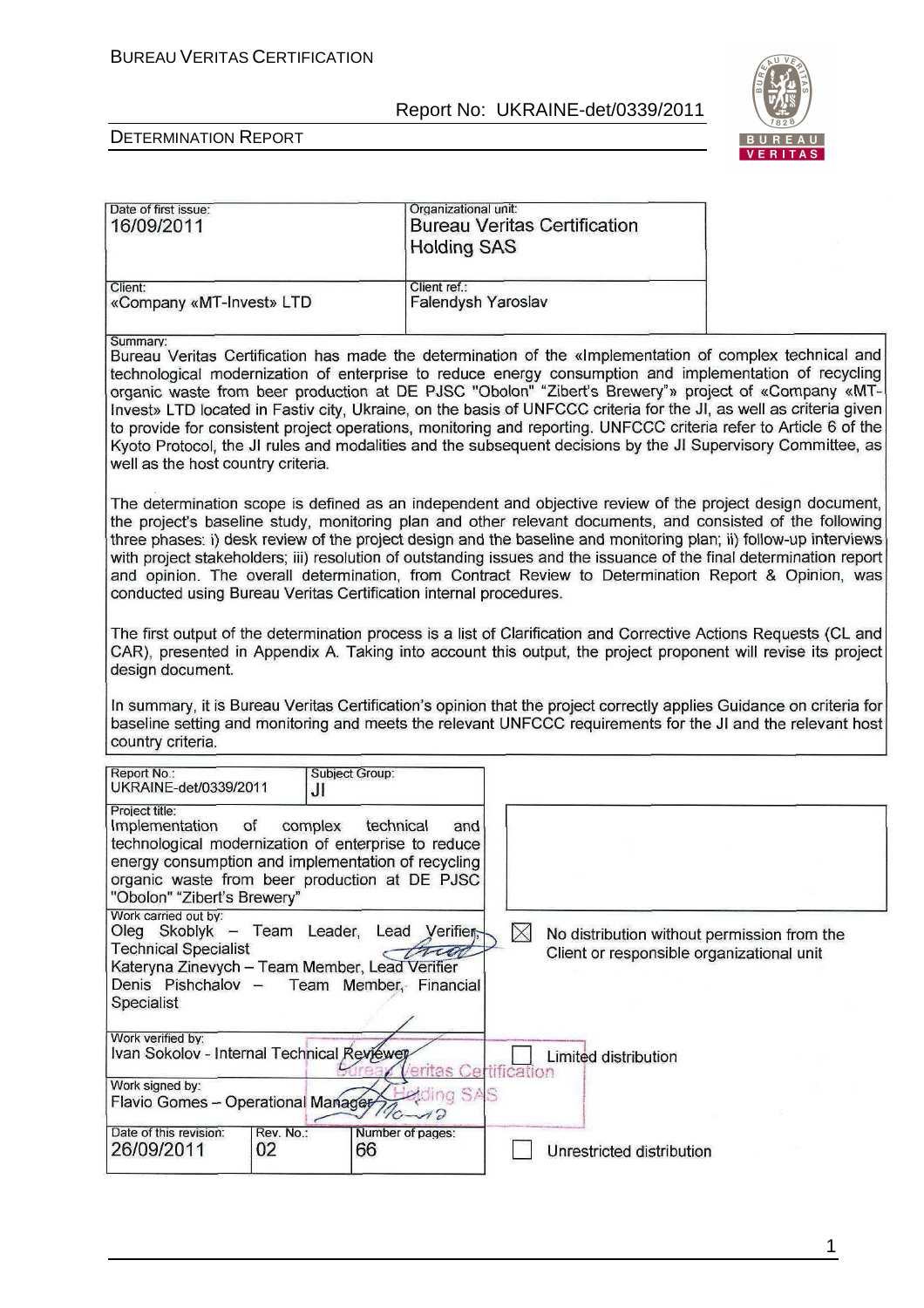DETERMINATION REPORT

# **Table of Contents Page**

| $\mathbf{1}$   |                                                                                     | 3              |
|----------------|-------------------------------------------------------------------------------------|----------------|
| 1.1            | Objective                                                                           | 3              |
| 1.2            | Scope                                                                               | 3              |
| 1.3            | Determination team                                                                  | 3              |
| 2              |                                                                                     | .4             |
| 2.1            | <b>Review of Documents</b>                                                          | $\overline{4}$ |
| 2.2            | Follow-up Interviews                                                                | 5              |
| 2.3            | <b>Resolution of Clarification and Corrective Action Requests</b>                   | 5              |
| 3              |                                                                                     |                |
| $\overline{4}$ |                                                                                     |                |
| 4.1            | Project approvals by Parties involved (19-20)                                       | 11             |
| 4.2            | Authorization of project participants by Parties involved (21)                      | 11             |
| 4.3            | Baseline setting (22-26)                                                            | 11             |
| 4.4            | Additionality (27-31)                                                               | 12             |
| 4.5            | Project boundary (32-33)                                                            | 13             |
| 4.6            | Crediting period (34)                                                               | 13             |
| 4.7            | Monitoring plan (35-39)                                                             | 14             |
| 4.8            | Leakage (40-41)                                                                     | 20             |
| 4.9            | Estimation of emission reductions or enhancements of net removals<br>$(42 - 47)$    | 20             |
| 4.10           | Environmental impacts (48)                                                          | 24             |
| 4.11           | Stakeholder consultation (49)                                                       | 27             |
| 4.12           | Determination regarding small scale projects (50-57)                                | 27             |
| 4.13           | Determination regarding land use, land-use change and forestry                      |                |
|                | (LULUCF) projects (58-64)                                                           | 27             |
|                | 4.14 Determination regarding programmes of activities (65-73)                       | 27             |
| 5              | SUMMARY AND REPORT OF HOW DUE ACCOUNT WAS<br>TAKEN OF COMMENTS RECEIVED PURSUANT TO |                |
| 6              |                                                                                     |                |
|                |                                                                                     |                |
| $\overline{7}$ |                                                                                     |                |
|                |                                                                                     |                |

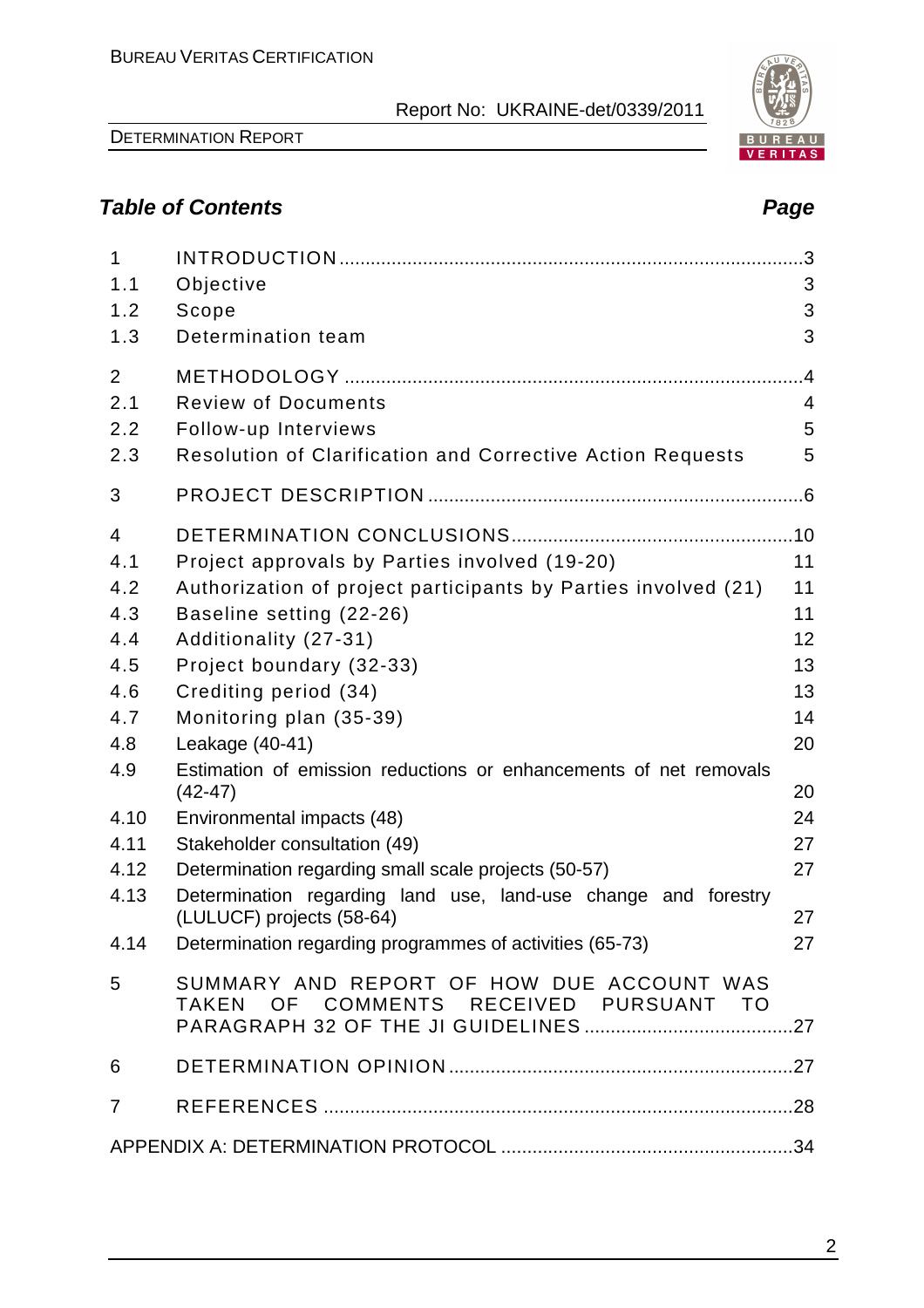

DETERMINATION REPORT

# **1 INTRODUCTION**

«Implementation of complex technical and technological modernization of enterprise to reduce energy consumption and implementation of recycling organic waste from beer production at DE PJSC "Obolon" "Zibert's Brewery"» (hereafter called "the project") in Fastiv city, Ukraine.

This report summarizes the findings of the determination of the project, performed on the basis of UNFCCC criteria, as well as criteria given to provide for consistent project operations, monitoring and reporting.

# **1.1 Objective**

The determination serves as project design verification and is a requirement of all projects. The determination is an independent third party assessment of the project design. In particular, the project's baseline, the monitoring plan (MP), and the project's compliance with relevant UNFCCC and host country criteria are derminated in order to confirm that the project design, as documented, is sound and reasonable, and meet the stated requirements and identified criteria. Determination is a requirement for all JI projects and is seen as necessary to provide assurance to stakeholders of the quality of the project and its intended generation of emissions reductions units (ERUs).

UNFCCC criteria refer to Article 6 of the Kyoto Protocol, the JI rules and modalities and the subsequent decisions by the JI Supervisory Committee, as well as the host country criteria.

# **1.2 Scope**

The determination scope is defined as an independent and objective review of the project design document, the project's baseline study and monitoring plan and other relevant documents. The information in these documents is reviewed against Kyoto Protocol requirements, UNFCCC rules and associated interpretations.

The determination is not meant to provide any consulting towards the Client. However, stated requests for clarifications and/or corrective actions may provide input for improvement of the project design.

# **1.3 Determination team**

The determination team consists of the following personnel:

Oleg Skoblyk

Bureau Veritas Certification Team Leader, Climate Change Lead Verifier Technical Specialist

Kateryna Zinevych

Bureau Veritas Certification Team Member, Climate Change Lead Verifier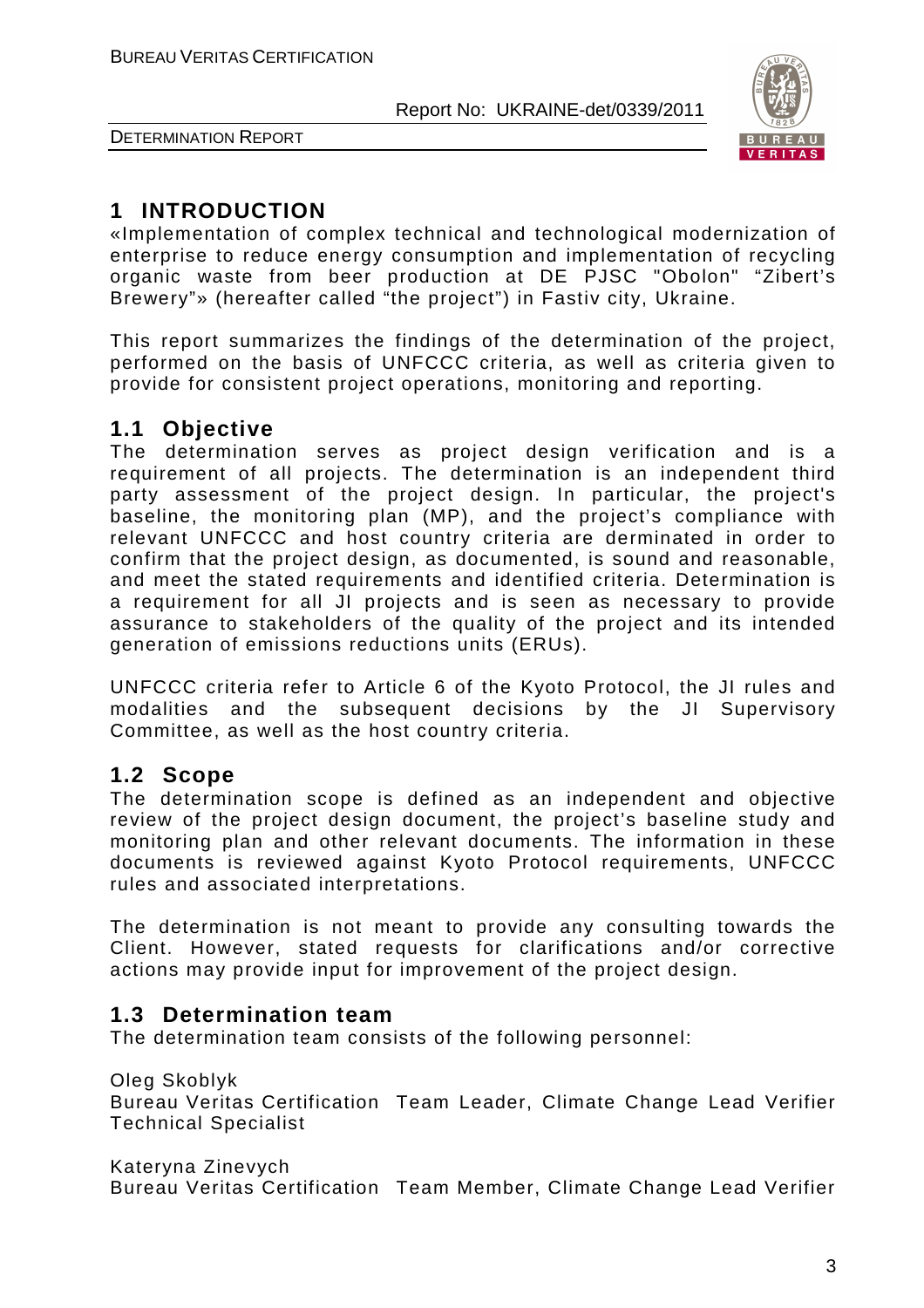



Denis Pishchalov Team Member, Bureau Veritas Certification Financial Specialist

This determination report was reviewed by:

Ivan Sokolov

Bureau Veritas Certification, Internal reviewer

# **2 METHODOLOGY**

The overall determination, from Contract Review to Determination Report & Opinion, was conducted using Bureau Veritas Certification internal procedures.

In order to ensure transparency, a determination protocol was customized for the project, according to the version 01 of the Joint Implementation Determination and Verification Manual, issued by the Joint Implementation Supervisory Committee at its 19 meeting on 04/12/2009. The protocol shows, in a transparent manner, criteria (requirements), means of determination and the results from determining the identified criteria. The determination protocol serves the following purposes:

- It organizes, details and clarifies the requirements a JI project is expected to meet;
- It ensures a transparent determination process where the determiner will document how a particular requirement has been determined and the result of the determination.

The completed determination protocol is enclosed in Appendix A to this report.

# **2.1 Review of Documents**

The Project Design Document (PDD) submitted by «Company «MT-Invest» LTD and additional background documents related to the project design and baseline, i.e. country Law, Guidelines for users of the joint implementation project design document form, Guidance on criteria for baseline setting and monitoring, Kyoto Protocol, Clarifications on Determination Requirements to be Checked by a Accredited Independent Entity were reviewed.

PDD « Implementation of complex technical and technological modernization of enterprise to reduce energy consumption and implementation of recycling organic waste from beer production at DE PJSC "Obolon" "Zibert's Brewery"» project of «Company «MT-Invest» LTD version 01 was submitted on 18/08/2011.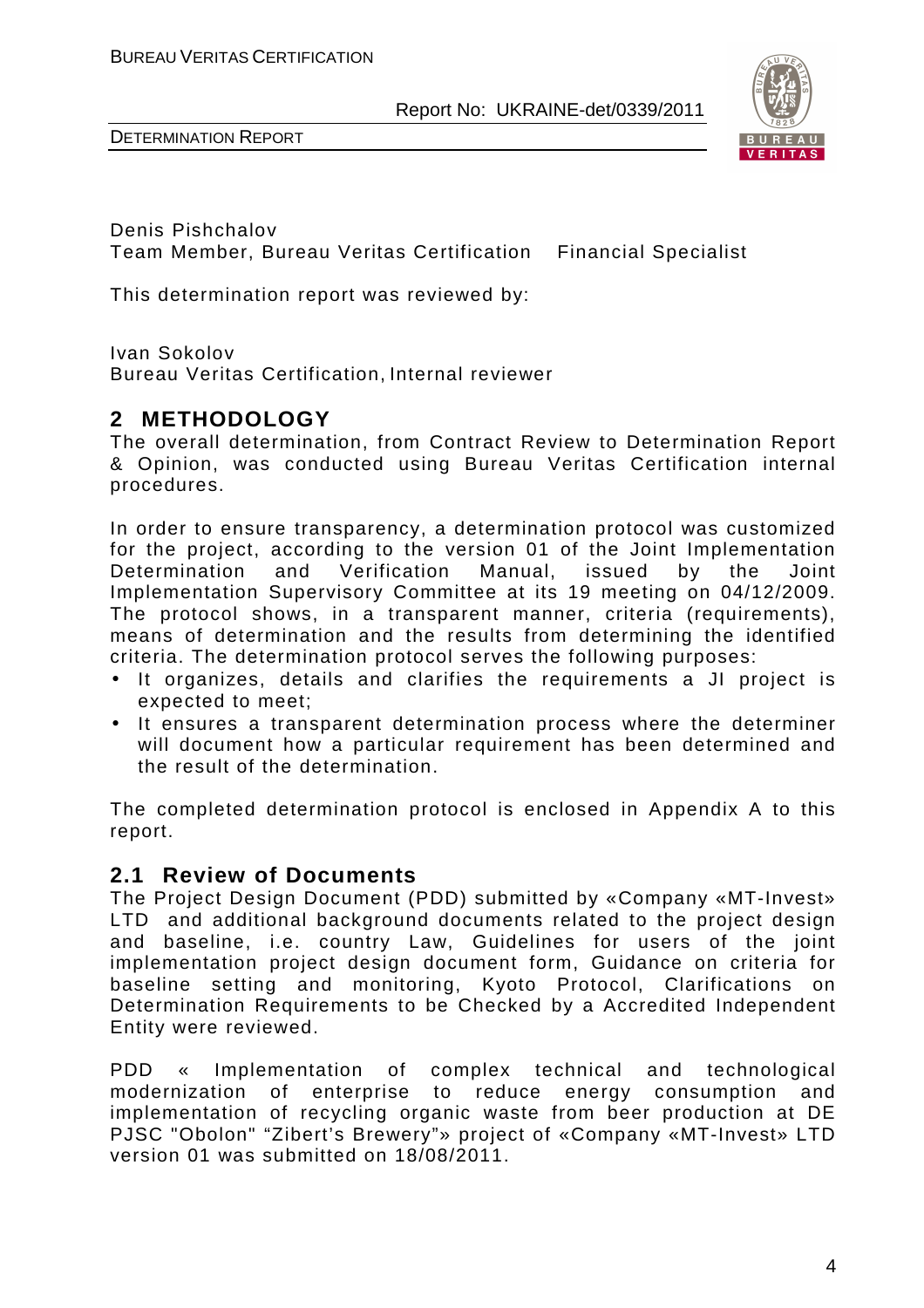



To address Bureau Veritas Certification corrective action, forward action and clarification requests, «Company «MT-Invest» LTD revised the PDD and resubmitted it as version 02 of 22/09/2011 which is deemed final.

The determination findings presented in this report relate to the project as described in the PDD version 01 dated 18/08/2011 and version 02 dated 22/09/2011.

# **2.2 Follow-up Interviews**

On 20/09/2011 Bureau Veritas Certification performed on-site visit interviews with project stakeholders to confirm selected information and to resolve issues identified in the document review. Representatives of «Company «MT-Invest» LTD and DE PJSC "Obolon" "Zibert's Brewery" were interviewed (see References). The main topics of the interviews are summarized in Table 1.

| Interviewed organization | <b>Interview topics</b>                                                       |
|--------------------------|-------------------------------------------------------------------------------|
| DE PJSC "Obolon"         | Implementation schedule<br>⋗                                                  |
| "Zibert's Brewery"       | Project management organisation                                               |
|                          | Evidence and records on reconstruction and new equipment and its<br>operation |
|                          | <b>Environmental Impact Assessment</b>                                        |
|                          | Project monitoring responsibilities                                           |
|                          | Monitoring equipment                                                          |
|                          | Quality control and quality assurance procedures                              |
|                          | Environmental impacts affected                                                |
|                          | Local authorities and public opinion                                          |
| <b>CONSULTANT</b>        | Applicability of methodology<br>⋗                                             |
| «Company «MT-Invest» LTD | <b>Baseline and Project scenarios</b><br>➤                                    |
|                          | Barriers analysis                                                             |
|                          | Additionality justification                                                   |
|                          | Common practice analysis                                                      |
|                          | Monitoring plan<br>⋗                                                          |
|                          | Conformity of PDD to JI requirements                                          |

### **Table 1 Interview topics**

# **2.3 Resolution of Clarification and Corrective Action Requests**

The objective of this phase of the determination is to raise the requests for corrective actions and clarification and any other outstanding issues that needed to be clarified for Bureau Veritas Certification positive conclusion on the project design.

Corrective Action Requests (CAR) is issued, where: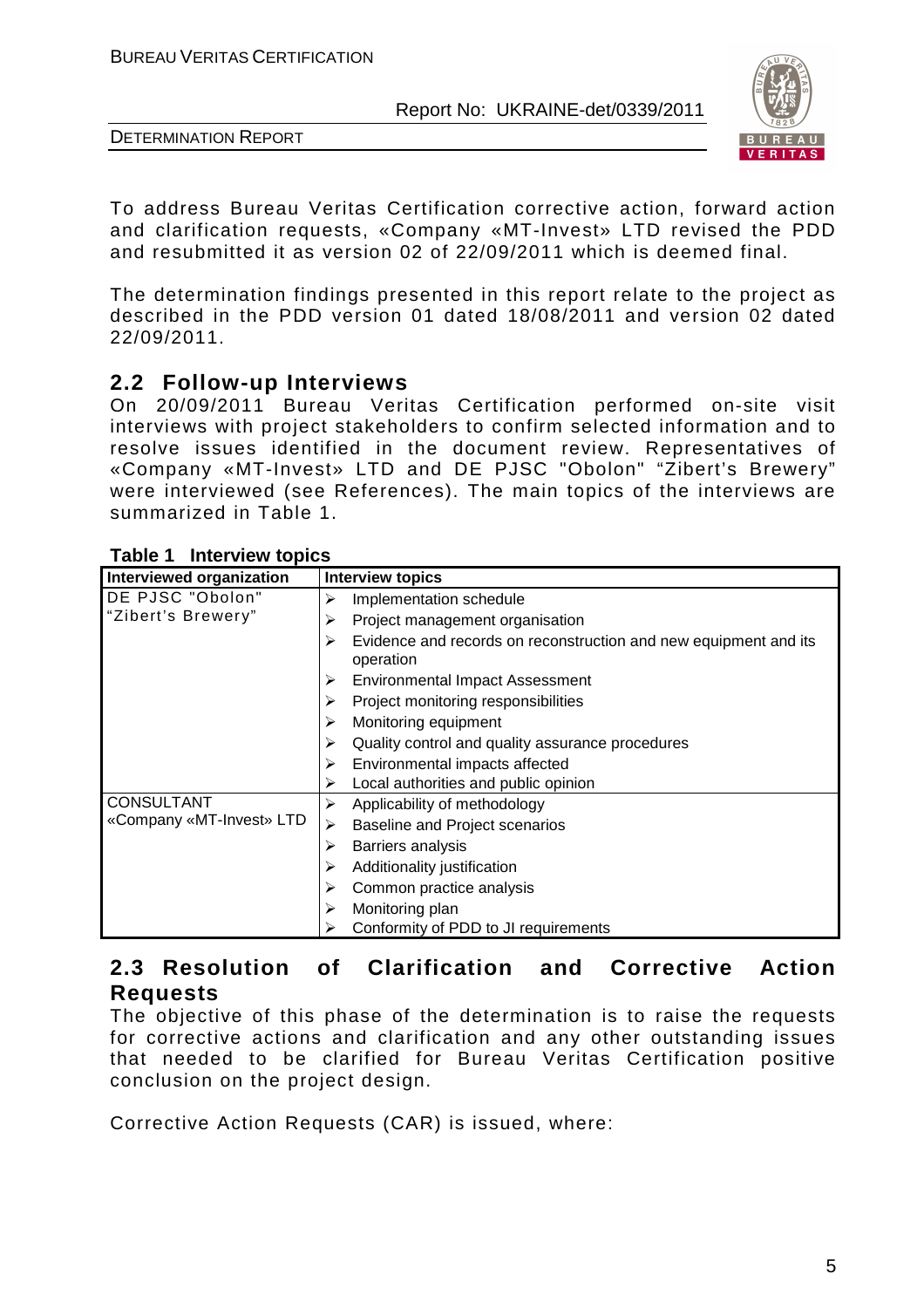

DETERMINATION REPORT

(a) The project participants have made mistakes that will influence the ability of the project activity to achieve real, measurable additional emission reductions;

(b) The JI requirements have not been met;

(c) There is a risk that emission reductions cannot be monitored or calculated.

The determination team may also use the term Clarification Request (CL), if information is insufficient or not clear enough to determine whether the applicable JI requirements have been met.

To guarantee the transparency of the verification process, the concerns raised are documented in more detail in the verification protocol in Appendix A.

# **3 PROJECT DESCRIPTION**

**The main goal** of the Joint Implementation project «Implementation of a complex technical and technological modernization of enterprises to reduce power consumption and implementation of recycling organic waste from beer productionat "DE PJSC "Obolon" "Zibert's Brewery" is the implementation of the integrated programme of technical and technological modernization of the company, adoption of the disposal system for organic waste of brewing, which includes both technical and organizational measures**.** 

The adoption of actions provided for by the Project will allow improving energy efficiency of the brewing process, reducing the amount of and assuring environmentally-friendly disposal of organic waste produced during the process. At the same time this will lead to the reduction of power consumed in beer production, will allow giving up removal of organic waste to landfills and, as a result, reducing the emission of greenhouse gasses emitted in the process.

#### **The situation at the moment of the project initiation**

Considering that the plant is located in a residential district of Fastiv town, the company has always paid close attention to factors that could have negative effect on the environment. To reduce the amount of pollution that is emitted into the atmosphere as a result of the plant's work, the management of "DE PJSC "Obolon" "Zibert's Brewery"has started the installation of the new economic and energy-efficient equipment, high technologies in brewing, bottling and delivering beer to consumers.

However, the implementation of such large-scale program as presented in this project was impossible due to its lack of financial attractiveness (pay-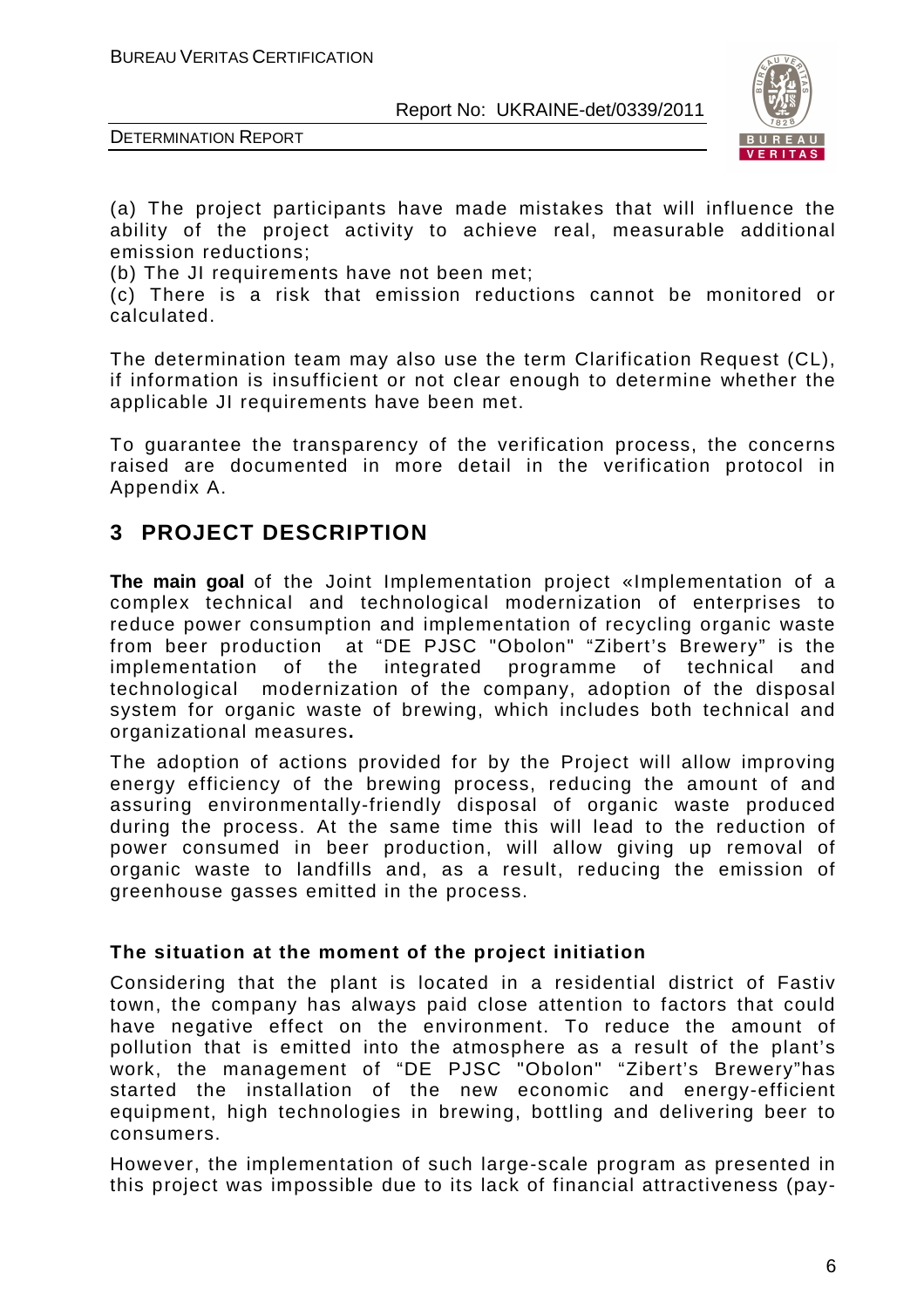



back period on investment over 10 years, while costs for some investments will have never been recovered), risks associated to its implementation (the general effect from the implementation of the technological processes could be negated in case of partial implementation or if mistakes were made during the process), unstable economic and political situation in Ukraine.

Taking into consideration the above factors, the management of the company has come to the conclusion that it is necessary to implement a program aimed at reducing energy consumption and the amount of residual sparging during the production of beer and implement the utilization of sparging only in 2004, after the ratification of the Kyoto Protocol has allowed recovering a portion of the costs through the mechanisms of the Kyoto Protocol

### **Project scenario**

The Joint Implementation Project is based on the implementation comprehensive technical and technological modernization of the DE PJSC "Obolon" "Zibert's Brewery" that received financing and was launched in 2004.

Actions taken within the framework of this program allowed the DE PJSC "Obolon" "Zibert's Brewery"to reduce the specific energy consumption in the brewing process and assure environmental friendliness of the process through the utilization of all organic waste produced.

#### **Baseline scenario**

The baseline scenario envisages the further use of the installed equipment with ongoing renovation and restoration works without significant capital expenditures and maintaining the current power consumption and waste production as well as maintaining the practice, commonly used at the time, of removing waste to landfills. The grounds for the baseline scenario are described in section B.

#### **Project history**

30/03/2004 – Order #56 established at the DE PJSC "Obolon" "Zibert's Brewery"a workgroup for reducing power consumption and waste production in the process of brewing and other production activities. The responsibilities of this group include consideration of possibility and ensure that additional investment from the mechanisms of the Kyoto Protocol. This date is the date of this project considered as a JI project.

December 2000 – start of the implementation of measures stipulated by the Project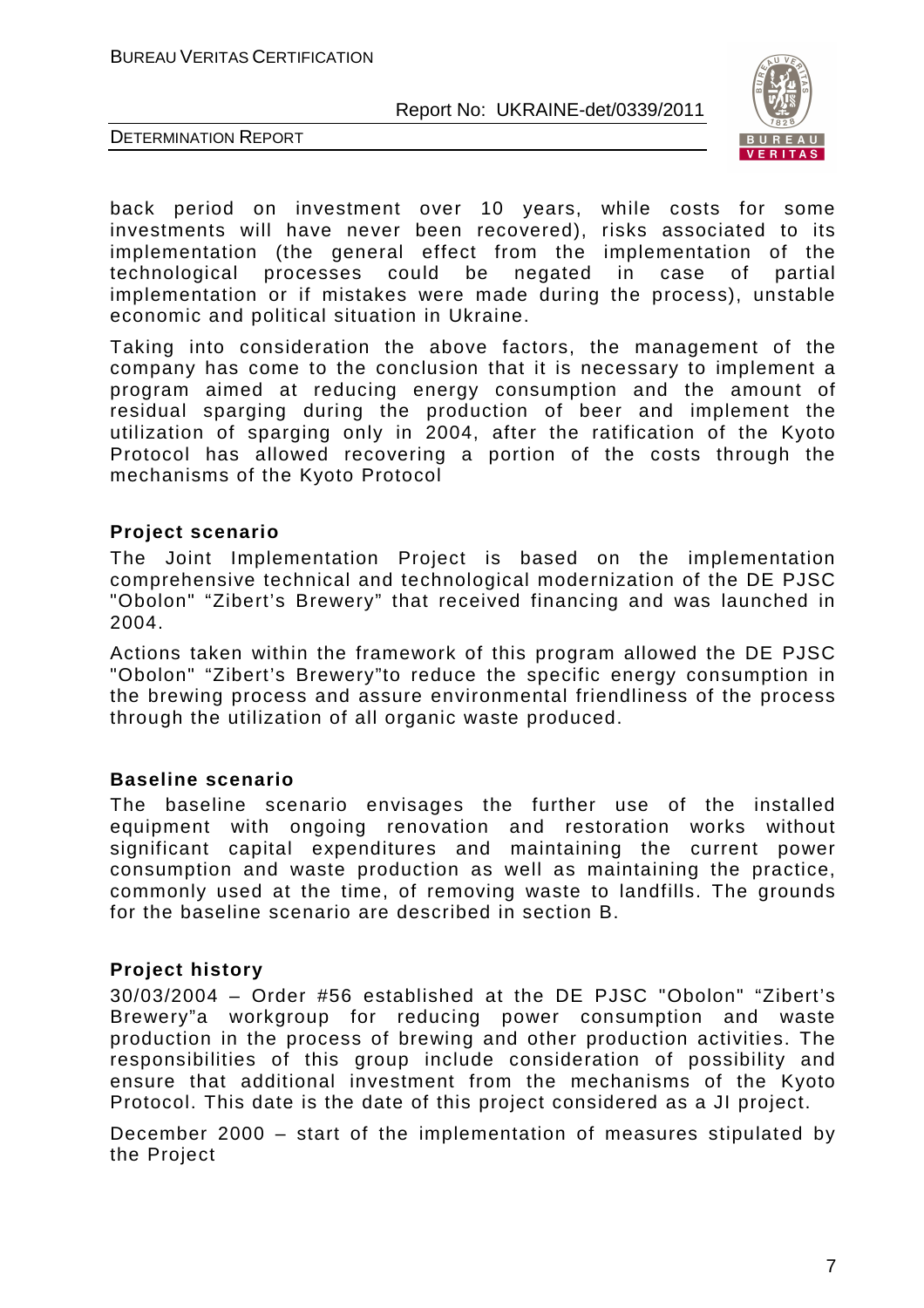

DETERMINATION REPORT

10/08/2011 – signing of the agreement with "Company MT-Invest" LTD (Agreement #158).

19/08/2011 – preparation and submission of PIN to the State Agency for Ecological Investments.

The tentative plan and the list of measures stipulated by the Project are listed below.

# **Project benefits**

Besides reducing the emission of greenhouse gasses the project of the implementation of the Project has the following benefits:

- Creation of additional employment opportunities related to the installation of new equipment, technological lines and cycles;
- Reduction of the emission of harmful substances.

The implementation of the Joint Implementation project will have positive effect on the environmental and socio-economic conditions in the town of Fastiv and the region at large.

The production facilities of DE PJSC "Obolon" "Zibert's Brewery"" are supplied with two kinds of energy that is/was purchased from

Outside suppliers:

- Electric power
- Natural gas

The main reasons for project implementation are greenhouse gas emissions caused:

- Excess energy consumption as a result of: imperfections in the technological processes, use of working but outdated
- Emissions due to the disintegration of sparging at dumps and storage grounds.

Brief description of actions within the project frameworks:

- Implementation of recycling programs of sparging waste by pressing and transfer it into the farms with its further use as feed for animals.
- Replacement of piston air compressors into screw ones.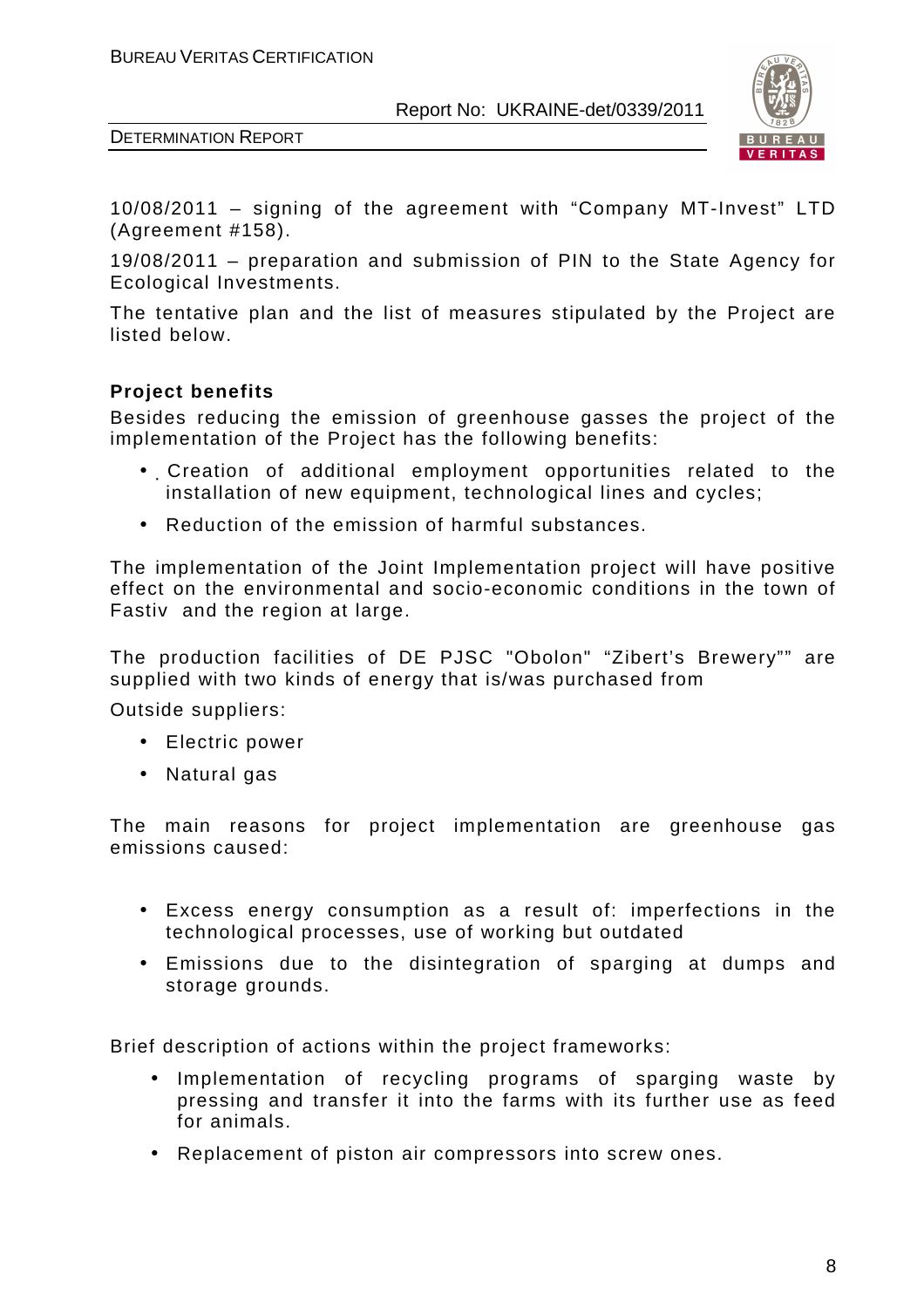

DETERMINATION REPORT

- Replacement of old refrigerators with modern automatic controlled ones.
- Reconstruction of brew house with the installation of energyefficient technology of cooking wort.
- Installation of new steam boiler LOOS ZFR-23000.
- Changing steam drying of work clothing with electric heating vans.
- Replacement of glow lamps with energy-saving ones.
- Installation of equipment for preparation of liquid carbon dioxide «Haffmans B.V. Netherlands.
- Installation of heat exchanger for disposal of evaporation of boiler deaerator to heat nourishing water.
- Use continuous blowdown of steam boiler for the primary heating of feedwater from CWC.

Chronology of the implementation:

# **2004**

• Implementation of recycling programs of sparging waste by pressing and transfer it into the farms with its further use as feed for animals.

# **2007**

• Replacement of glow lamps with energy-saving ones.

# **2008**

- Reconstruction of Brewing House with the installation of energy saving technologies of cooking wort. Output of wort 440 Gl for 1brewing, 78 brewings per week. Before the reconstruction wort output was 80 Gl/brewing. Specific direct thermal energy consumption before the reconstruction was 31,25 kg/Gl, after the reconstruction 16,8 kg/Gl, 2950 brewing a year.
- Installation of new steam boiler LOOS int ZFR-23000 with the capacity 22tons of steam per hour. Gas consumption for 1ton of steam  $72,1 \text{ m}^3$ .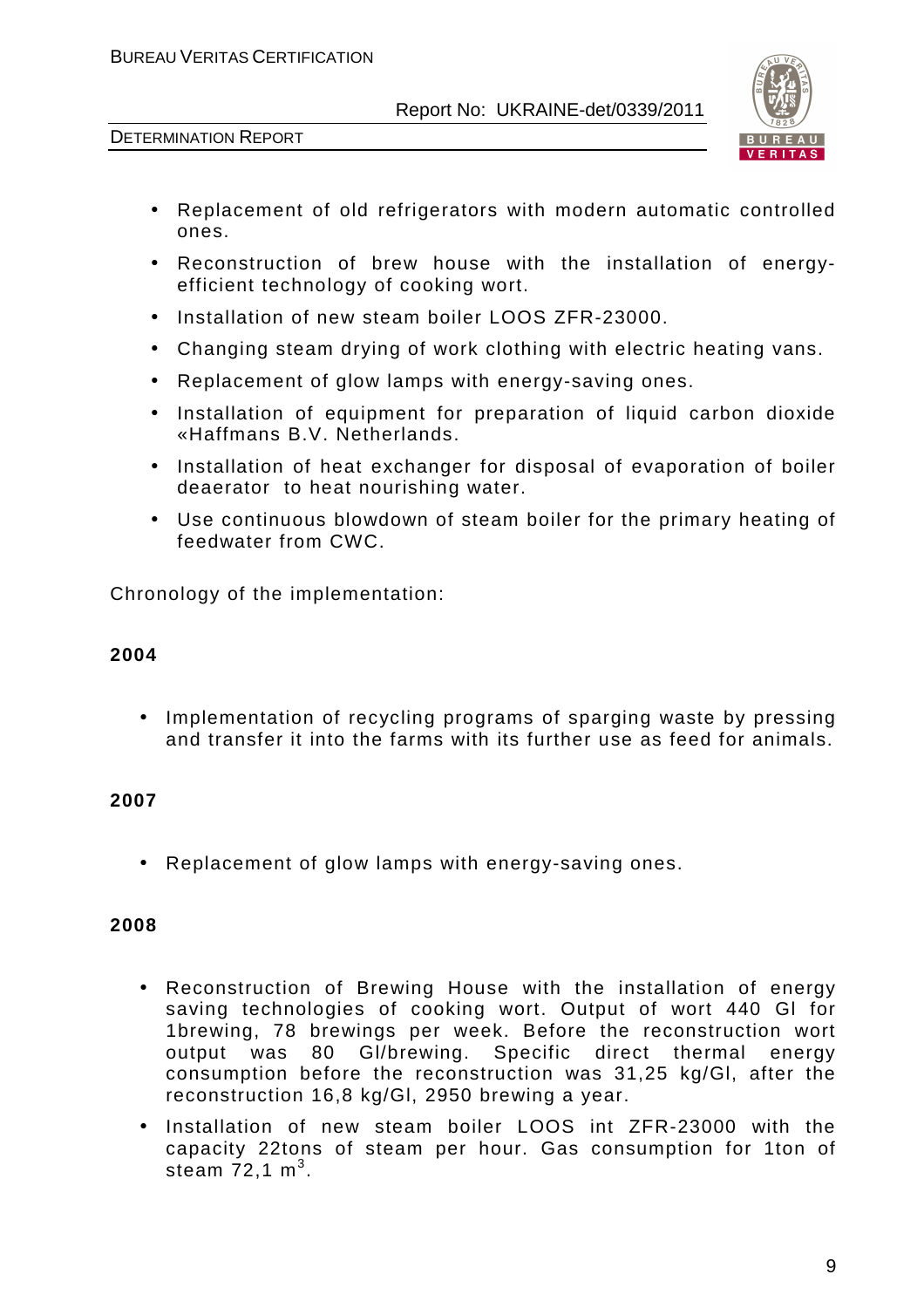

DETERMINATION REPORT

- Changing steam drying of work clothing with electric heating vans.
- Installation of new air compressors Comp Air L132-7, 5 3 units.
- Installation of new refrigerators Climaveneta complete with cooling towers.
- Implementation of recycling programs of sparging waste by pressing and transfer it into the farms with its further use as feed for animals.
- Replacement of 2 refrigerators 1-МКТ-110 (Russia) with the new one Climaveneta (Italy) complete with compressor and automatic control

### **2010**

• Installation of equipment for preparation of liquid carbon dioxide «Haffmans B.V., Netherlands, with the capacity 500kg/year.

### **2011**

- Installation of heat exchanger for disposal of evaporation of boiler deaerator to heat nourishing water. Fully implemented. Heat saving only for 2011 year 126 Gcal, expected savings 240 Gcal.
- Use continuous blowdown of steam boiler for the primary heating of feed water from CWC. Planned for 2011 year. Fully implemented. Thermal energy saving only for 2011 year is 168 Gcal, expected saving is 320 Gcal.

CARs (CAR01, CAR02, CAR04, CAR16), CLs (CL01, CL02, CL06) and their resolutions/conclusions applicable to project description are listed in the APPENDIX A: DETERMINATION PROTOCOL (Table 2) below.

# **4 DETERMINATION CONCLUSIONS**

In the following sections, the conclusions of the determination are stated.

The findings from the desk review of the original project design documents and the findings from interviews during the follow up visit are described in the Determination Protocol in Appendix A.

The Clarification and Corrective Action Requests are stated, where applicable, in the following sections and are further documented in the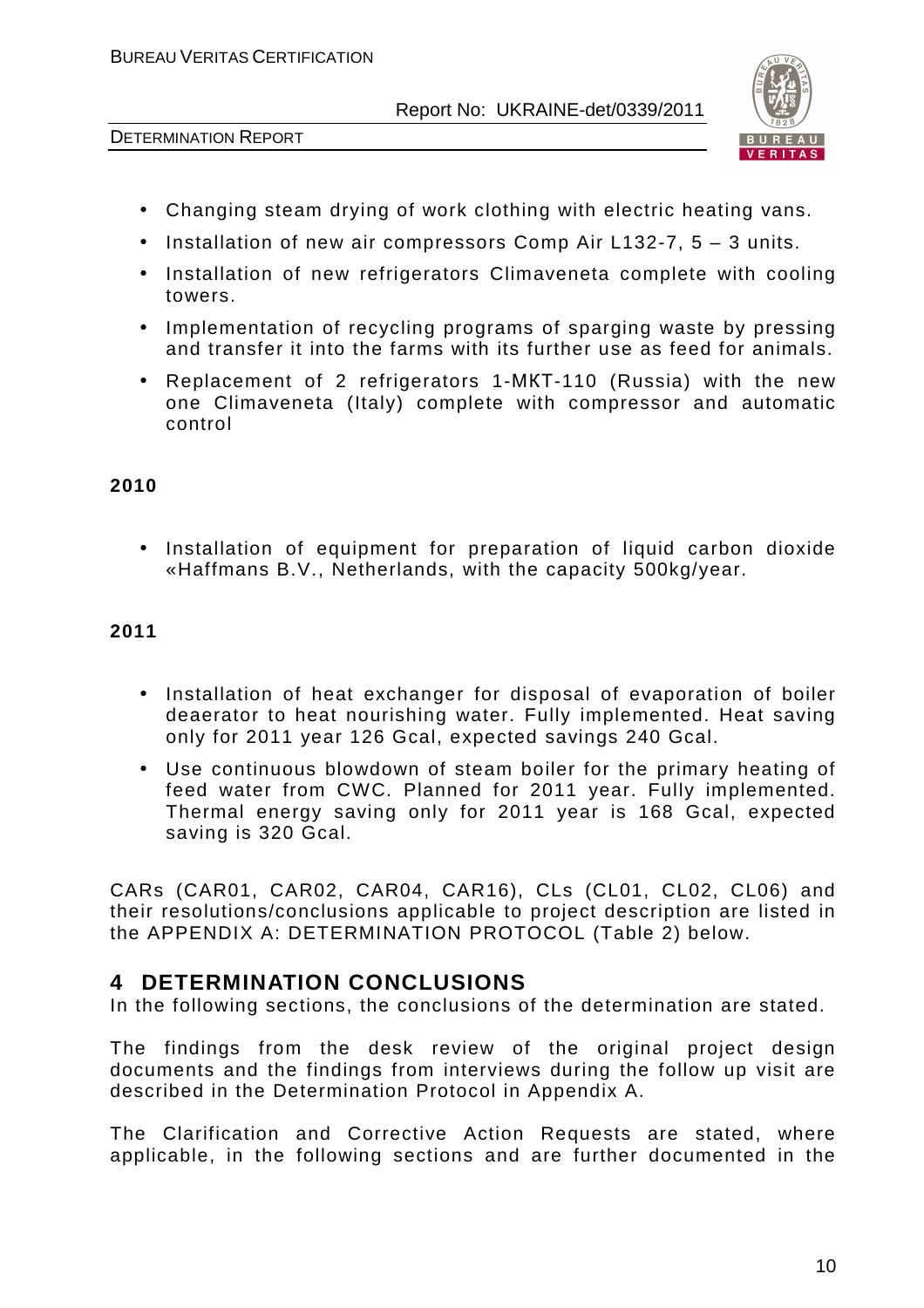

DETERMINATION REPORT

Determination Protocol in Appendix A. The determination of the Project resulted in 16 Corrective Action Requests and 06 Clarification Requests.

# **4.1 Project approvals by Parties involved (19-20)**

After finishing JI project determination report, the PDD and Determination Report will be presented to State Environmental Investments Agency of Ukraine (SEIA) for receiving the Letter of Approval (LoA).

CARs (CAR03, CAR05), CL03 and their resolutions/conclusions applicable to project approvals by Parties involved are listed in the APPENDIX A: DETERMINATION PROTOCOL (Table 2) below.

The project has no approvals by the Parties involved, therefore CAR05 remains pending. This CAR will be closed after report finalizing.

# **4.2 Authorization of project participants by Parties involved (21)**

The participation of each project participant listed in the PDD will be authorized by Letter of Approval from appropriate party explicitly stating the name of the legal entity.

CAR05, CL03 and their resolutions/conclusions applicable to authorization of project participants by Parties involved are listed in the APPENDIX A: DETERMINATION PROTOCOL (Table 2) below.

The project has no approvals by the Parties involved, therefore CAR05 remains pending. This CAR will be closed after report finalizing.

# **4.3 Baseline setting (22-26)**

The PDD explicitly indicates that JI specific approach was the selected approach for identifying the baseline.

The baseline scenario has been established in accordance with Appendix B of the JI Guidelines and in accordance with the 'Guidance on Criteria for Baseline Setting and Monitoring' (Version 2) adopted at 18<sup>th</sup> Meeting of the JISC and used Methodological Tool "Combined tool to identify the baseline scenario and demonstrate additionality" (Version 03.0.0).

The PDD provides a detailed theoretical description in a complete and transparent manner, as well as justification, that the baseline is established:

(a) By listing and describing the following plausible future scenarios on the basis of conservative assumptions and selecting the most plausible one: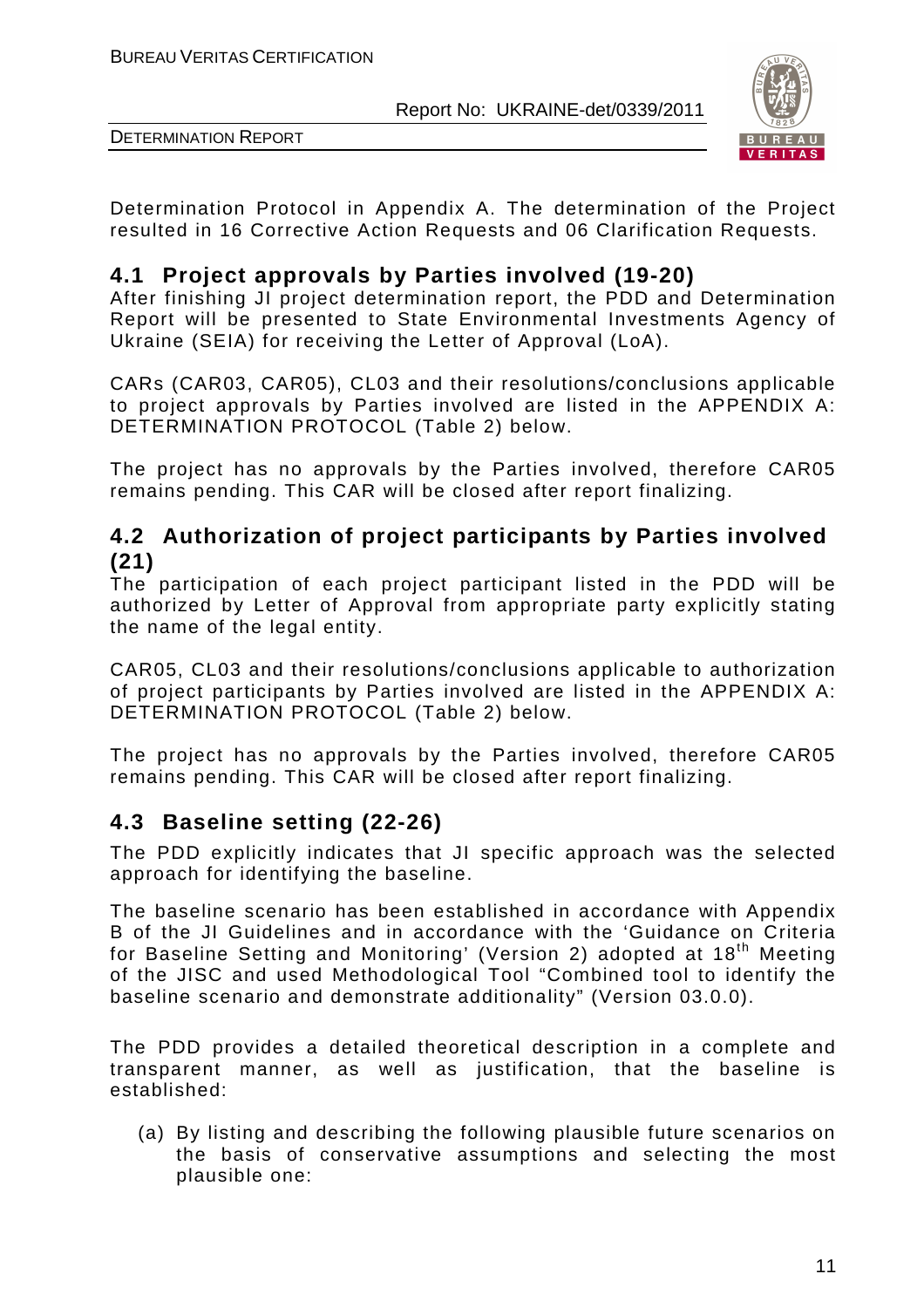

- a. Continuation of the existing situation;
- b. Implementation of the proposed project activity without registering it as a JI project.
- (b) Taking into account relevant national and/or sectoral policies and circumstances, such as sectoral reform initiatives, local fuel availability, power sector expansion plans, and the economic situation in the project sector. In this context, the following key factors that affect a baseline are taken into account:
	- Complexity of production process
	- Permanent change in price of electricity and natural gas in Ukraine.
	- Long payback period (more than 15 years).
	- Implementation of proposed poject requires significant annual significant capital investments and human resources.
	- Ukraine has one of the lowest electricity tariffs in Europe. Therefore, it is really hard invest some cost for the reconstruction or the rehabilitation of the equipment.

In order to establish the baseline scenario project participants has chosen the use of JI specific approach and "Combined tool to identify the baseline scenario and demonstrate additionality" (Version 03.0.0). Default multi-project emission factors for Ukraine National Power Grid defined by National Environmental Investment Agency of Ukraine have been applied for calculation of greenhouse gases emissions.

All explanations, descriptions and analyses pertaining to the baseline in the PDD are made in accordance with the identified JI specific approach and the baseline is identified appropriately.

CAR06 and its resolution/conclusion applicable to baseline setting are listed in the APPENDIX A: DETERMINATION PROTOCOL (Table 2) below.

# **4.4 Additionality (27-31)**

Brriers analysis and common practice analysis were used to demonstrate additionality of the project activity. All explanations, descriptions and analyses are made in accordance with the selected tool or method.

The following additionality proofs are provided:

- 1. there are two alternative scenarios to the project activity identified;
- 2. the identified financial and other barriers would credibly prevent the implementation of the proposed project activity undertaken without being registered as a JI activity;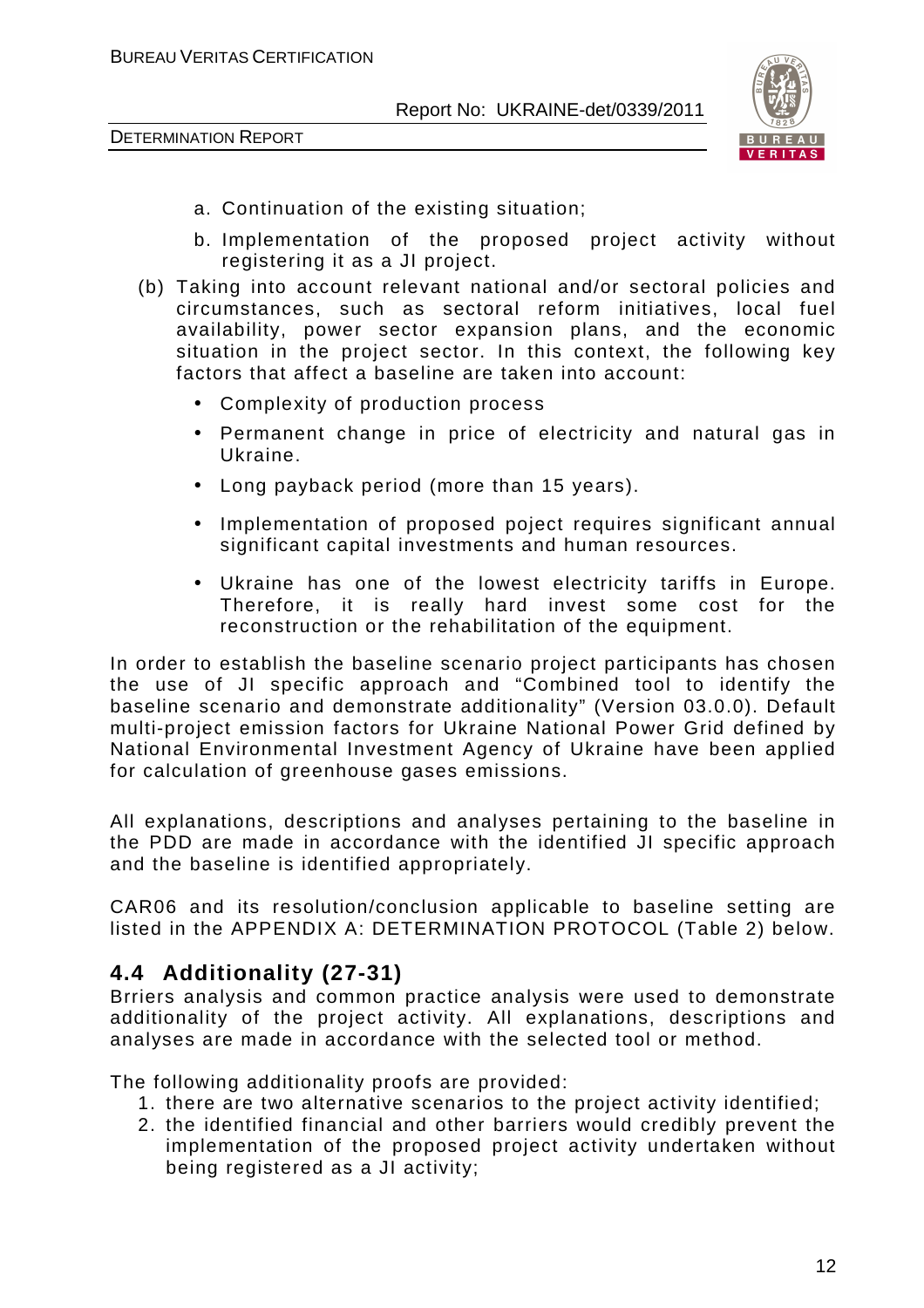

3. the common practice analyses carried out by the PP's, complementing barrier analysis.

Additionality is demonstrated appropriately as a result of the analysis using the approach chosen.

CAR07 and its resolution/conclusion applicable to additionality are listed in the APPENDIX A: DETERMINATION PROTOCOL (Table 2) below.

# **4.5 Project boundary (32-33)**

The project boundary defined in the PDD, encompasses all anthropogenic emissions by sources of greenhouse gases (GHGs) that are:

- (i) Under the control of the project participants;
- (ii) Reasonably attributable to the project; and

(iii) Significant, i.e., as a rule of thumb, would by each source account on average per year over the crediting period for more than 1 per cent of the annual average anthropogenic emissions by sources of GHGs, or exceed an amount of 2,000 tonnes of CO2 equivalent, whichever is lower.

The delineation of the project boundary and the gases and sources included are appropriately described and justified in the PDD.

The AIE determinated the project boundary by:

a) Detailed review of relevant documentation (list of all determinated documents provided in "Category 2 Document" below).

b) Interviews and observations during site visit to DE PJSC "Obolon" "Zibert's Brewery" dated 20/09/2011 (list of interviewd persons provided in "Persons interviewed" below).

Based on the above assessment, the AIE hereby confirms that the identified boundary and the selected sources and gases are justified for the project activity.

CAR08 and its resolution/conclusion applicable to project boundary are listed in the APPENDIX A: DETERMINATION PROTOCOL (Table 2) below.

# **4.6 Crediting period (34)**

The PDD states the starting date of the project as the date on which the implementation or construction or real action of the project will begin or began, and the starting date is 30/03/2004, which is after the beginning of 2000.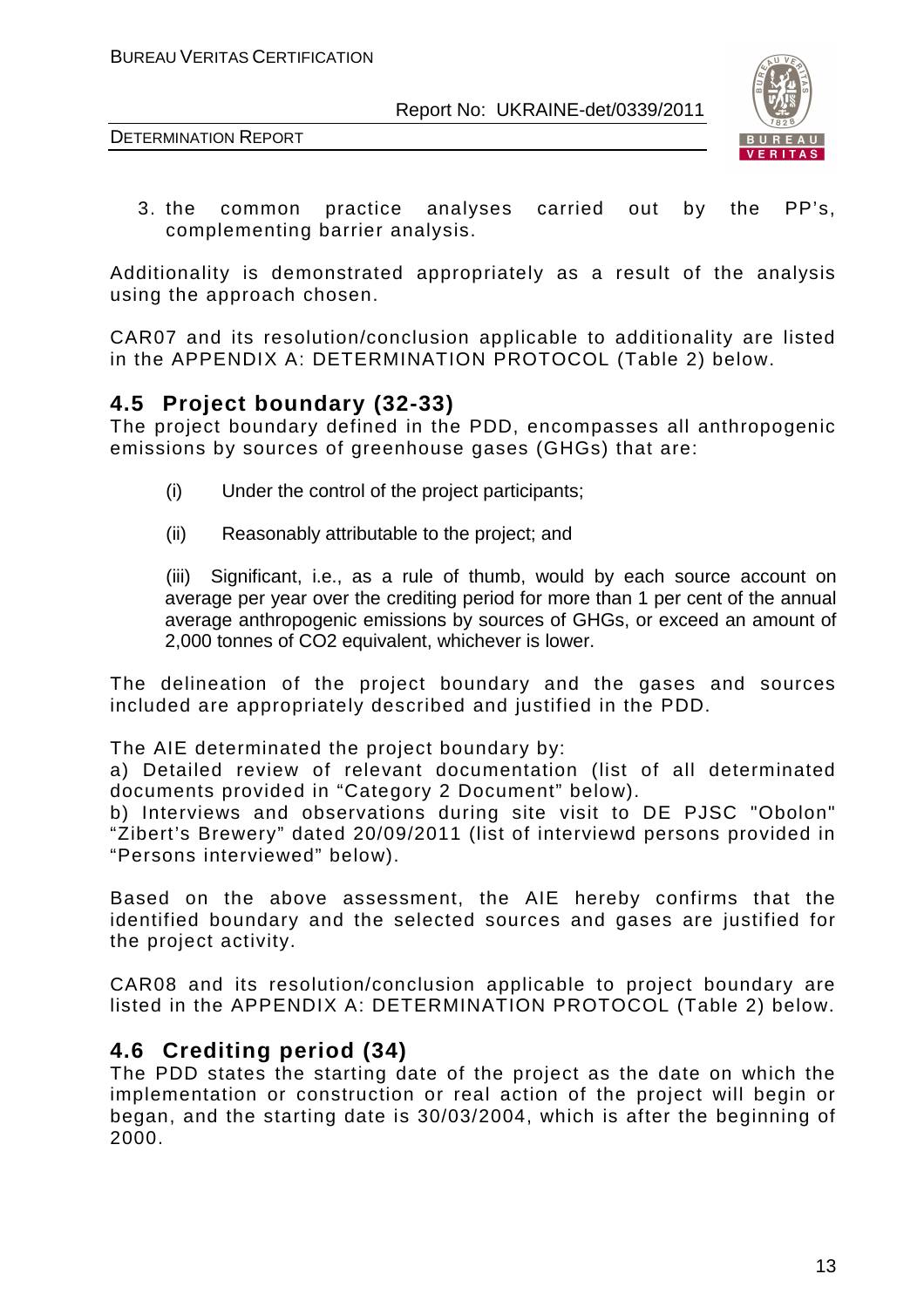



The PDD states the expected operational lifetime of the project in years and months, which is 25 years (300 months).

The PDD states the length of the crediting period in years and months, which is 22 years or 264 months, and its starting date as 01/01/2004, which is the date the first emission reductions or enhancements of net removals are generated by the project.

The PDD states that the crediting period for the issuance of ERUs starts only after the beginning of 2008 and does not extend beyond the operational lifetime of the project.

The PDD states that the extension of its crediting period beyond 2012 is subject to the host Party approval, and the estimates of emission reductions or enhancements of net removals are presented separately for those until 2012 and those after 2012 in all relevant sections of the PDD.

CLs (CL04, CL05) and their resolutions/conclusions applicable to crediting period are listed in the APPENDIX A: DETERMINATION PROTOCOL (Table 2) below.

# **4.7 Monitoring plan (35-39)**

The PDD, in its monitoring plan section, explicitly indicates that JI specific approach was the selected.

The monitoring plan describes all relevant factors and key characteristics that will be monitored, and the period in which they will be monitored, in particular also all decisive factors for the control and reporting of project performance, such as fuel saving.

The monitoring plan specifies the indicators, constants and variables that are reliable (i.e. provide consistent and accurate values), valid (i.e. be clearly connected with the effect to be measured), and that provide a transparent picture of the emission reductions or enhancements of net removals to be monitored such as:

- 1. Amount of electricity consumtion
- 2. Amount of heat consumtion
- 3. Amount of natural gas consumtion
- 4. Quantity of production
- 5. CO2 emission factor for Ukranian Grid

The monitoring plan draws on the list of standard variables contained in appendix B of "Guidance on criteria for baseline setting and monitoring" developed by the JISC, such as  $PE_v$ ;  $BE_v$ ;  $PE_{ELEC,v}$ ,  $PE_{NG,v}$ ,  $PE_{CH4,v}$ ,  $NCV_{NG,v}$ ,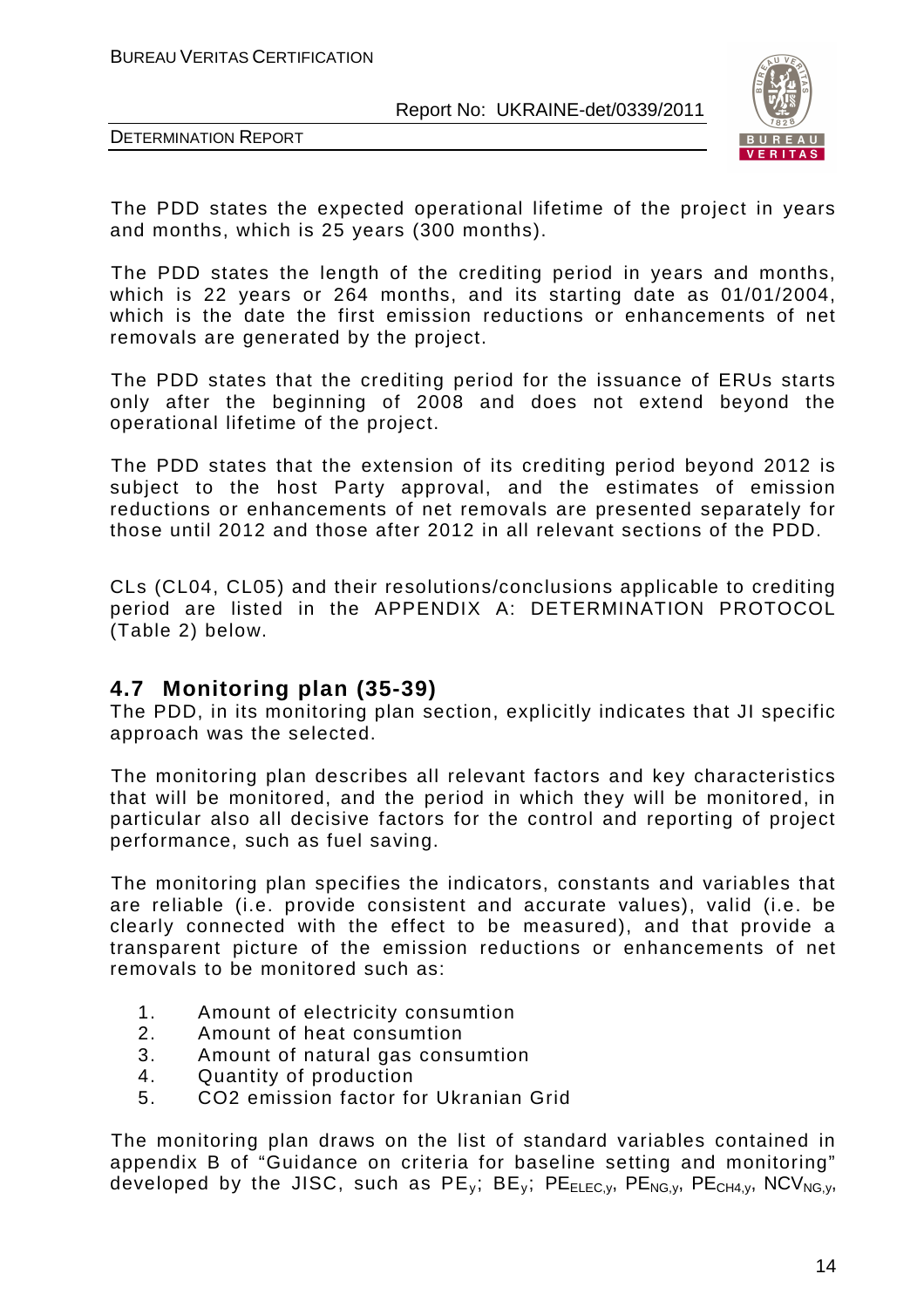



 $EF_{CO2,ELEC,V}$ ,  $EF_{CO2,NG}$ ,  $FC_{PJ,NG,V}$ ,  $NCV_{NG,V}$ ,  $GWP_{CH4}$ ,  $BE_{ELEC,V}$ ,  $BE_{NG,V}$ ,  $BE_{CH4,V}$ ,  $P_V$ ,  $P_{BL}$ ,  $FC_{BI,V}$ ,  $FC_{BI}$ ,  $NCV_{NG,BI}$ ,  $MCF$ ,  $DOC_F$ .

The monitoring plan explicitly and clearly distinguishes:

(i) Data and parameters that are not monitored throughout the crediting period, but are determined only once (and thus remain fixed throughout the crediting period), and that are available already at the stage of determination, such as:  $NCV_{NG,V}$ ,  $F_{CO2,NG}$ ,  $MCF$ ,  $DOC_F$ ,  $F$ ,  $R_V$ ,  $OX$ ,  $GWP_{CH4}$ ,  $NCV_{BL}$ ,  $P_{BL}$ ,  $EC_{BL}$ ,  $FC_{BL,NG}$ ,  $MSW_{T, BL}$ .

(ii) Data and parameters that are monitored throughout the crediting period, such as:  $EC_{PJ,V}$ ,  $FC_{PJ,NG,V}$ ,  $MSW_{T,PJ,V}$ ,  $MSW_{F,PJ,V}$ ,  $EF_{CO2,ELEC,V}$ ,  $P_{V}$ .

The monitoring plan describes the methods employed for data monitoring (including its frequency) and recording depending on its kind. It is provided in comprehensive manner in Tables for the key-parameters in Section B.1 of the PDD.

The monitoring plan elaborates all algorithms and formulae used for the estimation/calculation of baseline emissions and project emissions/removals or direct monitoring of emission reductions from the project, leakage, as appropriate, such as:

# **Project emissions**

$$
PE_{y} = PE_{ELEC,y} + PE_{NG,y} + PE_{CH4,y},
$$
\n(1)

where

 $PE<sub>v</sub>$  = greenhouse gas emissions in the project scenario in year  $y$ , tCO<sub>2e</sub>:

 $PE_{ELEC,V}$  = greenhouse gas emissions in the project scenario related to the consumption of electric energy in year *у*, tCO2e;

 $PE_{NG,V}$  = greenhouse gas emissions in the project scenario related to the consumption of natural gas in year *у*, tCO2e;

 $PE<sub>CH4,v</sub>$  = greenhouse gas emissions in the project scenario related to the utilization of organic waste (sparging) during the production of beer through depositing it at landfills, tCO2e;

 $y = year$  for which calculations are carried out.

GHG emissions in the project scenario related to the consumption of electricity are calculated according to the approach described in the Tool to calculate baseline, project and/or leakage emissions from electricity consumption, Version 01.

$$
PE_{ELEC,y} = EC_{PJ,y} \cdot EF_{CO2, ELEC,y}, \qquad (2)
$$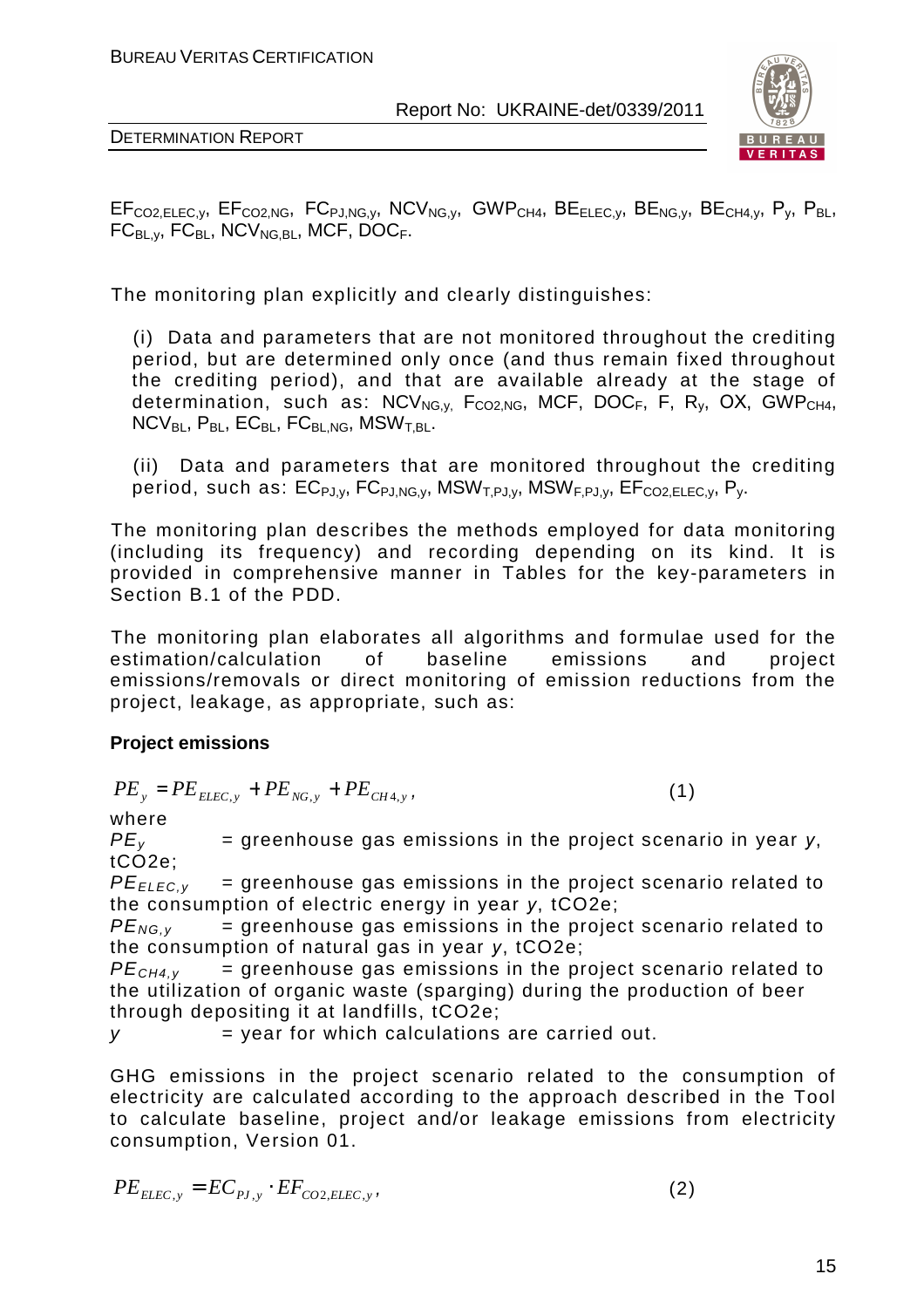

### Where

 $PE_{FIEC,V}$  = greenhouse gas emissions in the project scenario associated with the consumption of electric energy in year *у*, tCO2e;

 $EC_{P,V}$  = amount of electricity consumed in the project scenario by DE PJSC «Obolon» "Zibert's Brewery" in year *у*, MWh;

 $EF_{CO2FIEC,V}$  = indirect emissions of electricity consumption of electric energy consumers from the Joint Energy systems of Ukraine, tCO2e/MWh;  $y =$  year for which calculations are carried out.

GHG emissions related to natural gas consumption are calculated according to the approach described in the Tool to calculate project or leakage  $\mathsf{\tilde{CO}}_2$  emissions from fossil fuel combustion $\check{ }$ , version 02.

$$
PE_{NG,y} = FC_{PI,NG,y} \cdot NCV_{NG,y} \cdot EF_{CO2,NG} \cdot 4.1868,
$$
\n(3)

Where

 $PE_{NG.v}$  = gas emissions in the project scenario related to the consumption of natural gas in year *у*, tCO2e;

 $FC_{PJ,NG,y}$  = volume of natural gas consumed by the DE PJSC "Obolon" "Zibert's Brewery" according to project scenario in year y, ths  $m^3$ ;

 $NCV_{NG,y}$  = caloricity of natural gas used in year y, Gcal/ths m<sup>3</sup>;

 $EF_{COPNG}$  = natural gas emission coefficient, tCO2e/GJ;

4.1868 = conversion coefficient of Gcal into GJ, Gcal/GJ;

 $y = year$  for which calculations are carried out.

For calculating GHG emissions according to project scenario related to the utilization of organic waste from the production of beer by depositing it at landfills a typical approached described in1996 IPCC Guidelines for National Greenhouse Gas Inventories was used.

$$
PE_{CH4,y} = (MSW_{T,PI,y} \cdot MSW_{F,PI,y} \cdot MCF \cdot DOC \cdot DOC \cdot DOC_F \cdot F \cdot \frac{16}{12} - R_y) \cdot (1 - OX) \cdot GWP_{CH4} \quad (4)
$$

Where

 $PE<sub>CH4V</sub>$  = greenhouse gas emissions in the project scenario related to the disposal of organic waste (sparging) from beer production by depositing it at landfills in year *у*, tCO2e;

 $MSW_{T,PLV}$  = total sparging generated according to project scenario in year y, tons;

 $MSW<sub>F,PLV</sub>$  = fraction of sparging disposed to solid waste disposal sites according to project scenario in year y;

 $MCF$  = methane correction factor (fraction) (2006 IPCC)  $DOC = degradable organic carbon (fraction) (2006 IPC)$  $DOC<sub>F</sub>$  = fraction organic waste dissimilated (2006 IPCC)  $F =$  fraction of CH4 in landfill gas (default value 0.5) (1996 IPCC)

 $\overline{a}$ \* http://cdm.unfccc.int/methodologies/PAmethodologies/tools/am-tool-03-v2.pdf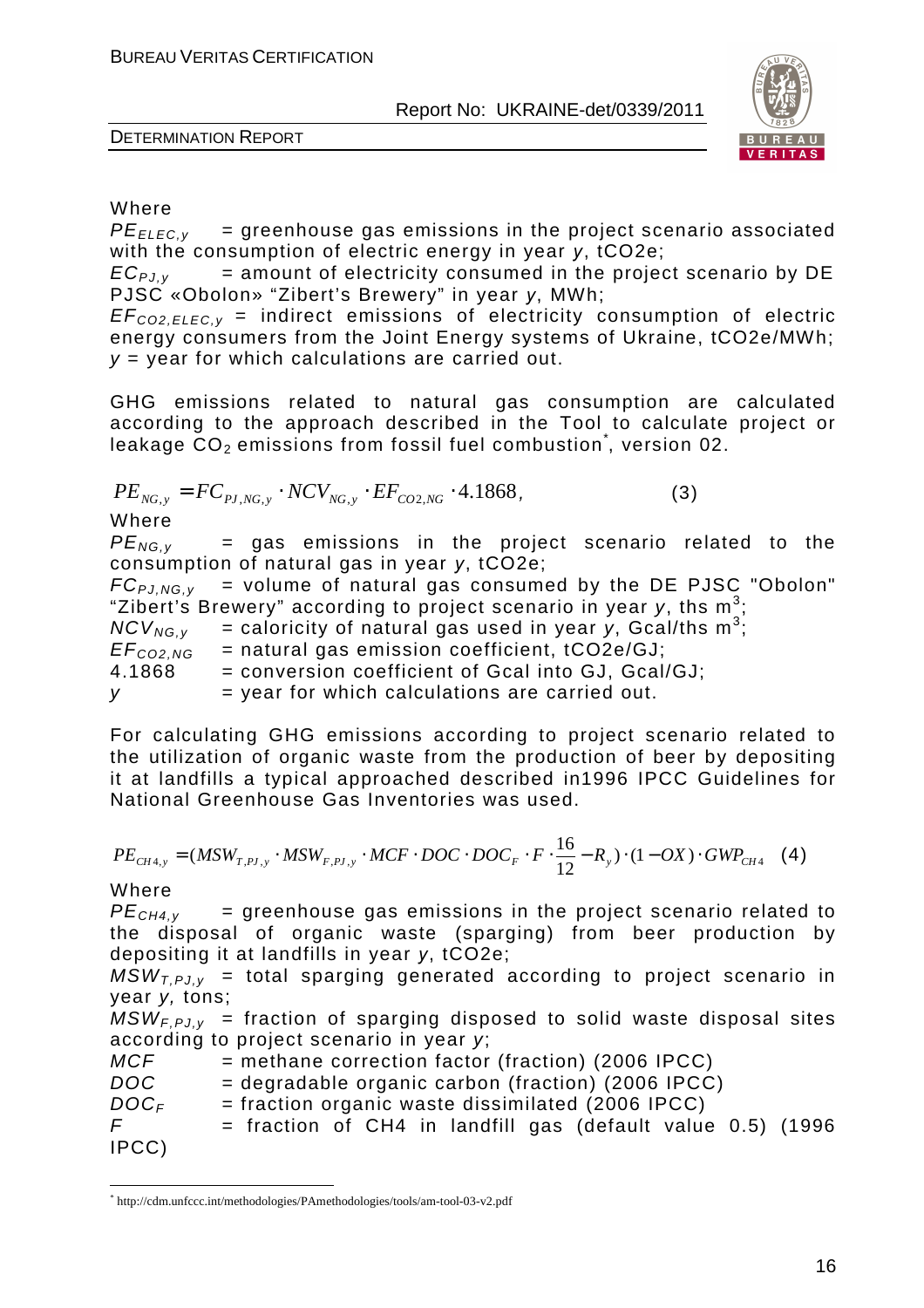

DETERMINATION REPORT

| 16              |                                                             |
|-----------------|-------------------------------------------------------------|
| $\overline{12}$ | $=$ coefficient of conversion of carbon into methane;       |
| $R_{V}$         | $=$ recovered CH4 in year y, tCH4;                          |
| OX              | $=$ oxidation factor, (0 as stated in 1996 IPCC);           |
|                 | $GWPCH4$ = potential of methane global warming, tCO2e/tCH4; |
|                 | (According to the UNFCCC solution and the Kyoto protocol)   |
| V.              | $=$ year for which calculations are carried out.            |

#### **Baseline emissions**

$$
BE_y = BE_{ELLC,y} + BE_{NG,y} + BE_{CH4,y},
$$

 $(5)$ 

where

*В*E<sup>y</sup> = GHG emissions according to baseline scenario in year *у*, tCO2e;

*BE<sub>FLEC.v</sub>* = baseline GHG emissions related to electric power consumption in year *y*, tCO<sub>2</sub>e;

*BE<sub>NG,v</sub>* = baseline GHG emissions related to the consumption of natural gas in year *v*, tСО<sub>2</sub>e:

*ВЕ<sub>СН4 v</sub>* = baseline GHG emissions related to utilization of organic waste from beer production by disposing them at landfills in year *у*,  $tCO<sub>2</sub>e$ ;

 $y = year$  for which calculations are carried out.

GHG emissions in baseline scenario related to the consumption of electricity are calculated according to the approach described in the Tool to calculate baseline, project and/or leakage emissions from electricity consumption, Version 01.

$$
BE_{ELLC,y} = EC_{BL,y} \cdot EF_{CO2,ELEC,y},\tag{6}
$$

Where

 $BE_{EIEC,V}$  = GHG emissions according to baseline scenario related to consumption of electric power in year *y*, tCO<sub>2</sub>e;

 $EC_{BL,v}$  = amount of electric power consumed according to baseline scenario by DE PJSC "Obolon" "Zibert's Brewery"in year *у*, MWh;

 $EF_{CO2,ELEC,v}$  = indirect GHG emissions from consumption of electric power by consumers of electric power in Ukraine, tCO<sub>2</sub>e/MWh; (See the formula 2 above)

 $y = year$  for which calculations are carried out.

$$
EC_{BL,y} = P_y \cdot \frac{EC_{BL}}{P_{BL}},\tag{7}
$$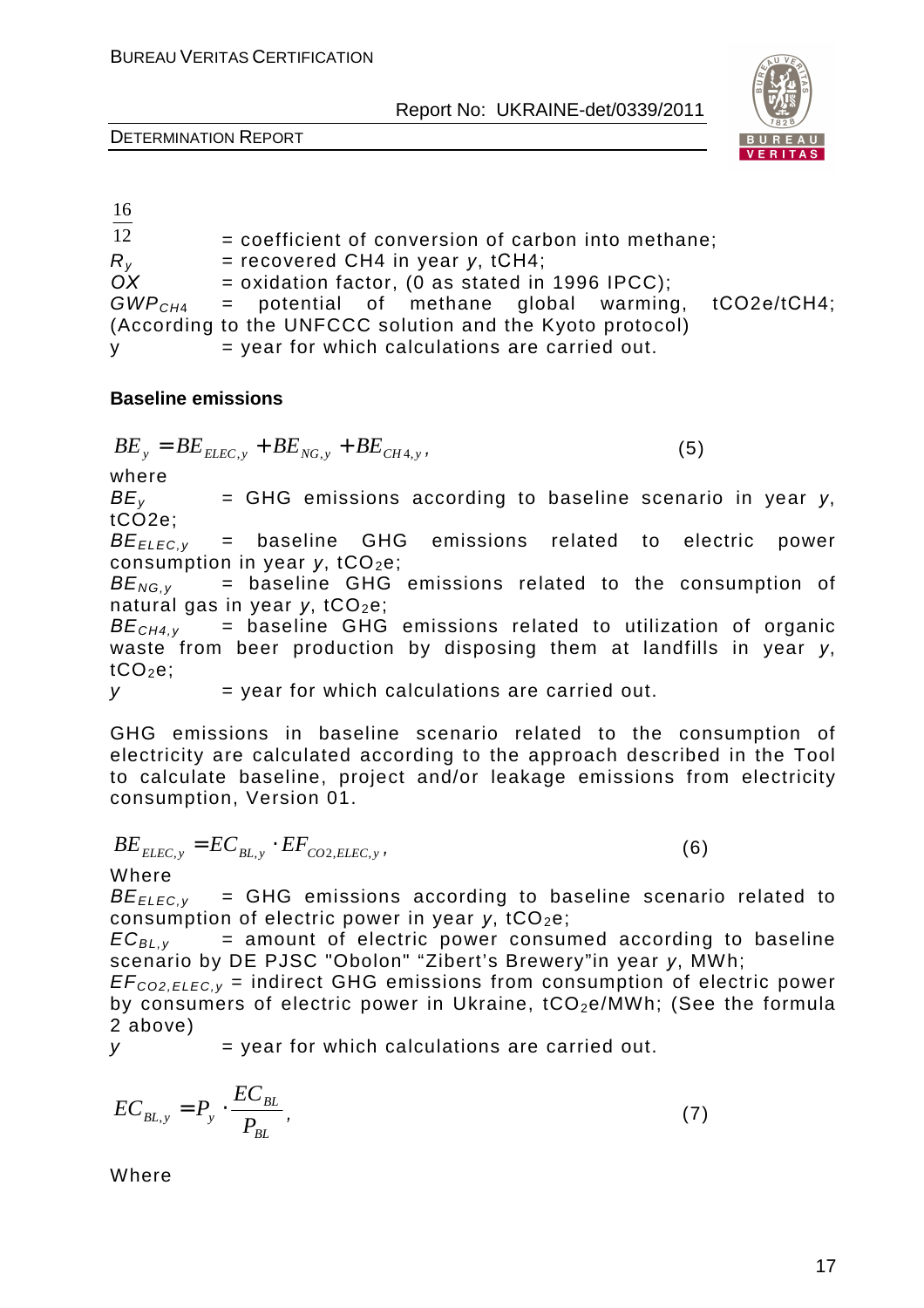

DETERMINATION REPORT

 $EC_{BL, v}$  =amount of electric power consumed by DE PJSC "Obolon" "Zibert's Brewery" in the baseline scenario in a year *у*, МWh;  $P_y$  = volumes of beer production in year *y*, t.dal;  $P_{BL}$  = baseline year volumes of beer production, t.dal<br> $EC_{BI}$  = amount of electric power consumed by DE PJSC = amount of electric power consumed by DE PJSC "Obolon" "Zibert's Brewery"in base year, MWh;

 $v =$  vear for which calculations are carried out.

GHG emissions in project scenario related to the consumption for natural gas are calculated in accordance with approach described in Tool to calculate baseline, project and / or leakage emissions from electricity consumption, Version 02.

$$
BE_{NG,y} = FC_{BL,NG,y} \cdot NCV_{NG, BL} \cdot EF_{CO2, NG} \cdot 4.1868,
$$
\n(8)

Where

 $BE_{NG.v}$  = GHG emissions according to baseline scenario related to consumption of natural gas in year *y*, tCO<sub>2</sub>e;

 $FC_{BL, NG, y}$  = amount of natural gas consumed by DE PJSC "Obolon" "Zibert's Brewery"according to baseline scenario in year y, ths m<sup>3</sup>;

 $NCV_{BL, NG}$  = caloricity of natural gas used in beer production in base year, Gcal/ths m $^3;$ 

 $EF_{CO2,NG}$  = natural gas emissions ratio, tCO<sub>2</sub>e/GJ; 4.1868 = conversion of Gcal into GJ coefficient;  $y = year$  for which calculations are carried out.

$$
FC_{BL,NG,y} = P_y \cdot \frac{FC_{BL,NG}}{P_{BL}},
$$
\n(9)

Where

 $FC_{BL, NG,V}$  = volume of natural gas used by DE PJSC "Obolon" "Zibert's Brewery" in baseline scenario year *у*, Gcal;

 $P_v$  = volumes of beer production in year *y*, t.dal;  $P_{BL}$  = baseline year volumes of beer production, t.dal;

 $FC_{BL.NG}$  = volume of natural gas used by DE PJSC "Obolon" "Zibert's Brewery" in base year, Gcal;

 $y = year$  for which calculations are carried out.

For calculating baseline scenario GHG emissions related to utilization of organic waste (sparging) through disposal at landfills was used typical approach described in 1996 IPCC Guidelines for National Greenhouse Gas Inventories was used.

$$
BE_{CH4,BL,y} = (MSW_{T,BL,y} \cdot MSW_{F,BL,y} \cdot MCF \cdot DOC \cdot DOC_F \cdot F \cdot \frac{16}{12} - R_{BL}) \cdot (1 - OX) \cdot GWP_{CH4}
$$
\n(10)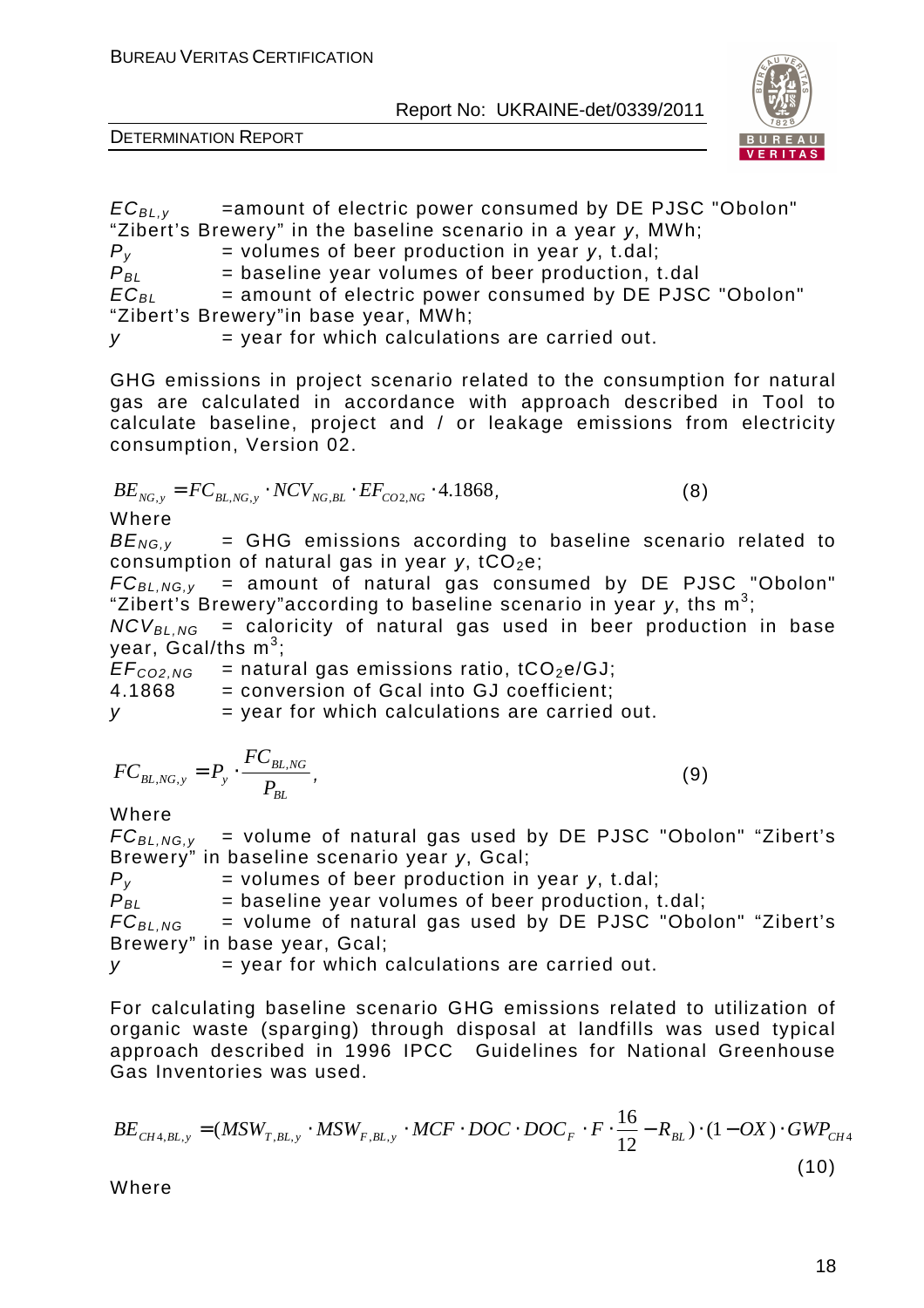

DETERMINATION REPORT

 $BE<sub>CH4,BLV</sub>$  = baseline GHG emissions related to utilization of organic waste (sparging) from beer production through disposal at landfills in year *у*, tCO<sub>2</sub>e;  $MSW_{LBL,v}$  = total sparging generated according to baseline scenario in year *у*, tons;  $MSW_{F,BL,y}$  = fraction of sparging disposed to solid waste disposal sites according to baseline scenario in year *у*;  $MCF$  = methane correction factor (fraction); (2006 IPCC);  $DOC = degradable organic carbon (fraction); (2006 IPC);$  $DOC<sub>F</sub>$  = fraction organic waste dissimilated: (2006 IPCC);  $F =$  fraction of CH4 in landfill gas (default value 0.5); (1996 IPCC); 12 16 = coefficient for converting carbon into methane; R = recovered CH4 in year *y*, tCH4;<br>OX = oxidation factor (0 as stated in '  $=$  oxidation factor (0 as stated in 1996 IPCC);  $GWP<sub>CH4</sub>$  = potential of global warming of methane, tCO2e/tCH4; (According to the UNFCCC and the Kyoto Protocol)  $v = \text{year}$  for which calculations are carried out. *BL T BL*  $T$ ,*BL*,*y*  $\rightarrow$  *P*<sub>*j*</sub> *MSW*  $MSW_{T,BL, y} = P_y \cdot \frac{M N_{T,BL}}{D}$ , (11) Where  $MSW_{LBL,v}$  = total sparging generated according to baseline scenario in year *у*, tons;  $MSW_{T,BL}$  = total sparging generated in base year, tons;

 $P_v$  = volumes of beer production in year *y*, t.dal;  $\overline{P}_{BI}$  = volumes of beer production in base year, t.dal;

 $y = year$  for which calculations are carried out.

#### **Emission reduction**

Emission reduction is calculated according to the formula:

$$
ER_y = BE_y - PE_y - LE_y, \qquad (12)
$$

| $ER_{V}$        | $=$ emission reduction in year y, tCO2e;                      |
|-----------------|---------------------------------------------------------------|
| BE <sub>v</sub> | $=$ baseline GHG emissions in year y, tCO2e;                  |
| PE <sub>v</sub> | $=$ GHG emissions from the project activity in year y, tCO2e; |
| LE <sub>v</sub> | $=$ emissions from leakage in year y, tCO2e;                  |
| У               | = year for which calculations are carried out.                |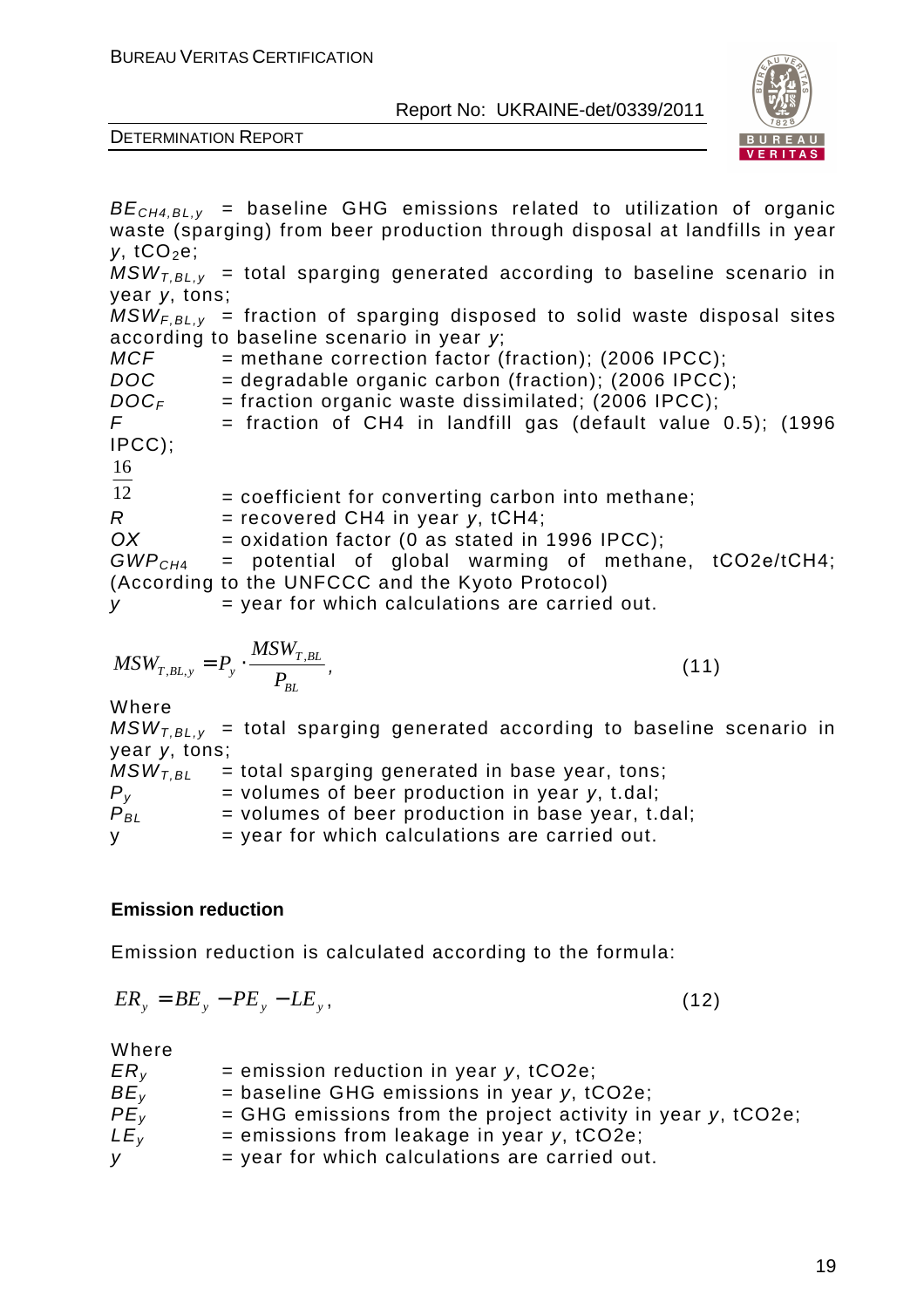



The monitoring plan presents the quality assurance and control procedures for the monitoring process. This includes, as appropriate, information on calibration and on how records on data and/or method validity and accuracy are kept and made available on request.

Data monitored and required for verification are to be kept for two years after the last transfer of ERUs for the project.

The monitoring plan clearly identifies the responsibilities and the authority regarding the monitoring activities. The roles and responsibilities of the persons involved to monitoring process are described in full in section D.3 of PDD and demonstrated on the Scheme of data collection for Monitoring Report.

On the whole, the monitoring report reflects good monitoring practices appropriate to the project type.

The monitoring plan provides, in tabular form, a complete compilation of the data that need to be collected for its application, including data that are measured or sampled and data that are collected from other sources (e.g. official statistics, IPCC, commercial and scientific literature etc.) but not including data that are calculated with equations.

The monitoring plan indicates that the data monitored and required for verification are to be kept for two years after the last transfer of ERUs for the project.

CARs (CAR09-CAR14) and their resolutions/conclusions applicable to monitoring plan are listed in the APPENDIX A: DETERMINATION PROTOCOL (Table 2) below.

# **4.8 Leakage (40-41)**

The PDD appropriately describes an assessment of the potential Indirect external leakage of CO2, СН4, N2O generated by fuel production and its transportation and appropriately explains that they are neglected.

No issues applicable to leakage were found.

# **4.9 Estimation of emission reductions or enhancements of net removals (42-47)**

The PDD indicates assessment of emissions in the baseline scenario and in the project scenario as the approach chosen to estimate the emission reductions generated by the project.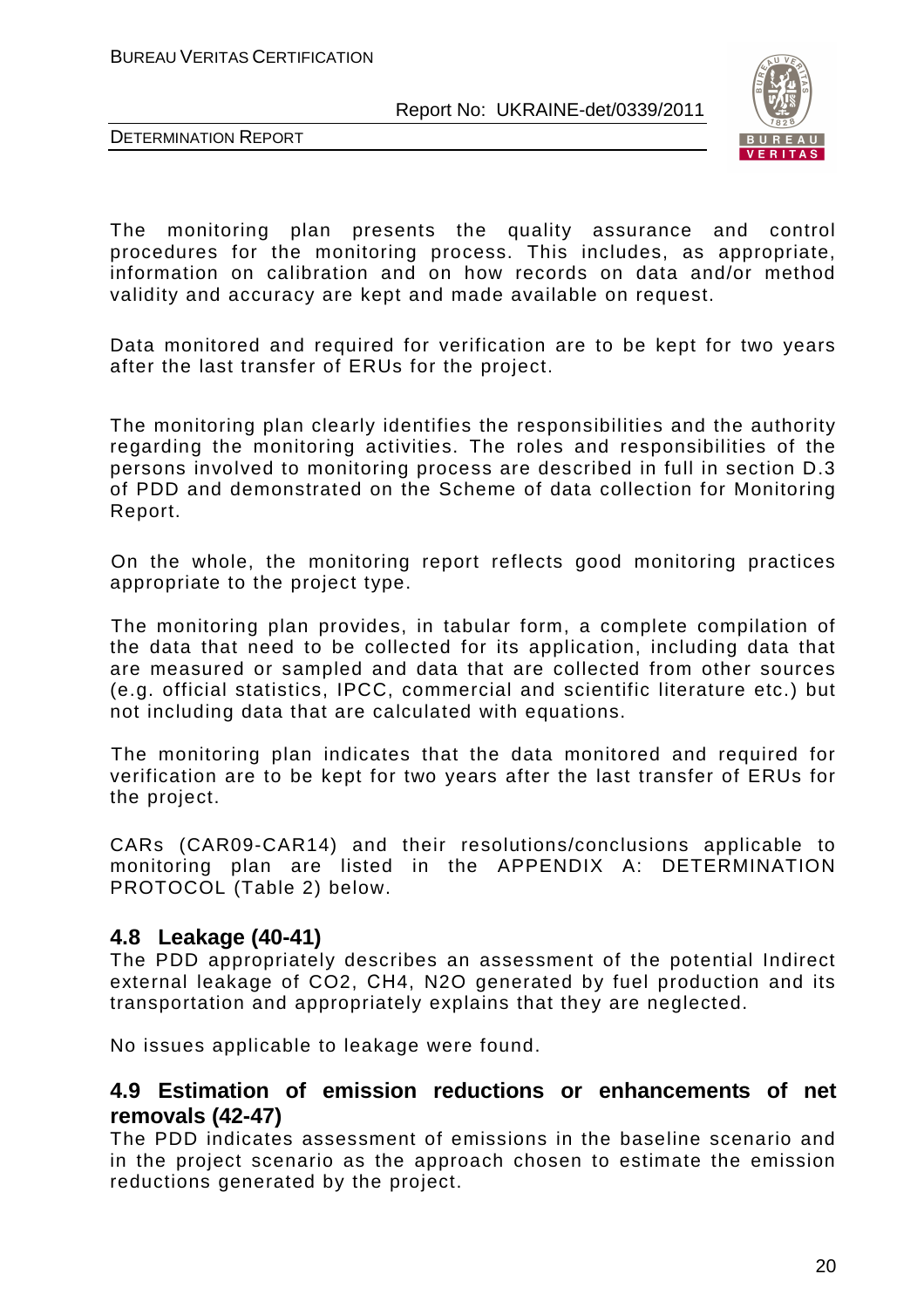

The PDD provides the ex ante estimates of:

(a) Emissions for the project scenario (within the project boundary), which are:

|                     | Greenhouse gases project<br>emission |
|---------------------|--------------------------------------|
| Year                | (tonnes of CO2equivalent)            |
| 2008                | 9613                                 |
| 2009                | 16727                                |
| 2010                | 21375                                |
| 2011                | 21400                                |
| 2012                | 21400                                |
| Total 2008-2012:    | 90515                                |
| Average number of   |                                      |
| emission 2008-2012: | 18103                                |
| 2013                | 21400                                |
| 2014                | 21400                                |
| 2015                | 21400                                |
| 2016                | 21400                                |
| 2017                | 21400                                |
| 2018                | 21400                                |
| 2019                | 21400                                |
| 2020                | 21400                                |
| 2021                | 21400                                |
| 2022                | 21400                                |
| 2023                | 21400                                |
| 2024                | 21400                                |
| 2025                | 21400                                |
| Total 2013-2025:    | 278200                               |
| Average number of   |                                      |
| emission 2013-2025: | 21400                                |
| Total 2008-2025:    | 368715                               |
| Average number of   |                                      |
| emission 2008-2025: | 20484                                |

(b) No leakage is expected during the project activity;

(c) Emissions for the baseline scenario (within the project boundary), which are: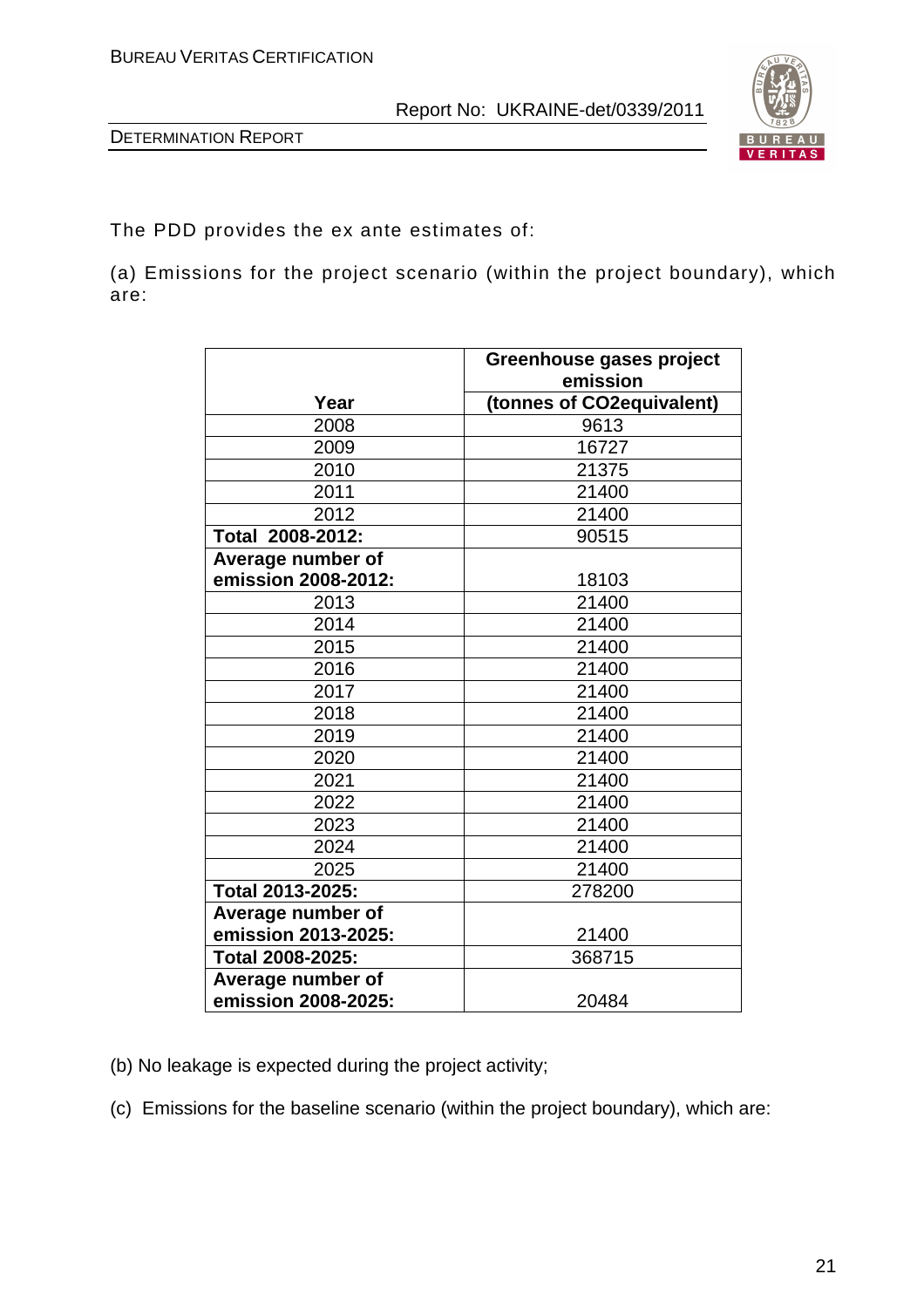



|                                   | Greenhouse gases baseline  |
|-----------------------------------|----------------------------|
|                                   | emission                   |
| Year                              | (tonnes of CO2 equivalent) |
| 2008                              | 19578                      |
| 2009                              | 77514                      |
| 2010                              | 107291                     |
| 2011                              | 107354                     |
| 2012                              | 107354                     |
| Total 2008-2012:                  | 419091                     |
| Average number of reduction       |                            |
| 2008-2012:                        | 83818                      |
| 2013                              | 107354                     |
| 2014                              | 107354                     |
| 2015                              | 107354                     |
| 2016                              | 107354                     |
| 2017                              | 107354                     |
| 2018                              | 107354                     |
| 2019                              | 107354                     |
| 2020                              | 107354                     |
| 2021                              | 107354                     |
| 2022                              | 107354                     |
| 2023                              | 107354                     |
| 2024                              | 107354                     |
| 2025                              | 107354                     |
| Total 2013-2025:                  | 1395602                    |
| <b>Average number of emission</b> |                            |
| 2013-2025:                        | 107354                     |
| Total 2008-2025:                  | 1814693                    |
| <b>Average number of emission</b> |                            |
| 2008-2025:                        | 100816                     |

(d) Emission reductions adjusted by leakage (based on (a)-(c) above), which are:

|                             | <b>Estimated emission</b><br>redactions |
|-----------------------------|-----------------------------------------|
| Year                        | (tonnes of CO2 equivalent)              |
| 2008                        | 9965                                    |
| 2009                        | 60787                                   |
| 2010                        | 85916                                   |
| 2011                        | 85954                                   |
| 2012                        | 85954                                   |
| Total 2008-2012:            | 328576                                  |
| Average number of reduction |                                         |
| 2008-2012:                  | 65715                                   |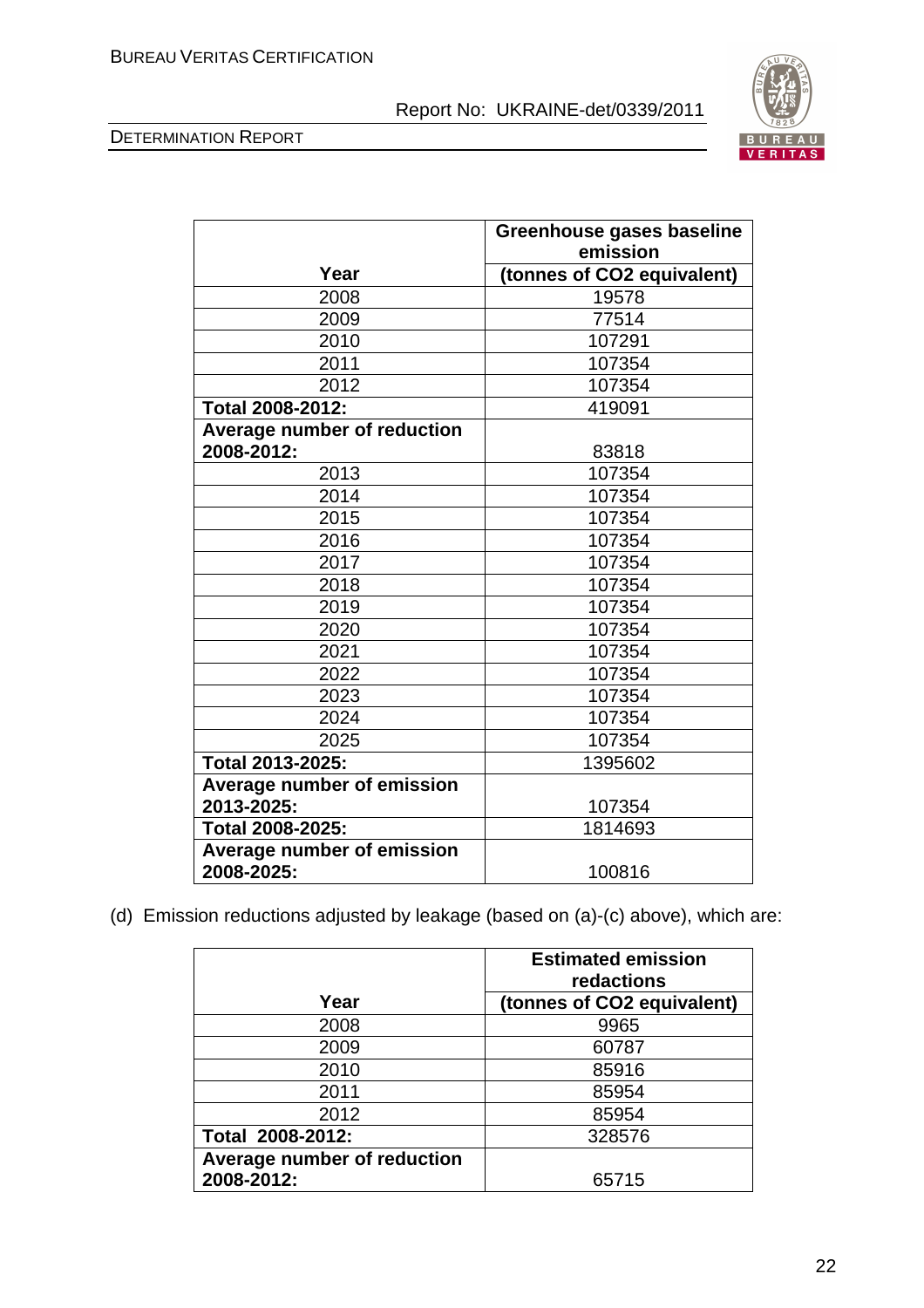



| 2013                        | 85954   |
|-----------------------------|---------|
| 2014                        | 85954   |
| 2015                        | 85954   |
| 2016                        | 85954   |
| 2017                        | 85954   |
| 2018                        | 85954   |
| 2019                        | 85954   |
| 2020                        | 85954   |
| 2021                        | 85954   |
| 2022                        | 85954   |
| 2023                        | 85954   |
| 2024                        | 85954   |
| 2025                        | 85954   |
| Total 2013-2025:            | 1117402 |
| Average number of reduction |         |
| 2013-2025:                  | 85954   |
| Total 2008-2025:            | 1445978 |
| Average number of reduction |         |
| 2008-2025:                  | 80332   |
|                             |         |

Emission reductions estimation after the first commitment period

The estimates referred to above are given:

- (a) On a periodic basis;
- (b) From 01/01/2008 to 31/12/2025, covering the whole crediting period;
- (c) On a source-by-source basis;
- (d) For CO2

(e) In tonnes of CO2 equivalent, using global warming potentials defined by decision 2/CP.3 or as subsequently revised in accordance with Article 5 of the Kyoto Protocol;

The formula used for calculating the estimates referred above, which is

$$
ER_{y} = BE_{y} - PE_{y} - LE_{y},
$$

- ERy = emission reductions in year *у*, tCO2e;
- BEy = baseline emissions in year *у*, tCO2e;
- PEy = project emissions in year *у*, tCO2e;
- $LE<sub>v</sub>$  = leakages in year *y*, tCO2e;
- $y = y$ ear of provided calculations.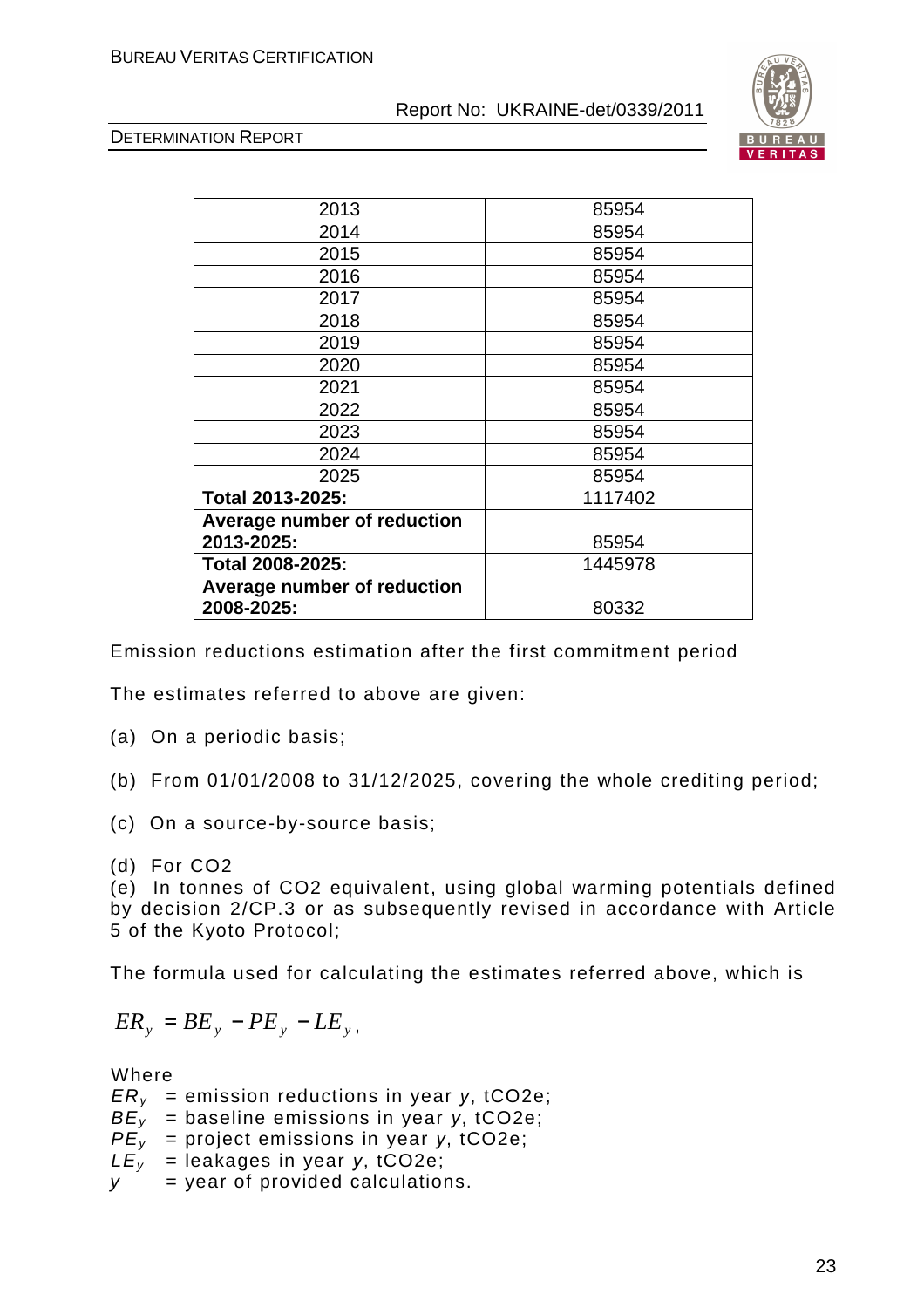



is consistent throughout the PDD.

Data sources used for calculating the estimates referred to above, such as:

- Statistic data on fuel and energy consumtion of factory and factory production
- Dafault values

are clearly identified, reliable and transparent.

The estimation referred to above is based on conservative assumptions and the most plausible scenarios in a transparent manner.

The estimates referred to above are consistent throughout the PDD.

No issues applicable to estimation of emission reductions or enhancements of net removals were found.

# **4.10 Environmental impacts (48)**

Collection, handling and transfer of waste for utilization was carried out in accordance with the law of Ukraine "On waste".

The legal foundations for handling waste are the current legal and normative acts on environmental safety.

Production waste, depending on its physical, chemical and biological characteristics is divided into four danger classes:

| $\triangleright$ 1 class  | - extremely high-risk<br>waste; |
|---------------------------|---------------------------------|
| $\triangleright$ II class | - high-risk waste;              |

- $\triangleright$  III class medium-risk waste;
- $\triangleright$  IV class low-risk waste.

Procedures for handling waste are described in Annex 3 of this document.

In accordance with Ukrainian laws new construction projects, reconstruction and technical re-equipment, industrial and civil projects must include Environmental Impact Assessment (EIA), which main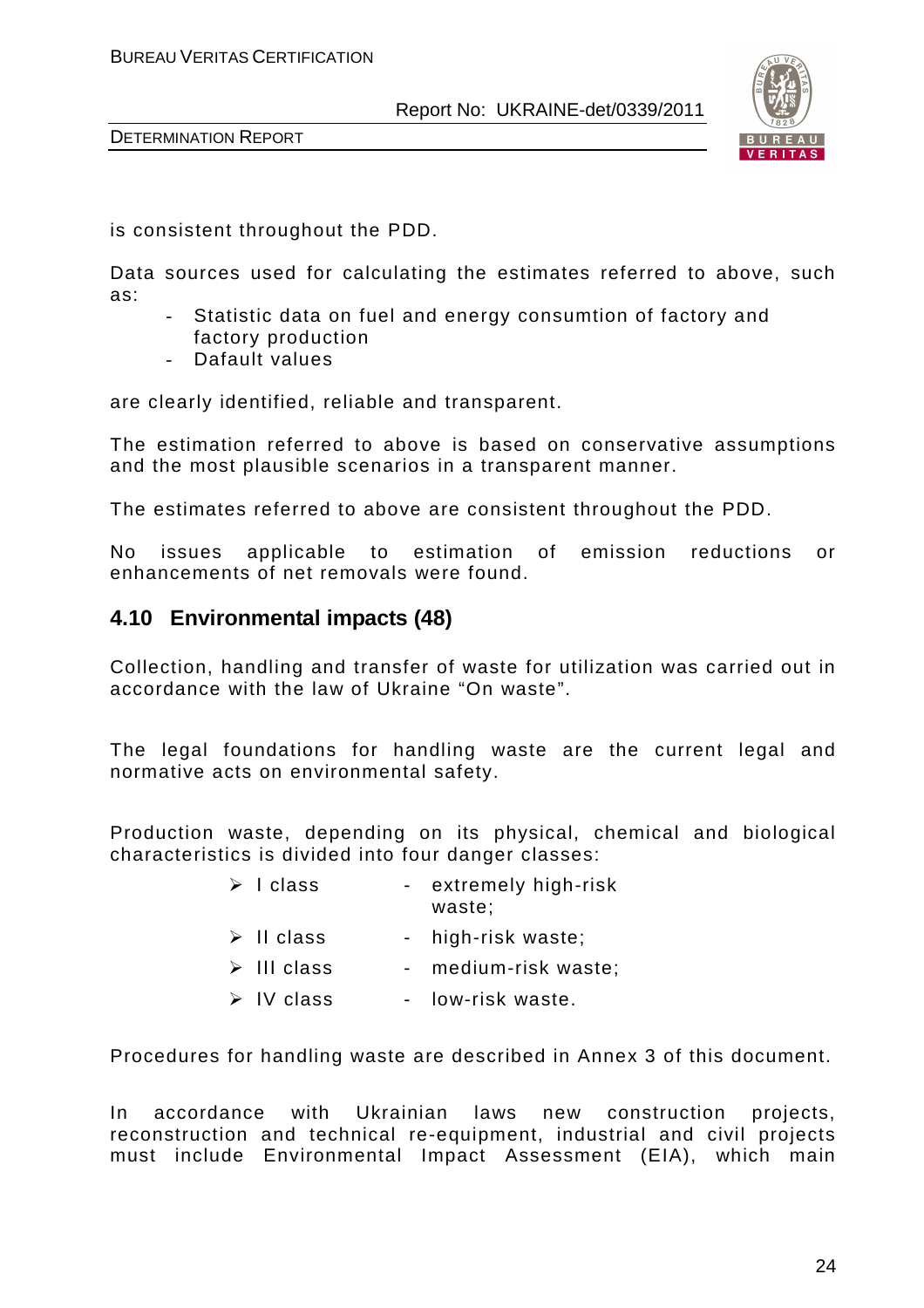

DETERMINATION REPORT

requirements are listed in the State Construction Norms of Ukraine A.2.2- 1-2003.

DE PJSC "Obolon" "Zibert's Brewery" has the necessary Environmental Impact Assessment of its activities in accordance with Ukrainian law.

In general the "Implementation of complex technical and technological modernization of enterprise to reduce energy consumption and implementation of recycling organic waste from beer production at DE PJSC "Obolon" "Zibert's Brewery"" project will have positive effect on the environment. The following points will give detailed information on the positive effect on the environment:

1. The project implementation will reduce  $CO<sub>2</sub>$  emissions in the city of Fastiv due to more effective energy consumption. This will be achieved by implementing modern equipment and preproduction processes.

2. Due to lower fuel consumption, electricity and ecologic technologies for the utilization of organic waste, the implementation of the project will reduce emissions of  $SO_x$ . NOx, CO and  $CH_4$  solid particles (co-product of combustion).

No transboundary environmental impact is expected from the implementation of this project.

#### **Impact on the aquatic environment**

Impact on the aquatic environment will be the same as in the base scenario. The existing technologies used in the production of beer require the disposal of waste water through the drainage system with mandatory chemical control. All these actions are stipulated by the Water Code of Ukraine, State Standart 28.74-82 "Rules of hygiene and quality control", Construction rules and regulations 4630-92 that determine the maximum concentration for internal water bodies. Disposal into open water bodies will not be done.

Project implementation will have positive effect. It will allow reducing water consumption and, as a result, lead to the reduction of waste water discharge.

# **Impact on ambient air**

Project implementation will have positive effect on air: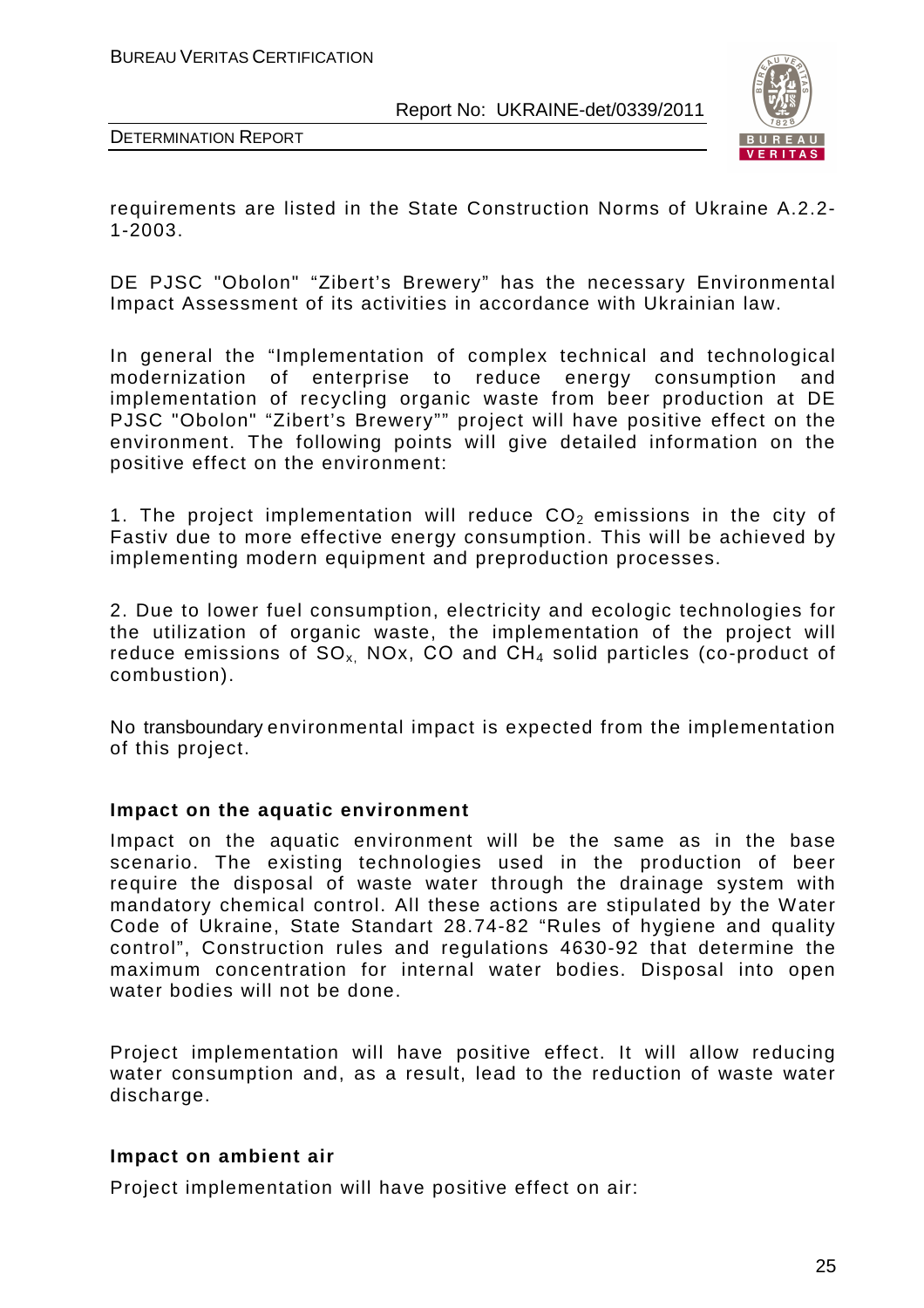

DETERMINATION REPORT

1) Reduce the emissions of NOx, SOx, CO and solid particles due to the use of more environmentally clean technologies and reduction of power consumption;

2) Reduced consumption of electric power will lead to lower emissions of the same pollutants into the air;

3) Will reduce the emission of  $CH<sub>4</sub>$  through the utilization of organic waste.

### **Effects on land use**

There will be no effect on land/soil.

The corresponding law on land use is stated in the Land Code of Ukraine. The National technological practice/standart: State Standart 17.4.1.02-83 "Protection of nature, soil. Classificatioin of chemicals for controlling pollution".

# **Impact on biodiversity**

There will be no impact on biodiversity.

#### **Generation of waste, waste discharge and handling**

Generation of waste, waste discharge and handling are present. In the process of project implementation waste will be generated after the collection of physically and morally outdated equipment, burners, pipes etc. There will be construction waste as a result of dismantling of boilers and construction of boiler shops and others.

Collection, handling and transfer of waste for utilization of the enterprise's waste will be carried out in accordance with the law of Ukraine "On waste".

Handling procedures are described in Annex 3 of this document.

DE PJSC "Obolon" "Zibert's Brewery" is certified according to ISO-14001:2004 and ОHSAS-18001 systems, which supports the ability and desire of the company to manage its impact on the environment.

CAR15 and its resolution/conclusion applicable to environmental impacts are listed in the APPENDIX A: DETERMINATION PROTOCOL (Table 2) below.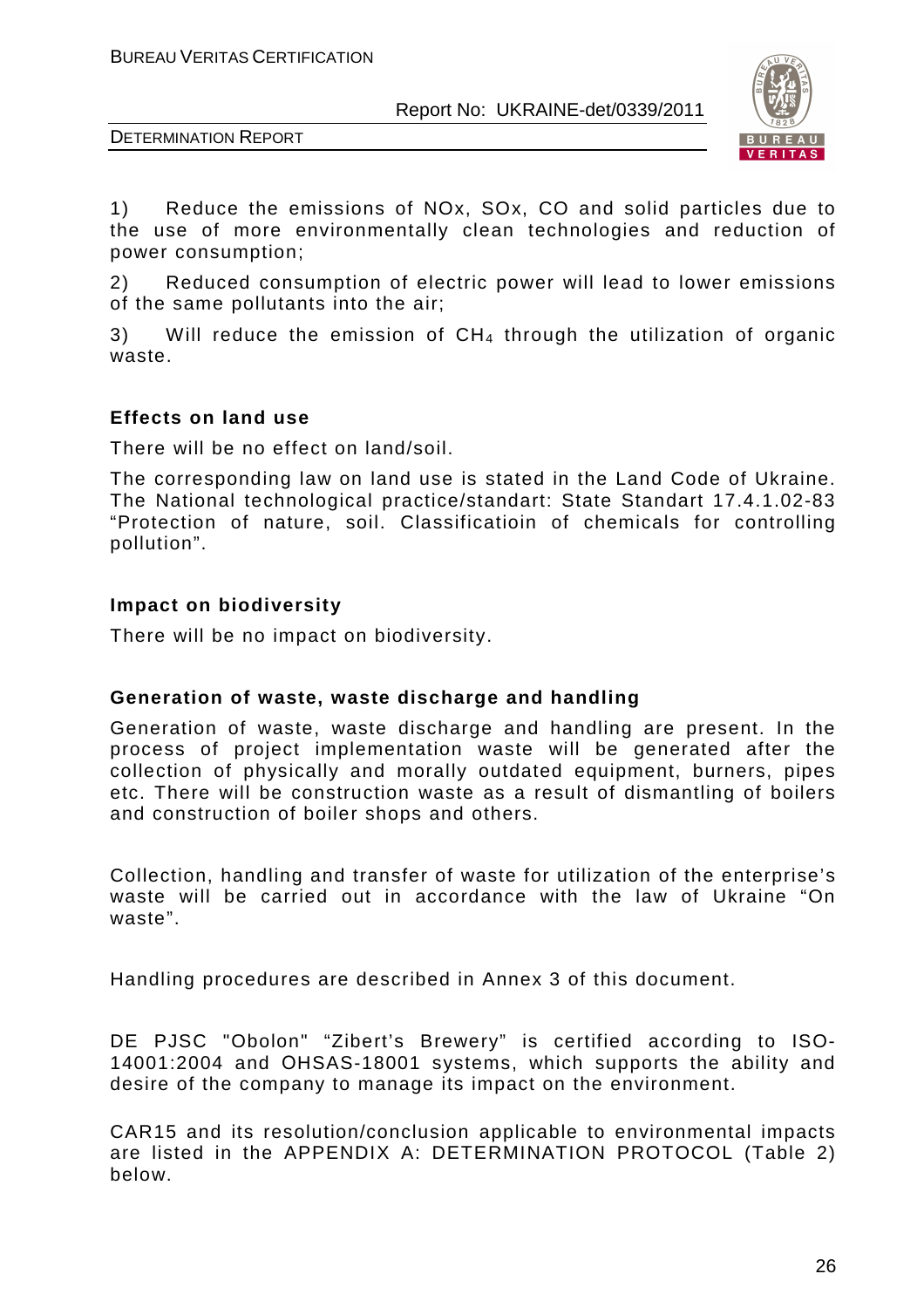

DETERMINATION REPORT

# **4.11 Stakeholder consultation (49)**

No stakeholders' comments were received.

# **4.12 Determination regarding small scale projects (50-57)**

Not applicable

# **4.13 Determination regarding land use, land-use change and forestry (LULUCF) projects (58-64)**

Not applicable

**4.14 Determination regarding programmes of activities (65-73)**  Not applicable

# **5 SUMMARY AND REPORT OF HOW DUE ACCOUNT WAS TAKEN OF COMMENTS RECEIVED PURSUANT TO PARAGRAPH 32 OF THE JI GUIDELINES**

No comments, pursuant to paragraph 32 of the JI Guidelines, were received.

# **6 DETERMINATION OPINION**

Bureau Veritas Certification has performed a determination of the "Implementation of complex technical and technological modernization of enterprise to reduce energy consumption and implementation of recycling organic waste from beer production at DE PJSC "Obolon" "Zibert's Brewery"" project of «Company «MT-Invest» LTD located in Fastiv, Ukraine. The determination was performed on the basis of UNFCCC criteria and host country criteria and also on the criteria given to provide for consistent project operations, monitoring and reporting.

The determination consisted of the following three phases: i) a desk review of the project design and the baseline and monitoring plan; ii) follow-up interviews with project stakeholders; iii) the resolution of outstanding issues and the issuance of the final Determination report and opinion.

Project participant/s used the latest "Combined tool to identify the baseline scenario and demonstrate additionality". In line with this tool, the PDD provides barrier analysis and common practice analysis, to determine that the project activity itself is not the baseline scenario.

Emission reductions attributable to the project are hence additional to any that would occur in the absence of the project activity. Given that the project is implemented and maintained as designed, the project is likely to achieve the estimated amount of emission reductions.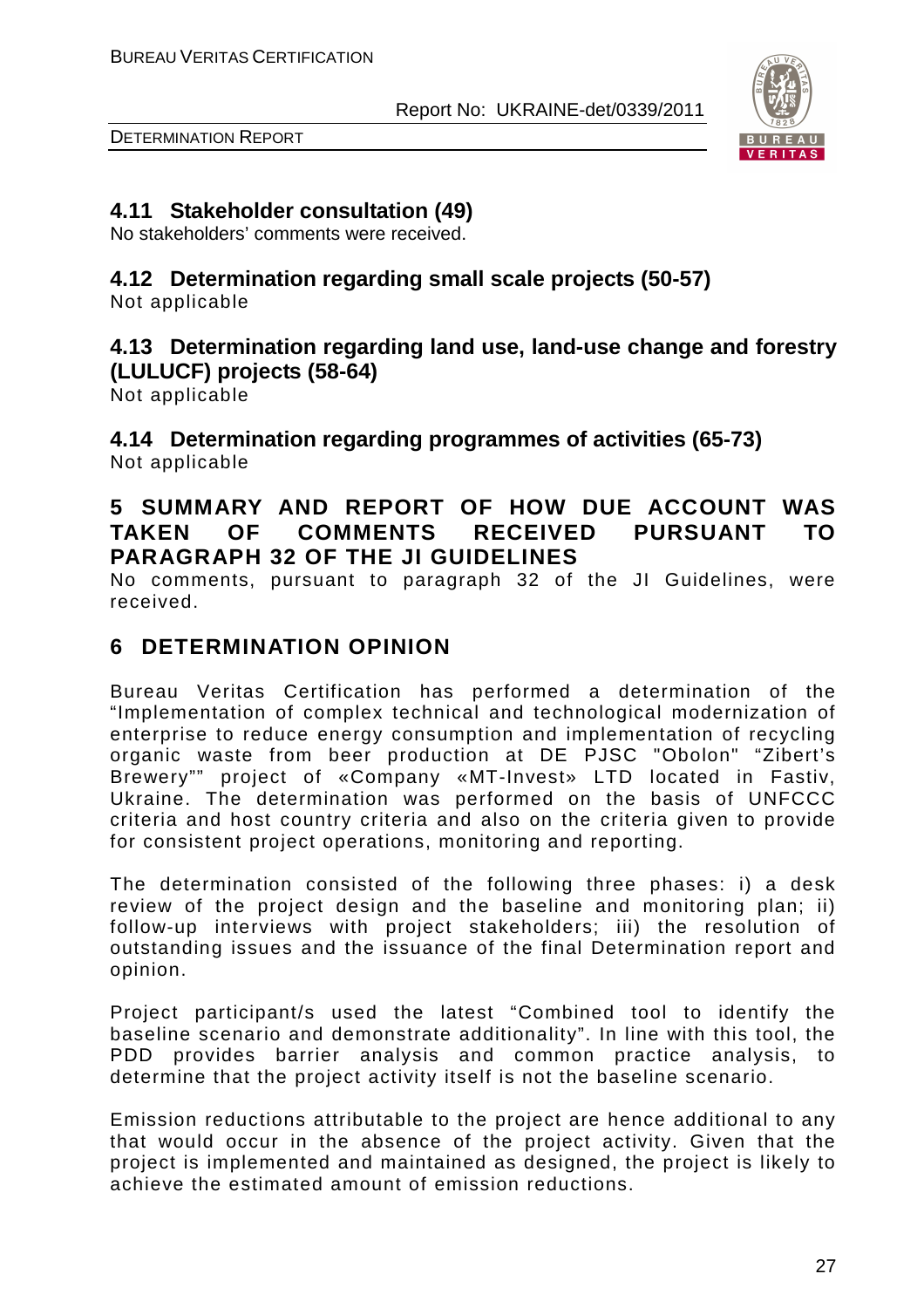



The determination revealed one pending issue related to the current determination stage of the project: the issue of the written approval of the project and the authorization of the project participant by the host Party. If the written approval and the authorization by the host Party are awarded, it is our opinion that the project as described in the Project Design Document, Version 02 meets all the relevant UNFCCC requirements for the determination stage and the relevant host Party criteria.

The review of the project design documentation (version 02) and the subsequent follow-up interviews have provided Bureau Veritas Certification with sufficient evidence to determine the fulfillment of stated criteria. In our opinion, the project correctly applies and meets the relevant UNFCCC requirements for the JI and the relevant host country criteria.

The determination is based on the information made available to us and the engagement conditions detailed in this report.

# **7 REFERENCES**

# **Category 1 Documents:**

Documents provided by «Company «MT-Invest» LTD that relate directly to the GHG components of the project.

- /1/ PDD «Implementation of complex technical and technological modernization of enterprise to reduce energy consumption and implementation of recycling organic waste from beer production at DE PJSC "Obolon" "Zibert's Brewery"» project of «Company «MT-Invest» LTD version 01 dated 18/08/2011.
- /2/ PDD «Implementation of complex technical and technological modernization of enterprise to reduce energy consumption and implementation of recycling organic waste from beer production at DE PJSC "Obolon" "Zibert's Brewery"» project of «Company «MT-Invest» LTD version 02 dated 22/09/2011.
- /3/ Zibert\_v.2.xls excel file

# **Category 2 Documents:**

Background documents related to the design and/or methodologies employed in the design or other reference documents.

- /1/ Decree of Cabinet of Ministers of Ukraine #206, dated 22/02/2006
- /2/ Joint Implementation Project Design Document Form, version 01
- /3/ Guidelines for Users of the Joint Implementation Project Design Document Form/Version 04, JISC.
- /4/ JISC Guidance on criteria for baseline setting and monitoring.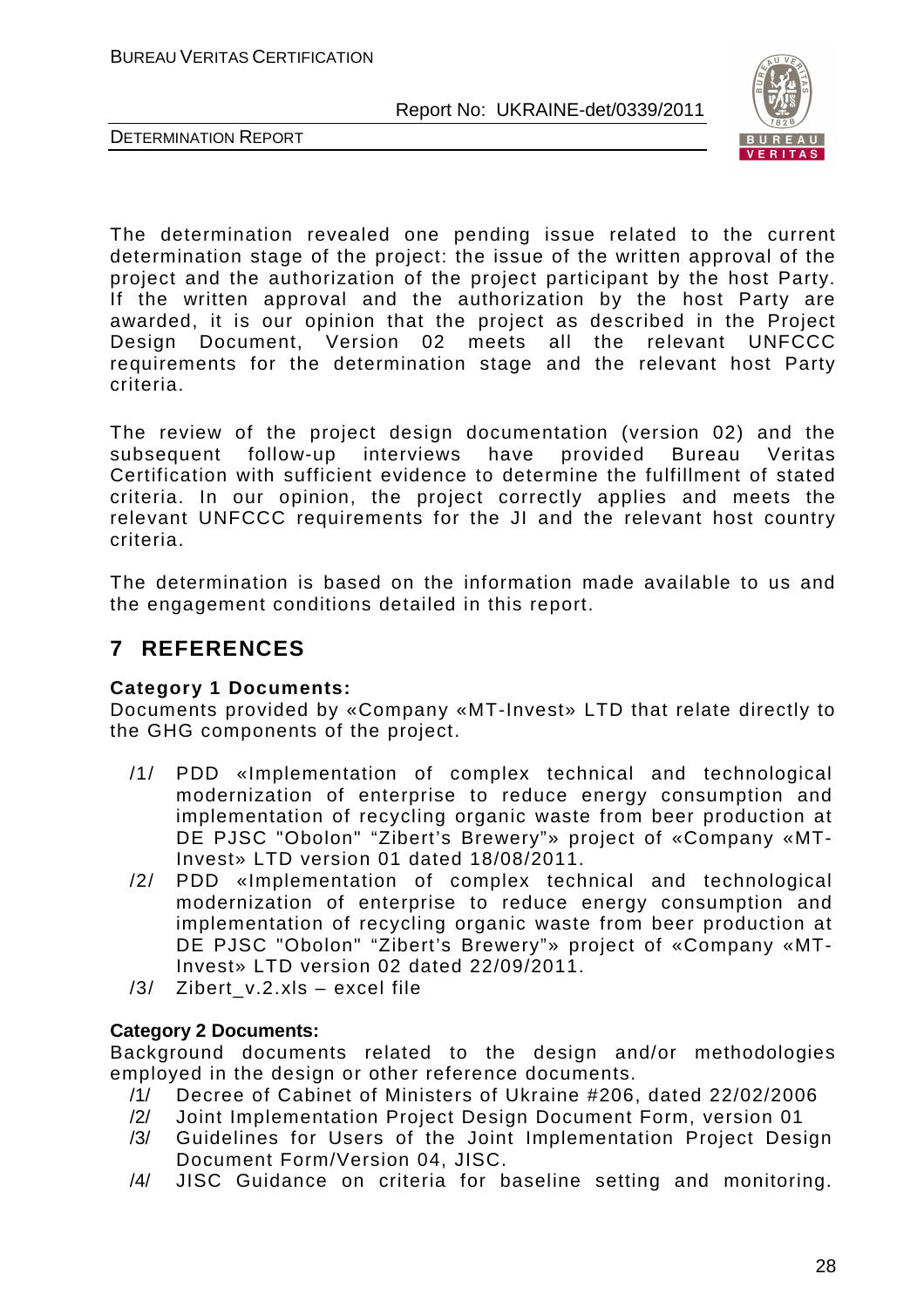DETERMINATION REPORT



Version 02.

- /5/ "Combined tool to identify the baseline scenario and demonstrate additionality" (Version 03.0.0)
- /6/ Glossary of Joint Implementation Terms, Version 03.
- /7/ Decree #43 on approval of indexes of specific carbon dioxide emissions in the year 2010 issued by NEIA dated 28.03.2011.
- /8/ Decree #62 on approval of indexes of specific carbon dioxide emissions in the year 2008 issued by NEIA dated 15.04.2011.
- /9/ Decree #63 on approval of indexes of specific carbon dioxide emissions in the year 2009 issued by NEIA dated 15.04.2011.
- /10/ Decree #75 on approval of indexes of specific carbon dioxide emissions in the year 2011 issued by NEIA dated 12.05.2011.
- /11/ Order № 56, dated 30 Mar 2004, Fastiv
- /12/ Operating instructions on "Screw compressor L90 L132"
- /13/ Agreement № 15/08 dated 27 Feb 2008, Kyiv
- /14/ Annex №1 to the Agreement 15/08 dated 27 Feb 2008
- /15/ Boiler passport reg. № 1026
- /16/ Boiler passport № 96332
- /17/ Purchase and Sale Agreement № 09.0266 dated 17 Mar 2010
- /18/ Annex №1 to Agreement № 09.0266 dated 17 Mar 2010
- /19/ "Refrigeration equipment with air cooled condenser" Installation, commissioning, operation and maintenance instructions, 2007
- /20/ "General instructions on installation and commissioning of water chillers" - №: 015173, 01051732, 0151733, 2007
- /21/ Waste report, 2010
- /22/ Report on the formation and recycling of waste I - III danger class, 2009
- /23/ Instructions on waste recycling, 20 Jul 2011
- /24/ Permission for the emission of pollutants into the air from stationary sources № 3211200000 – 5, 16 Aug 2007
- /25/ Permission for the emission of pollutants into the air from stationary sources № 3211200000 – 62, 17 Nov 2010
- /26/ Permission for the waste disposal in 2011 № 48 12, 28 May 2010
- /27/ Annex to permission for the waste disposal in 2011 № 48 12, 28 May 2010
- /28/ Conclusion of the State Ecological Expertise on the project "Reconstruction of SE "Obolon" "Zibert's Brewery", 3, Pyshkina Str., Fastiv, Kyiv Region" 28 Apr 2009
- /29/ A copy of the situational plan of Fastiv the technical reequipment of the SE "Obolon" "Zibert's Brewery" on Pushkina Str., Fastiv №3, dated 13 Nov 2008
- /30/ Purchase and Sale Agreement, dated 03 Oct 2007
- /31/ Purchase and Sale Agreement, dated 08 Jul 2008
- /32/ Purchase and Sale Agreement, dated 01 Apr 2008
- /33/ Purchase and Sale Agreement, dated 01 Oct 2008
- /34/ Purchase and Sale Agreement №6, dated 20 Mar 2009
- /35/ Purchase and Sale Agreement, dated 01 May 2009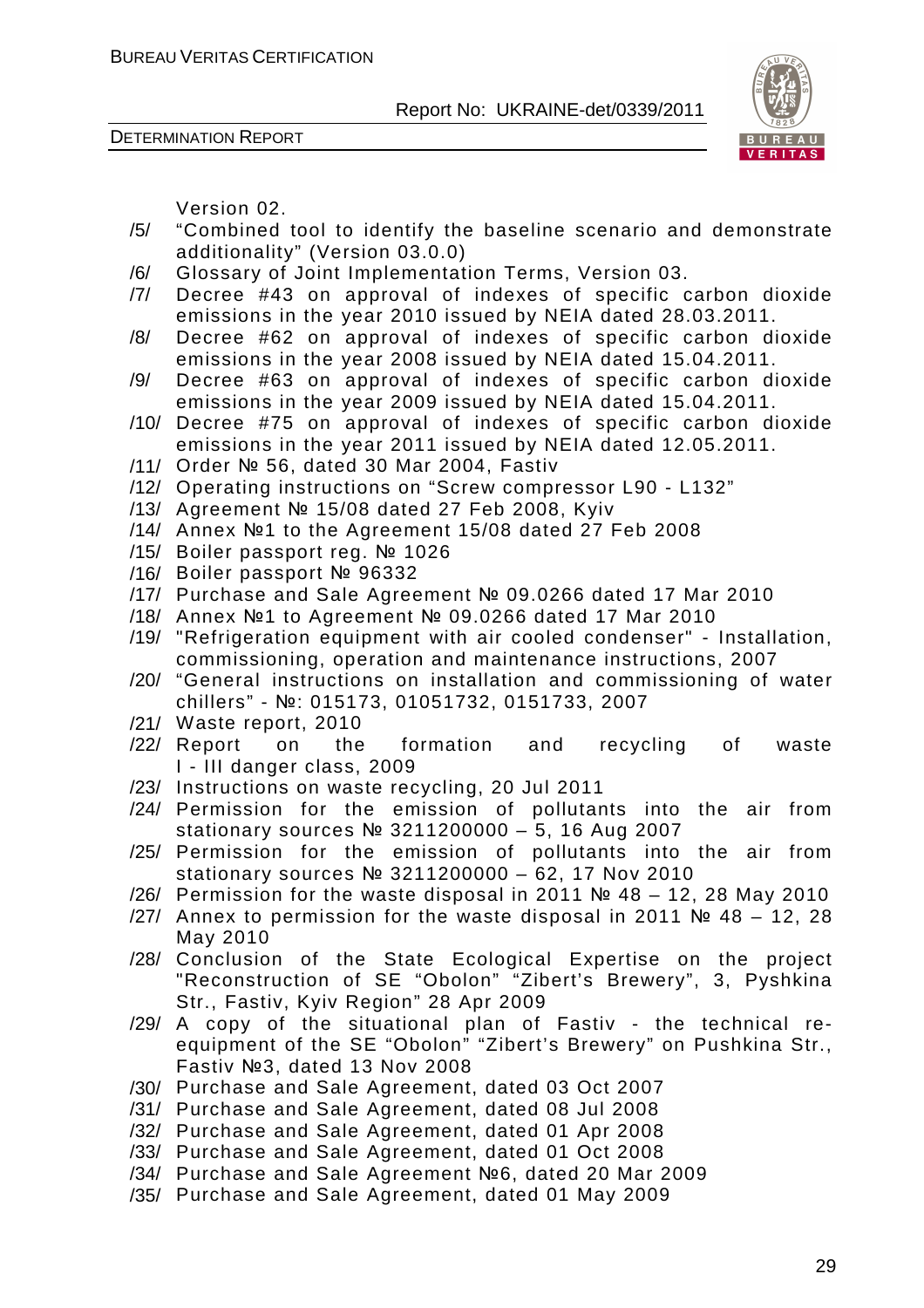

|      | /36/ Purchase and Sale Agreement, dated Purchase<br>Sale<br>and        |
|------|------------------------------------------------------------------------|
|      | Agreement, dated 07 Sept 2009                                          |
|      | /37/ Purchase and Sale Agreement, dated 12 Oct 2009                    |
|      | /38/ Purchase and Sale Agreement, dated 22 Jul 2009                    |
|      | /39/ Purchase and Sale Agreement, dated 21 Jan 2010                    |
|      | /40/ Purchase and Sale Agreement, dated 10 Jan 2010                    |
|      | /41/ Purchase and Sale Agreement, dated 11 Jan 2010                    |
|      | /42/ Purchase and Sale Agreement, dated 14 Jan 2010                    |
|      | /43/ Purchase and Sale Agreement, dated 13 Jan 2010                    |
|      | /44/ Purchase and Sale Agreement, dated 12 Jan 2010                    |
|      | /45/ Purchase and Sale Agreement, dated 12 Jan 2010. "Horse-Clim" is   |
|      | the Buyer                                                              |
|      | /46/ Purchase and Sale Agreement Nº 4/23, dated 10 Jan 2011            |
|      | /47/ Purchase and Sale Agreement № 5, dated 10 Jan 2011                |
|      | /48/ Purchase and Sale Agreement Nº 10, dated 11 Jan 2011              |
|      | /49/ Purchase and Sale Agreement Nº 13, dated 10 Jan 2011              |
|      | /50/ Purchase and Sale Agreement Nº 18, dated 11 Jan 2011              |
|      | /51/ Purchase and Sale Agreement No 19, dated 11 Jan 2011              |
|      | /52/ Purchase and Sale Agreement No 24, dated 11 Jan 2011              |
|      | /53/ Purchase and Sale Agreement Nº 25, dated 11 Jan 2011              |
|      | /54/ Purchase and Sale Agreement 31, dated 25 Mar 2011                 |
|      | /55/ Purchase and Sale Agreement 32, dated 25 Mar 2011                 |
|      | /56/ Actual fuel emissions on the production of certain products and   |
|      | works in 2004                                                          |
| /57/ | Actual fuel emissions on the production of certain products and        |
|      | works in 2006                                                          |
|      | /58/ Actual fuel emissions on the production of certain products and   |
|      | works in 2007                                                          |
|      | /59/ Actual fuel emissions on the production of certain products and   |
|      | works in 2008                                                          |
| /60/ | Actual fuel emissions on the production of certain products and        |
|      | works in 2009                                                          |
|      | /61/ Actual fuel emissions on the production of certain products and   |
|      | works in 2010                                                          |
| /62/ | Electric balance sheet, the composition of power equipment and         |
|      | report on the stations work in 2006                                    |
|      | /63/ Electric balance sheet, the composition of<br>power equipment and |
|      | report on the stations work in 2007                                    |
|      | /64/ Electric balance sheet, the composition of<br>power equipment and |
|      | report on the stations work in 2008                                    |
| /65/ | Electric balance sheet, the composition of<br>power equipment and      |
|      | report on the stations work in 2009                                    |
| /66/ | Electric balance sheet, the composition of<br>power equipment and      |
|      | report on the stations work in 2010                                    |
| /67/ | Report on the results of fuel, heat and power consumption in 2004      |
| /68/ | Report on the results of fuel, heat and power consumption in Jan-      |
|      | Feb 2006                                                               |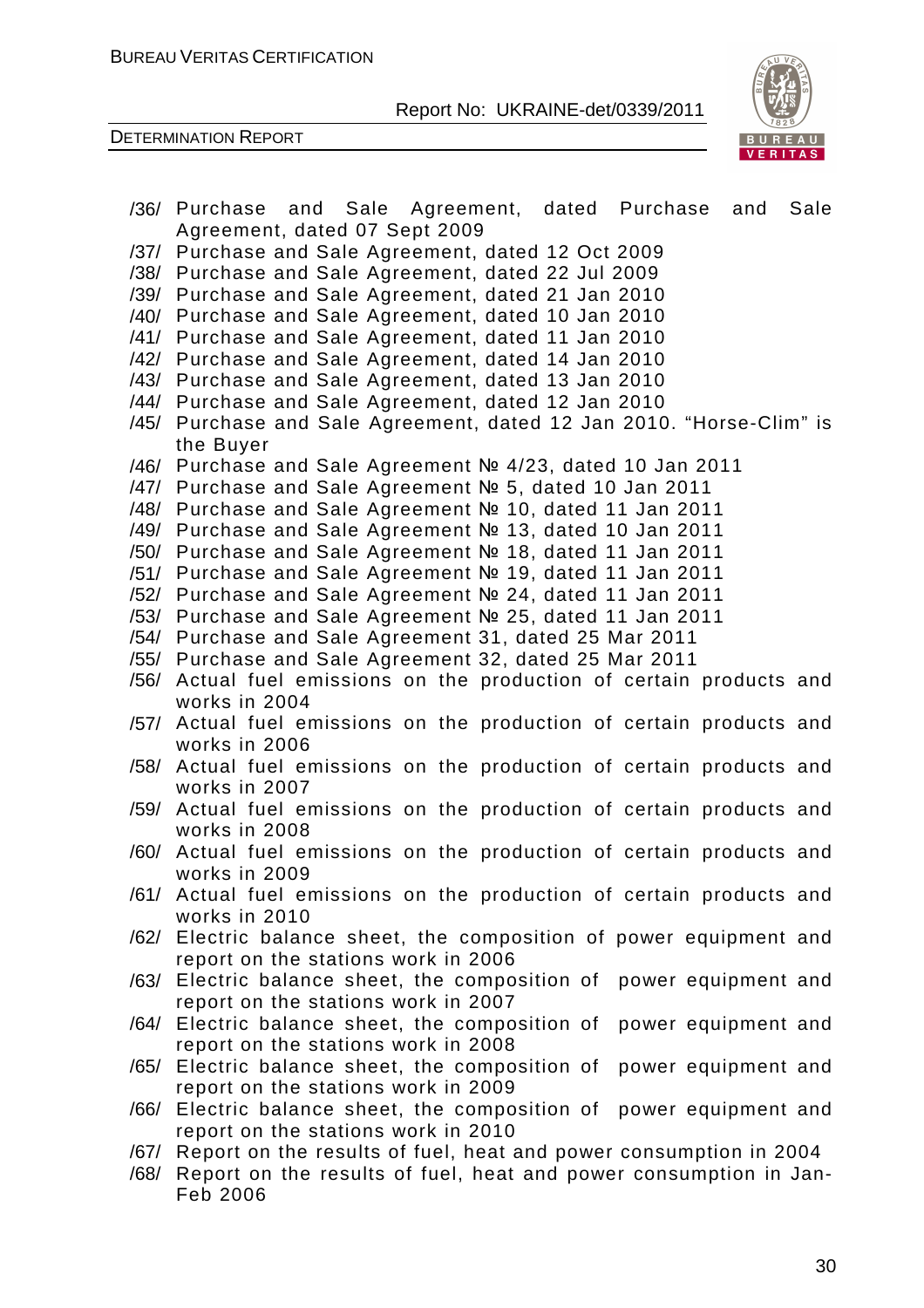

- /69/ Report on the results of fuel, heat and power consumption in Jan-Feb 2005
- /70/ Report on the results of fuel, heat and power consumption in Jan-Feb 2007
- /71/ Report on the results of fuel, heat and power consumption in Jan-Feb 2008
- /72/ Report on the results of fuel, heat and power consumption in Jan-Feb 2009
- /73/ Report on the results of fuel, heat and power consumption in Jan-Feb 2010
- /74/ Annex to the Agreement, dated 23 Sept 2011
- /75/ Verification certificate of measuring equipment № 39-1/0090
- /76/ Verification passport for resistance thermocouple TSP100P, 1187, N<sub>2</sub>43
- /77/ Passport for sstandard aperture with an angular manner of pressure changing selection № 062
- /78/ Certificate of State Metrological Certification dated 10 Aug 2009
- /79/ Certificate of acceptance, and packaging of electricity counter EuroALFA №01186692
- /80/ Certificate of acceptance, and packaging of electricity counter EuroALFA №01186683
- /81/ Certificate of acceptance, and packaging of electricity counter EuroALFA №01122658
- /82/ Certificate of acceptance, and packaging of electricity counter EuroALFA №01122659
- /83/ Act of delivery acceptance of works № 05429, dated 01 Aug 2011
- /84/ Act of fixed assets commissioning № 216, dated 30 Jun 2008
- /85/ Act of fixed assets commissioning № 216, dated 30 Jun 2008 Screw air compressor L132-7.5F/2
- /86/ Act of fixed assets commissioning № 216, dated 30 Jun 2008 Screw air compressor L132-7.5F/2
- /87/ Act of fixed assets commissioning № 216, dated 30 Sept 2008 Water chillers FOCS WATER 4802
- /88/ Act of fixed assets commissioning № 222, dated 31 Oct 2008 Water chillers FOCS WATER 4802
- /89/ Act of fixed assets commissioning № 199, dated 31 Jul 2007 Water chillers CHILLER
- /90/ Act of fixed assets commissioning № 222, dated 31 Dec 2010 Station of carbon dioxide recovery
- /91/ Act of the facility readiness to commissioning, 2008
- /92/ Quality protocol for gas №01-1 04 Jun 2011
- /93/ Quality protocol for gas №01-1 01 Nov 2010
- /94/ Quality protocol for gas №01-1 06 Dec 2009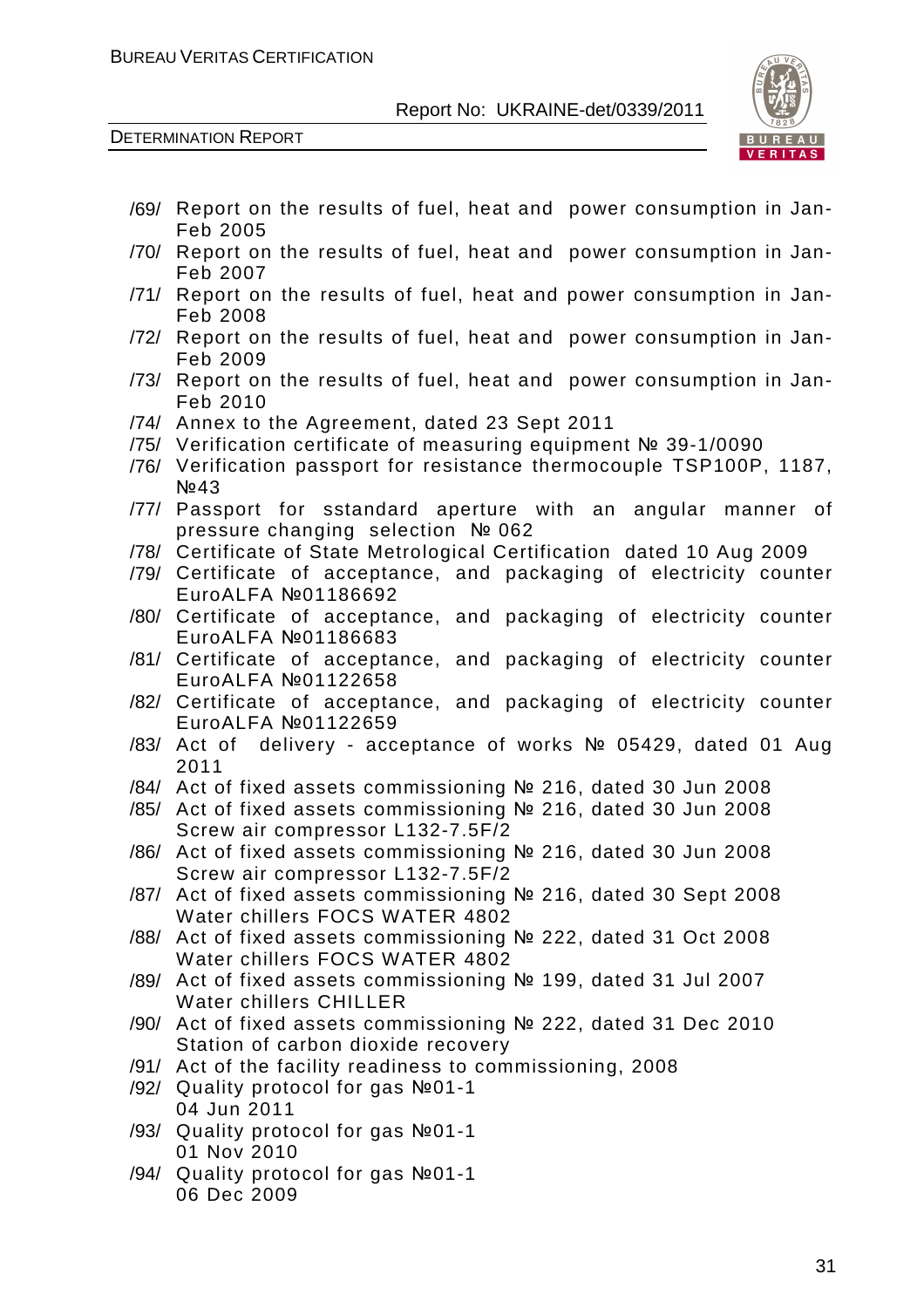

- /95/ Quality protocol for natural gas №1/09 from 1 to 30 Sept 2008
- /96/ Quality certificate for natural gas №1/05 from 1 to 31 May 2007
- /97/ Quality protocol for natural gas №1/02 from 1 to 28 Feb 2006
- /98/ Quality protocol for natural gas №1/06 from 1 to 30 Jun 2005
- /99/ Quality certificate for natural gas № 1/1 from 1 to 31 Jun 2004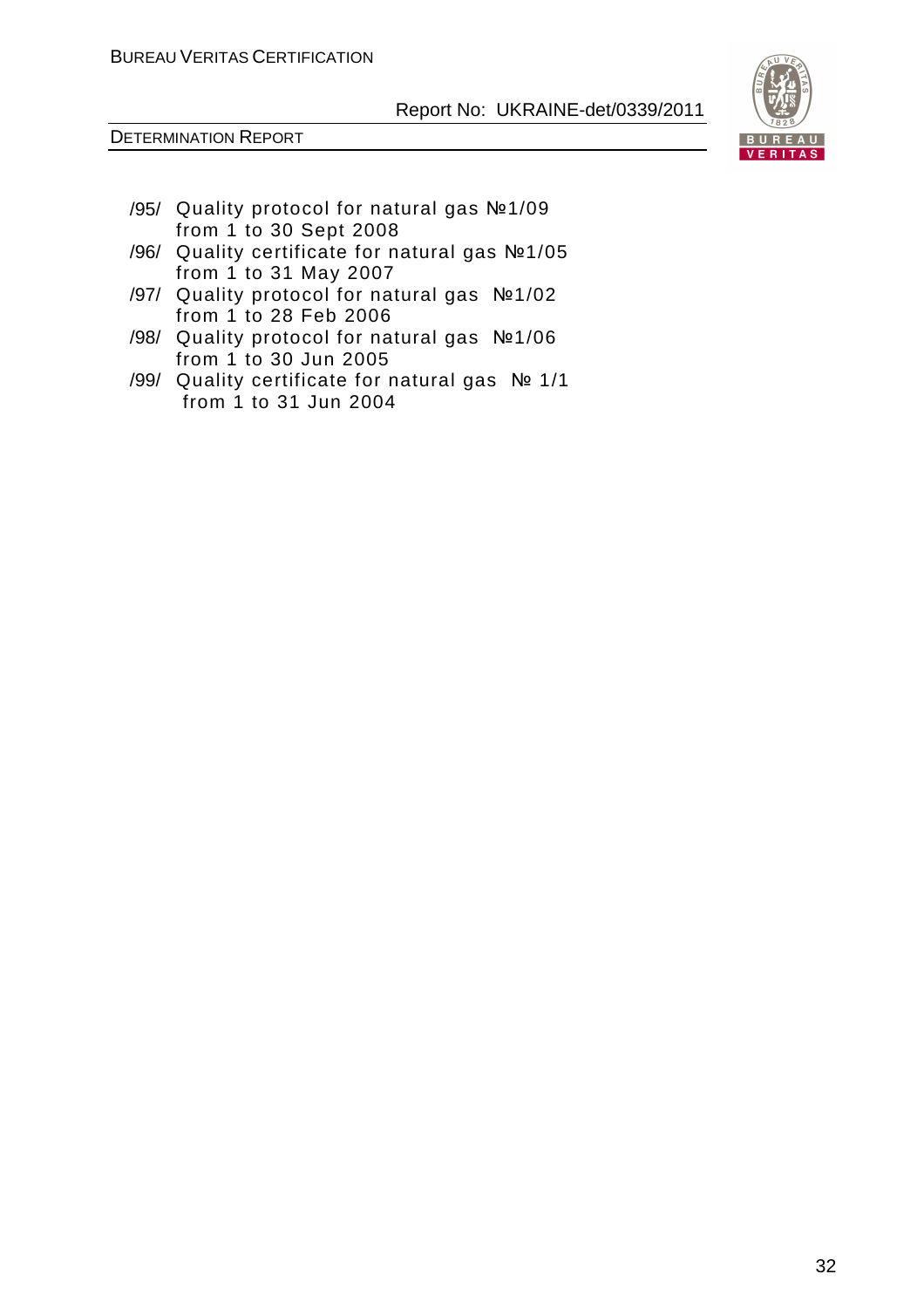

DETERMINATION REPORT

# **Persons interviewed:**

List persons interviewed during the determination or persons that contributed with other information that are not included in the documents listed above.

- /1/ Sergei Skalenko Technical Director
- /2/ Alexander Lyhoshert Chief power engineer
- /3/ Viktor Klets Chief of cooking workshop
- /4/ Taras Shevchenko Foreman of fermentation
- /5/ Nicheporuk Yuriy Ecologist
- /6/ Evgen Zuravliov Director on Ecology projects

o0o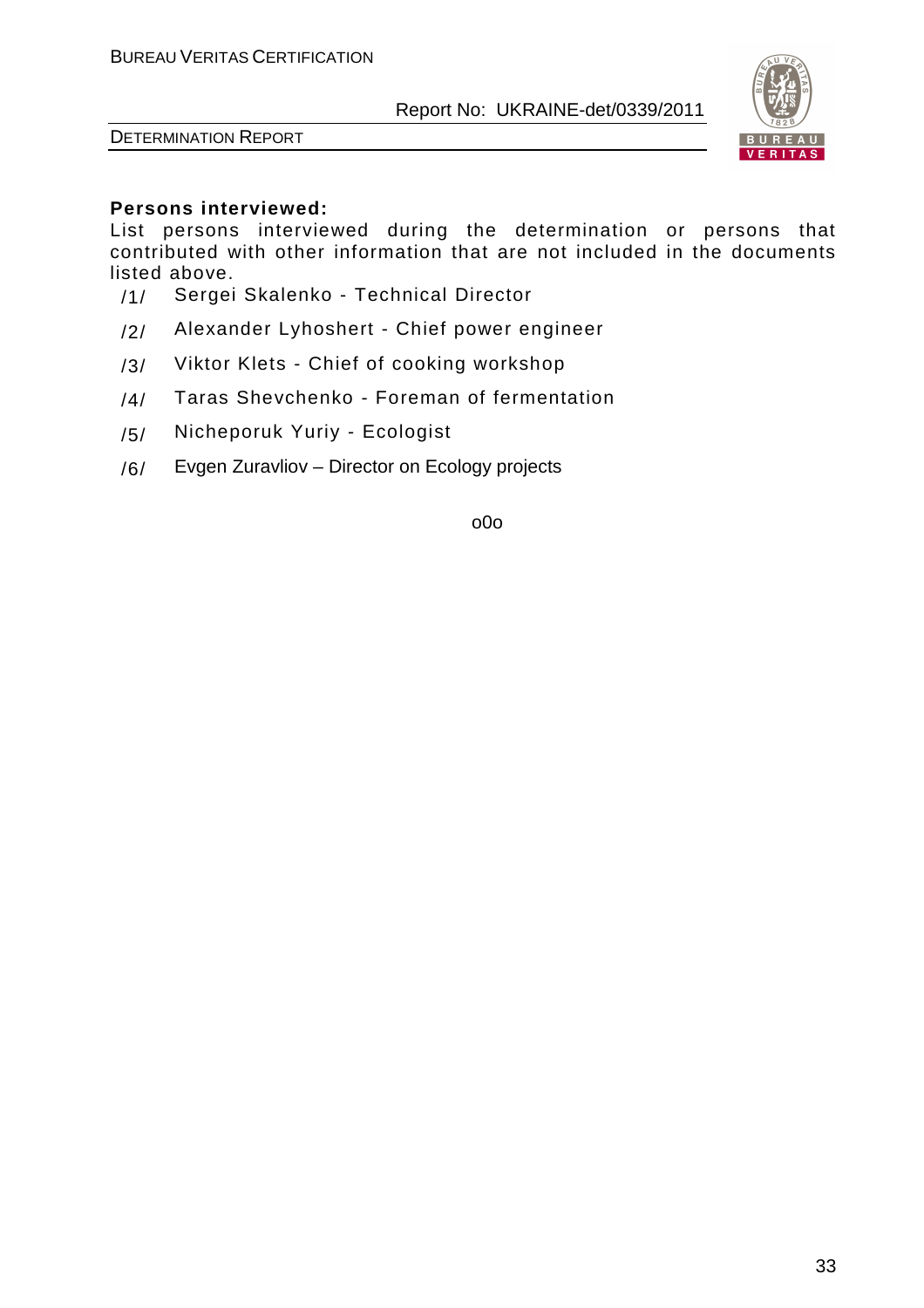

# DETERMINATION REPORT

#### **APPENDIX A: DETERMINATION PROTOCOL**

**Table 1 Check list for determination, according JOINT IMPLEMENTATION DETERMINATION AND VERIFICATION MANUAL (Version 01)** 

| <b>DVM</b>           | <b>Check Item</b>                                                                                                                                                                                                                                                                                        | <b>Initial finding</b>                                                                                                                                                                                                            | <b>Draft</b>      | <b>Final</b>      |
|----------------------|----------------------------------------------------------------------------------------------------------------------------------------------------------------------------------------------------------------------------------------------------------------------------------------------------------|-----------------------------------------------------------------------------------------------------------------------------------------------------------------------------------------------------------------------------------|-------------------|-------------------|
| Paragraph            |                                                                                                                                                                                                                                                                                                          |                                                                                                                                                                                                                                   | <b>Conclusion</b> | <b>Conclusion</b> |
|                      | <b>General description of the project</b>                                                                                                                                                                                                                                                                |                                                                                                                                                                                                                                   |                   |                   |
| Title of the project |                                                                                                                                                                                                                                                                                                          |                                                                                                                                                                                                                                   |                   |                   |
|                      | Is the title of the project presented?                                                                                                                                                                                                                                                                   | Implementation of complex technical and technological<br>modernization of enterprise to reduce energy consumption<br>and implementation of recycling organic waste from beer<br>production at DE PJSC "Obolon" "Zibert's Brewery" | OK.               | OK                |
|                      | Is the sectoral scope to which the project<br>pertains presented?                                                                                                                                                                                                                                        | Scope #3: Energy demand<br>Scope #13: Waste handling and disposal                                                                                                                                                                 |                   |                   |
|                      |                                                                                                                                                                                                                                                                                                          | Corrective Action Request (CAR) 16:<br>The proposed project activity not related to the scope #2.<br>Please correct.                                                                                                              | CAR <sub>16</sub> | OK                |
|                      | Is the current version number of the document<br>presented?                                                                                                                                                                                                                                              | PDD version number: 02                                                                                                                                                                                                            | <b>OK</b>         | OK                |
|                      | Is the date when the document was completed<br>presented?                                                                                                                                                                                                                                                | Data of Completion: 22/09/2011                                                                                                                                                                                                    | OK                | OK                |
|                      | <b>Description of the project</b>                                                                                                                                                                                                                                                                        |                                                                                                                                                                                                                                   |                   |                   |
|                      | Is the purpose of the project included with a<br>concise, summarizing explanation (max. 1-2<br>pages) of the:<br>a) Situation existing prior to the starting date of<br>the project;<br>b) Baseline scenario; and<br>Project scenario (expected<br>outcome,<br>C)<br>including a technical description)? | Corrective Action Request (CAR) 01:<br>Please use in the PDD font size provided «JOINT<br><b>IMPLEMENTATION</b><br>PROJECT<br><b>DESIGN</b><br>DOCUMENT<br>FORM» - version 01.                                                    | CAR01             | OK                |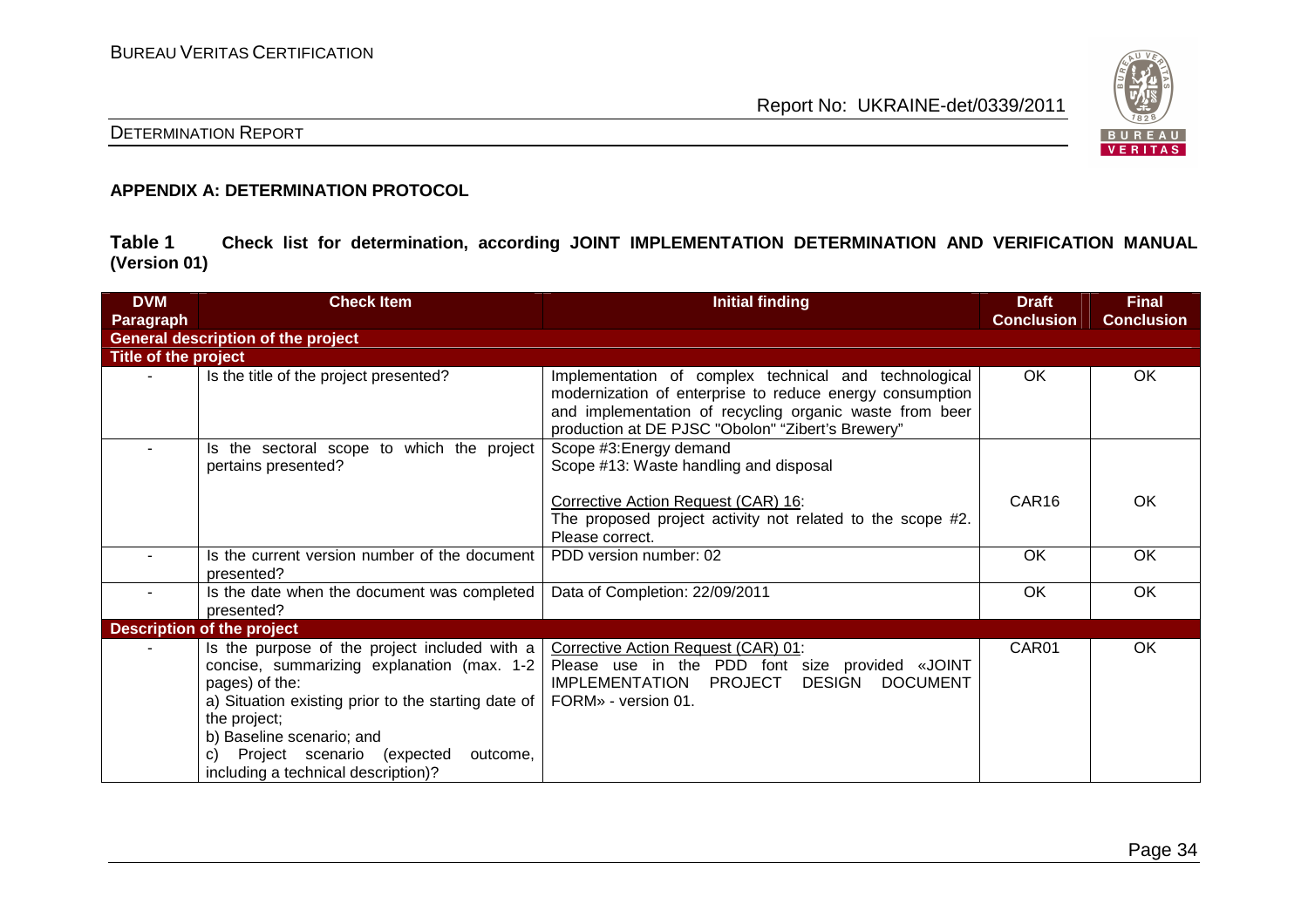Report No: UKRAINE-det/0339/2011



#### **VERITAS Check Item Initial finding Check Item Initial finding Check Item Initial finding Check Item Initial finding Check Item DVM Final Paragraph Conclusion Conclusion** - Ins the history of the project (incl. its JI | Yes, brief description of project history provided.  $\hphantom{\text{a}}$  OK  $\hphantom{\text{a}}$  OK  $\hphantom{\text{a}}$  OK component) briefly summarized? **Project participants** - | Are project participants and Party(ies) involved Project participants and parties listed in the table in section OK OK A.3 of PDD. in the project listed? Parties Project: Ukraine (host country). - Is the data of the project participants presented CAR02 OK Corrective Action Request (CAR) 02: in tabular format? Table A.3 in the PDD must be submitted in a format that provided in the version 04 of the "Guidelines for users of the JI PDD form". - Is contact information provided in Annex 1 of Corrective Action Request (CAR) 03: CAR03 OK the PDD? "Company "МТ-Invest" Ltd. Is not Project Participant. Please exclude information about it from Annex 1. Is it indicated, if it is the case, if the Party Yes, Ukraine is a host Party **Network Communist COK** OK OK involved is a host Party? **Technical description of the project Location of the project** Host Party(ies) - Host Party(ies) Ukraine OK OK - Region/State/Province etc. The project is located in the Kyiv oblast Region CK OK  $\overline{\overline{\text{OK}}}$ - City/Town/Community etc. Fastiv city OK OK  $\overline{\alpha}$ Detail of the physical location, including The DE PJSC "Obolon" "Zibert's Brewery" is located in the information allowing the unique identification of city of Fastiv. the project. (This section should not exceed one page) CL06 OK Clarification Request (CL) 06: In PDD indicated only the coordinates of Fastiv. Please specify geographic coordinates of DE PJSC "Obolon" "Zibert's Brewery". **Technologies to be employed, or measures, operations or actions to be implemented by the project** Are the technology(ies) to be employed, or List and brief description of mesures to be implemented by OK OK measures, operations or actions to be the project provided in section A.4.2 of PDD. implemented by the project, including all relevant technical data and the implementation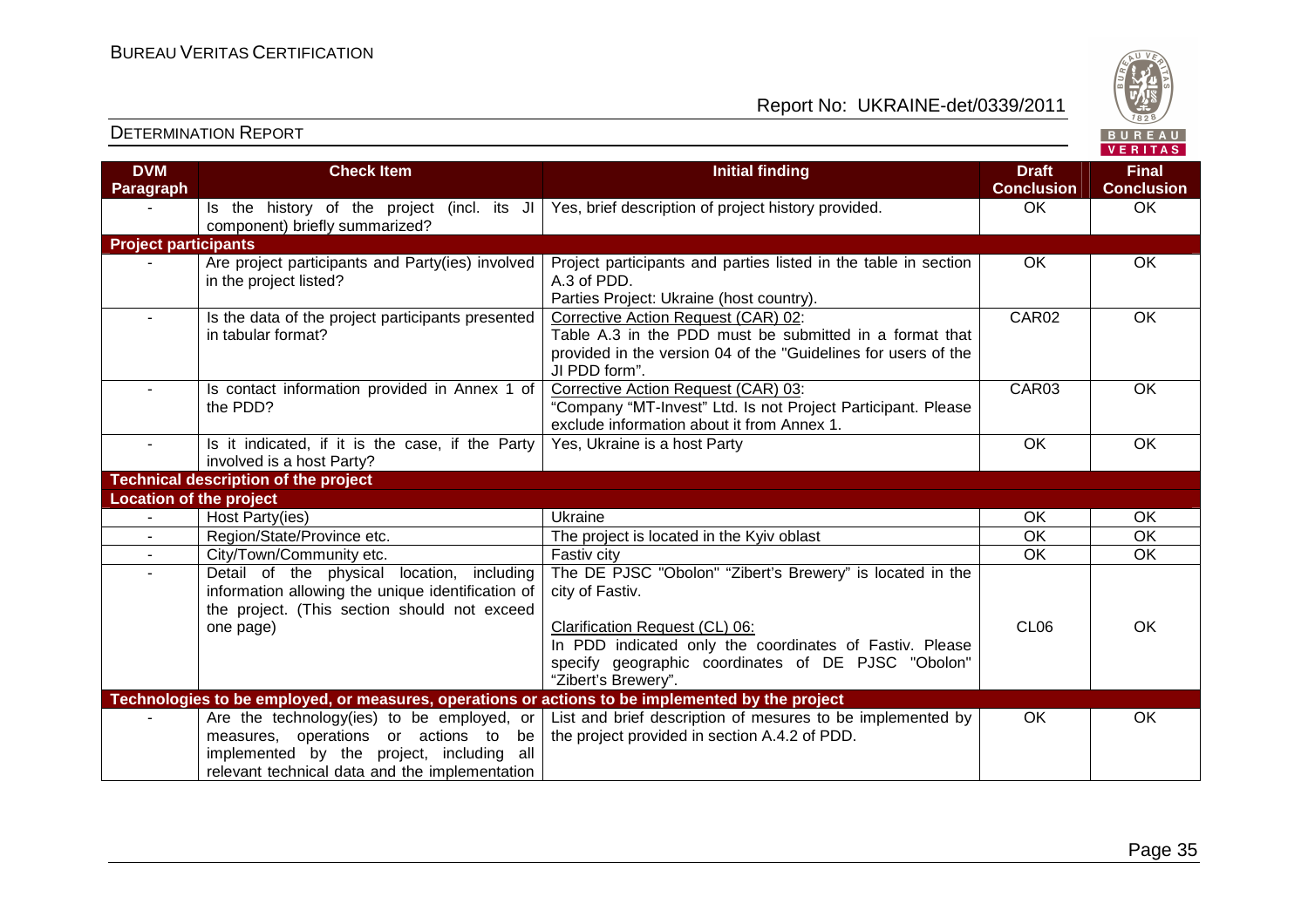

| <b>DVM</b>     | <b>Check Item</b>                                                                                | <b>Initial finding</b>                                                                                                                        | <b>Draft</b>                 | <b>Final</b>      |
|----------------|--------------------------------------------------------------------------------------------------|-----------------------------------------------------------------------------------------------------------------------------------------------|------------------------------|-------------------|
| Paragraph      |                                                                                                  |                                                                                                                                               | <b>Conclusion</b>            | <b>Conclusion</b> |
|                | schedule described?                                                                              |                                                                                                                                               |                              |                   |
|                |                                                                                                  | Brief explanation of how the anthropogenic emissions of greenhouse gases by sources are to be reduced by the proposed JI project, including   |                              |                   |
|                |                                                                                                  | why the emission reductions would not occur in the absence of the proposed project, taking into account national and/or sectoral policies and |                              |                   |
| circumstances  |                                                                                                  |                                                                                                                                               |                              |                   |
|                | Is it stated how anthropogenic GHG emission                                                      | Corrective Action Request (CAR) 04:                                                                                                           | CAR04                        | <b>OK</b>         |
|                | reductions are to be achieved? (This section                                                     | Clarification how anthropogenic GHG emission reductions                                                                                       |                              |                   |
|                | should not exceed one page)                                                                      | are to be achieved is not provided. Please correct.                                                                                           |                              |                   |
| $\overline{a}$ | Is it provided the estimation of emission                                                        | Clarification Request (CL) 01:                                                                                                                | CL <sub>01</sub>             | <b>OK</b>         |
|                | reductions over the crediting period?                                                            | Please include in this section refer to the corresponding                                                                                     |                              |                   |
|                |                                                                                                  | «Excel» file with the calculations.                                                                                                           |                              |                   |
|                |                                                                                                  |                                                                                                                                               |                              |                   |
|                |                                                                                                  | Clarification Request (CL) 02:                                                                                                                | CL <sub>02</sub>             | <b>OK</b>         |
|                |                                                                                                  | Please number the tables with information of the estimates                                                                                    |                              |                   |
|                |                                                                                                  | (calculations) of emission reductions.                                                                                                        |                              |                   |
| $\blacksquare$ | Is it provided the estimated annual reduction for                                                | Yes, the estimated annual reduction for the chosen credit                                                                                     | $\overline{OK}$              | <b>OK</b>         |
|                | the chosen credit period in tCO2e?                                                               | period in tCO2e is provided.                                                                                                                  |                              |                   |
| $\blacksquare$ | Are the data from questions above presented in<br>tabular format?                                | Yes.                                                                                                                                          | OK                           | OK                |
|                | Estimated amount of emission reductions over the crediting period                                |                                                                                                                                               |                              |                   |
|                |                                                                                                  |                                                                                                                                               |                              | OK                |
|                | Is the length of the crediting period Indicated?<br>Are estimates of total as well as annual and | Yes, leight of crediting period is 18 years (216 months).                                                                                     | <b>OK</b><br>$\overline{OK}$ | OK                |
| $\blacksquare$ |                                                                                                  | Yes, estimates of total as well as annual and average annual                                                                                  |                              |                   |
|                | average annual emission reductions in tonnes<br>of CO2 equivalent provided?                      | emission reductions in tonnes of CO2 equivalent provided in<br>section A.4.3.1 of PDD.                                                        |                              |                   |
|                | <b>Project approvals by Parties</b>                                                              |                                                                                                                                               |                              |                   |
| 19             | Have the DFPs of all Parties listed as "Parties                                                  | Clarification Request (CL) 03:                                                                                                                | CL <sub>03</sub>             | <b>OK</b>         |
|                | involved" in the PDD provided written project                                                    | Section A.5 PDD must specify the names of DFPs (parties                                                                                       |                              |                   |
|                | approvals?                                                                                       | involved) that will approve the project.                                                                                                      |                              |                   |
| 19             | Does the PDD identify at least the host Party                                                    | Yes, Ukraine is the Host Party.                                                                                                               | $\overline{OK}$              | $\overline{OK}$   |
|                | as a "Party involved"?                                                                           |                                                                                                                                               |                              |                   |
| 19             | Has the DFP of the host Party issued a written                                                   | Corrective Action Request (CAR) 05:                                                                                                           | CAR05                        |                   |
|                | project approval?                                                                                | No Letters of Aapproval of the project issued by the parties                                                                                  |                              |                   |
|                |                                                                                                  | involved.                                                                                                                                     |                              |                   |
|                |                                                                                                  |                                                                                                                                               |                              |                   |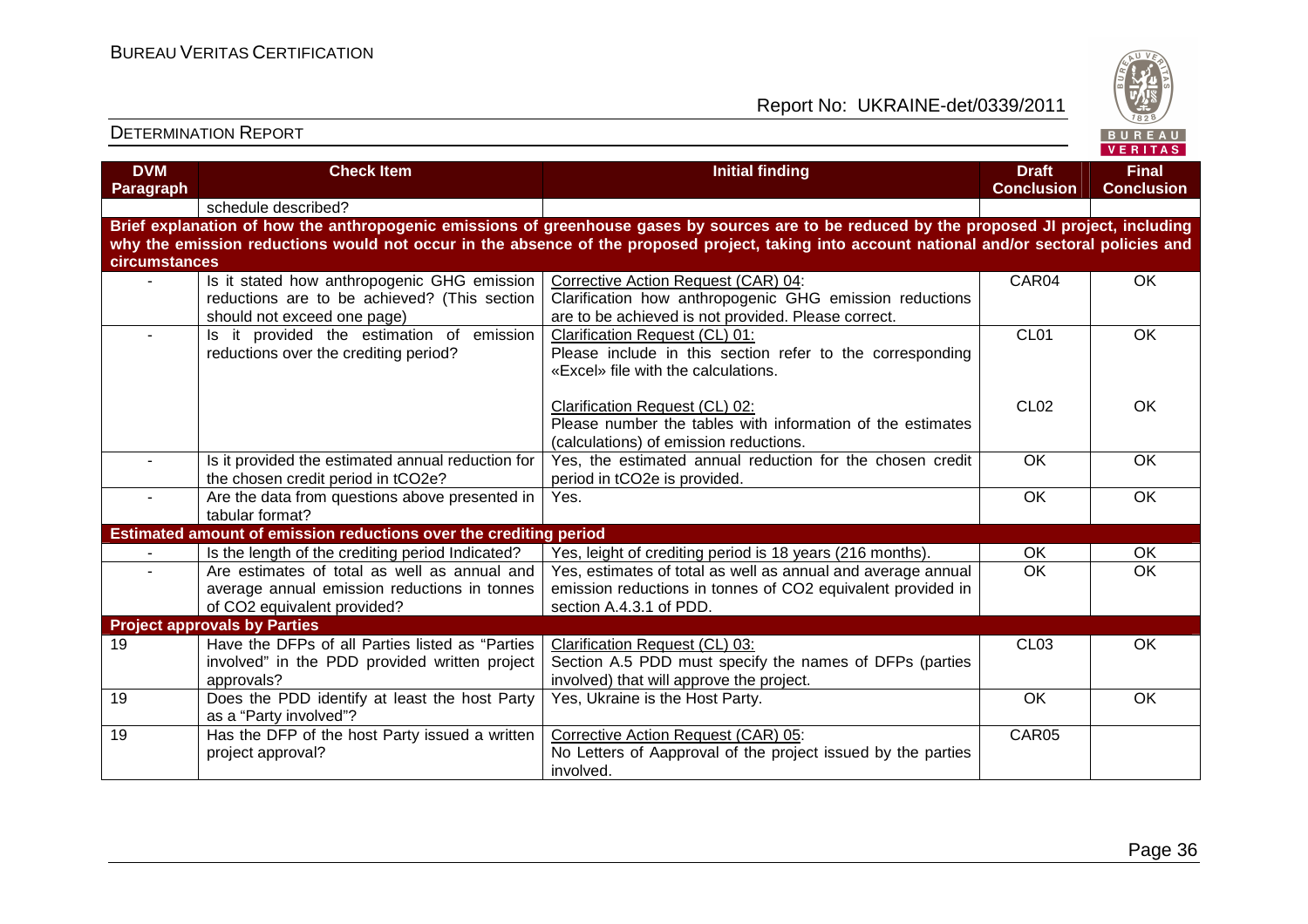one?

(b) Taking into account relevant national and/or

sectoral policies and circumstance?

Report No: UKRAINE-det/0339/2011



#### DETERMINATION REPORT**DVM Paragraph Check Item Initial finding Check Item Initial finding Check Item Initial finding Check Item Initial finding Conclusion**20 Are all the written project approvals by Parties involved unconditional? **Authorization of project participants by Parties involved** See CAR05 above. OK OK 21 | Is each of the legal entities listed as project participants in the PDD authorized by a Party involved, which is also listed in the PDD, through: − A written project approval by a Party involved, explicitly indicating the name of the legal entity? or − Any other form of project participant authorization in writing, explicitly indicating thename of the legal entity? See CAR05 above. 
See CAR05 above. **Baseline setting**  22 Does the PDD explicitly indicate which of the following approaches is used for identifying the baseline? − JI specific approach − Approved CDM methodology approach PDD describes the JI specific approach used to identify the baseline scenario. Corrective Action Request (CAR) 06: Please provide date of baseline setting according required format DD/MM/YYYY. CAR06 OK **JI specific approach only**  23 Does the PDD provide a detailed theoretical description in a complete and transparent manner? 23 Does the PDD provide justification that the Yes, the PDD provide a detailed theoretical description in a complete and transparent manner. OK OK baseline is established: (a) By listing and describing plausible future scenarios on the basis of conservative assumptions and selecting the most plausible In the PDD in a reasonable way showed that the baseline was determined by compiling a listing and description of real scenarios of future scenarios based on conservative assumptions and subsequent selection the most attractive of these scenarios. OK OK

**Final Conclusion**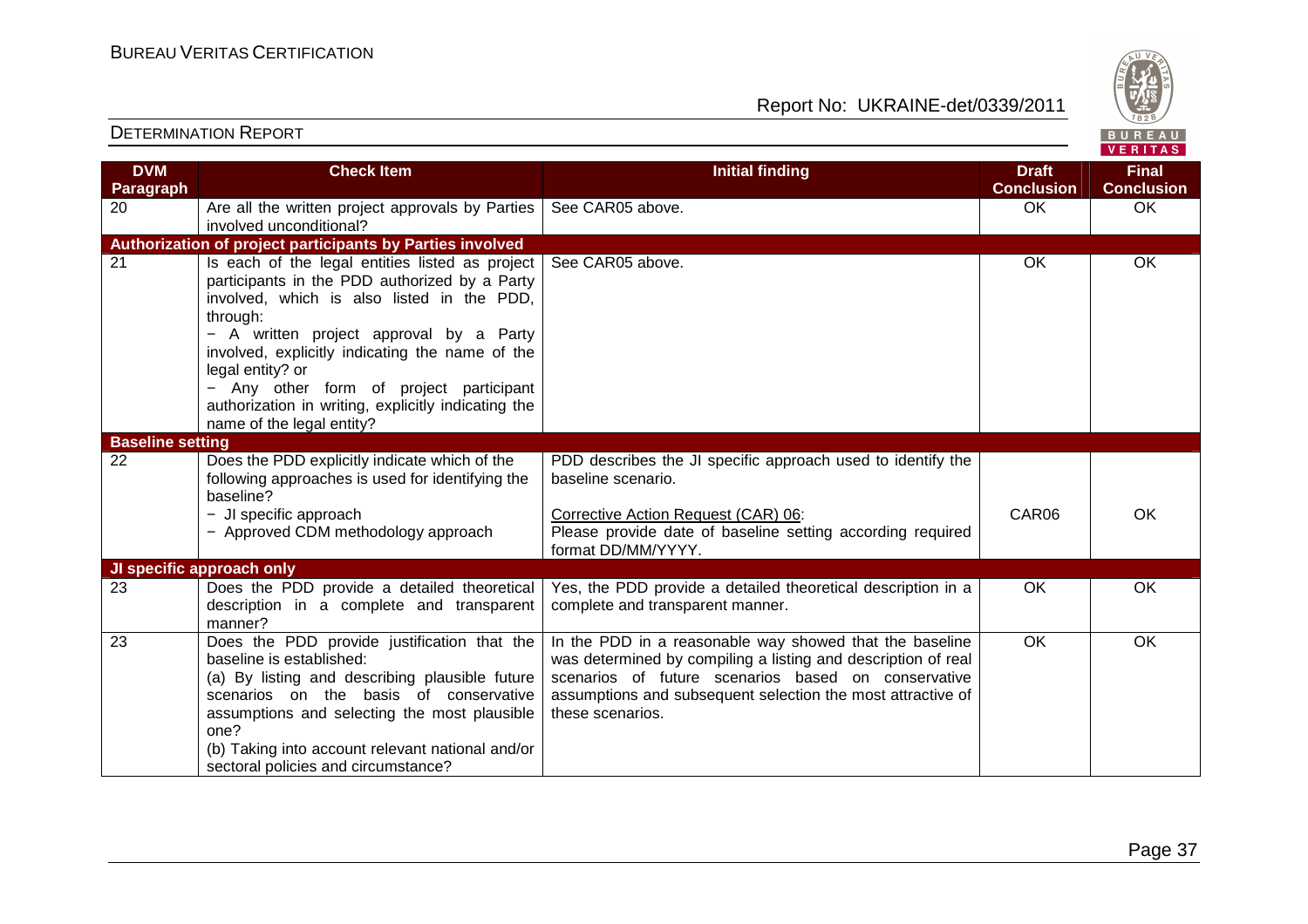

| <b>DVM</b> | <b>Check Item</b>                                                                                                                                                                                                                                                                                                                                                                                                                                                                                                                                                                                                          | <b>Initial finding</b>                                                                                                                                                                                                                                                                 | <b>Draft</b><br><b>Conclusion</b> | <b>Final</b><br><b>Conclusion</b> |
|------------|----------------------------------------------------------------------------------------------------------------------------------------------------------------------------------------------------------------------------------------------------------------------------------------------------------------------------------------------------------------------------------------------------------------------------------------------------------------------------------------------------------------------------------------------------------------------------------------------------------------------------|----------------------------------------------------------------------------------------------------------------------------------------------------------------------------------------------------------------------------------------------------------------------------------------|-----------------------------------|-----------------------------------|
| Paragraph  | - Are key factors that affect a baseline taken<br>into account?<br>(c) In a transparent manner with regard to the<br>approaches,<br>assumptions,<br>choice<br>of<br>methodologies, parameters, date sources and<br>key factors?<br>(d) Taking into account of uncertainties and<br>using conservative assumptions?<br>(e) In such a way that ERUs cannot be earned<br>for decreases in activity levels outside the<br>project or due to force majeure?<br>(f) By drawing on the list of standard variables<br>contained in appendix B to "Guidance on<br>criteria for baseline setting and monitoring", as<br>appropriate? |                                                                                                                                                                                                                                                                                        |                                   |                                   |
| 24         | elements or combinations<br>If selected<br>of<br><b>CDM</b><br>methodologies<br>approved<br>or<br>methodological tools for baseline setting are<br>used, are the selected elements<br>or<br>combinations together with the elements<br>supplementary developed by the project<br>participants in line with 23 above?                                                                                                                                                                                                                                                                                                       | To determine the baseline scenario and demonstrate<br>additionality used "Combined tool to identify the baseline<br>scenario and demonstrate additionality" (Version 03.0.0).                                                                                                          | $\overline{OK}$                   | OK                                |
| 25         | If a multi-project emission factor is used, does<br>the PDD provide appropriate justification?                                                                                                                                                                                                                                                                                                                                                                                                                                                                                                                             | For baseline emissions calculations were used<br>CO <sub>2</sub><br>emission factor for the projects of reducing electricity<br>consumption from Ukraine electricity network, emission<br>factor for natural gas and global warmig potential of<br>methane. All factors are justified. | <b>OK</b>                         | <b>OK</b>                         |
|            | Approved CDM methodology approach only                                                                                                                                                                                                                                                                                                                                                                                                                                                                                                                                                                                     |                                                                                                                                                                                                                                                                                        |                                   |                                   |
| 26(a)      | Does the PDD provide the title, reference<br>number and version of the approved CDM<br>methodology used?                                                                                                                                                                                                                                                                                                                                                                                                                                                                                                                   | N/A                                                                                                                                                                                                                                                                                    | OK                                | OK                                |
| 26(a)      | Is the approved CDM methodology the most                                                                                                                                                                                                                                                                                                                                                                                                                                                                                                                                                                                   | N/A                                                                                                                                                                                                                                                                                    | OK                                | OK                                |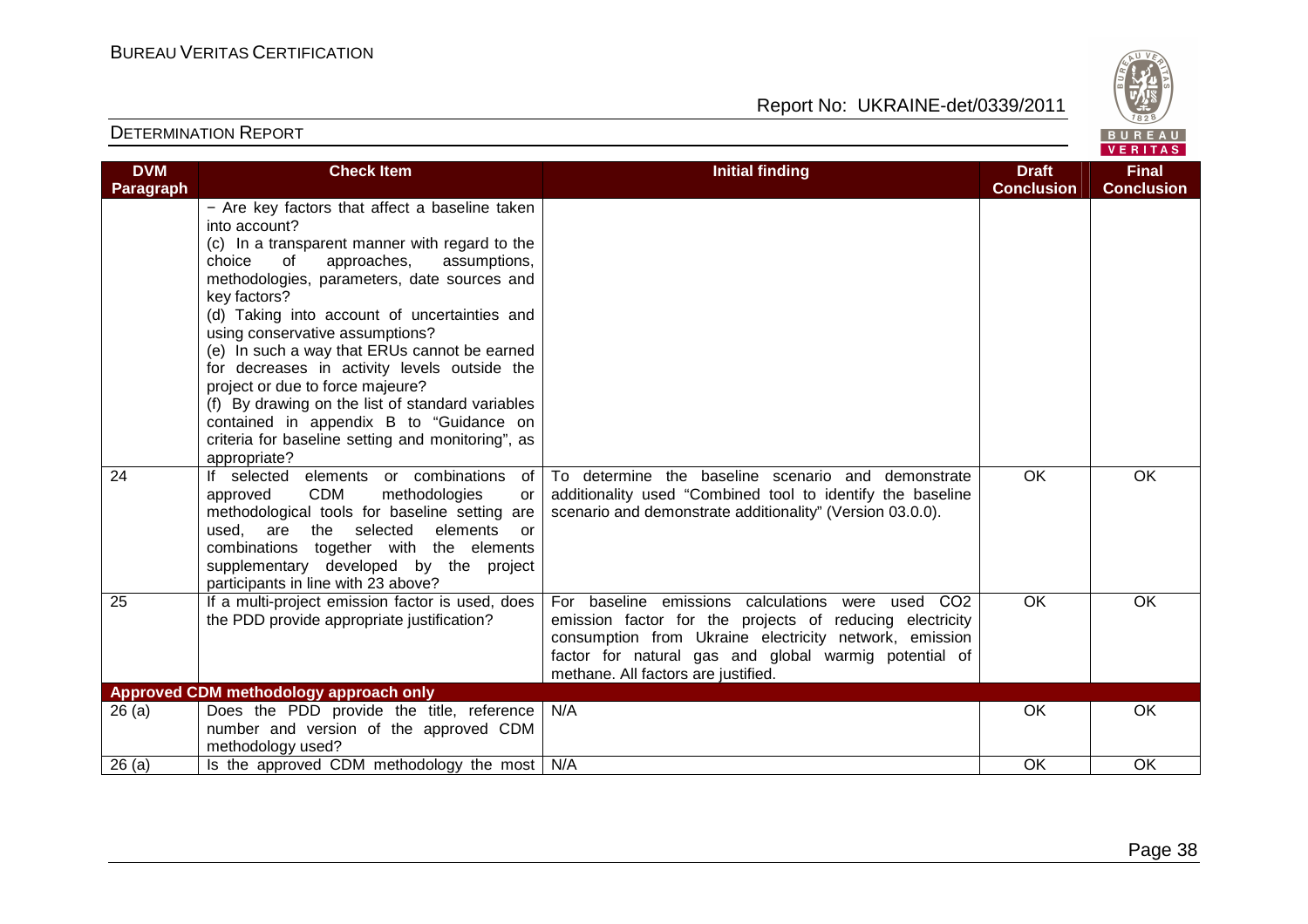Report No: UKRAINE-det/0339/2011



#### **VERITAS Check Item Initial finding Check Item Initial finding Check Item Initial finding Check Item Initial finding Check Item DVM Final Paragraph Conclusion Conclusion** recent valid version when the PDD is submitted for publication? If not, is the methodology still within the grace period (was the methodology revised to a newer version in the past two months)? 26 (b)  $\vert$  Does the PDD provide a description of why the N/A OK OK OK approved CDM methodology is applicable to the project? 26 (c) Are all explanations, descriptions and analyses N/A OK OK OK pertaining to the baseline in the PDD made in accordance with the referenced approved CDM methodology?  $26$  (d)  $\qquad$  Is the baseline identified appropriately as a N/A OK OK OK result? **Additionality JI specific approach only**  28 Does the PDD indicate which of the following In section B.1 of the PDD was provided the analysis of OK OK approaches for demonstrating additionality is project additionality, which aims to demonstrate that the used? project scenario is not part of the specified baseline, and that (a) Provision of traceable and transparent the project will achieve GHG emissions reductions against to information showing the baseline was identified baseline. The analysis was performed based on the latest on the basis of conservative assumptions, that version of "Combined tool to identify the baseline scenario the project scenario is not part of the identified and demonstrate additionality" (Version 03.0.0), which was baseline scenario and that the project will lead approved by the CDM Executive Board and fully applied to JI to emission reductions or enhancements of projects. removals; (b) Provision of traceable and transparent information that an AIE has already positively determined that a comparable project (to be) implemented under comparable circumstances has additionality; (c) Application of the most recent version of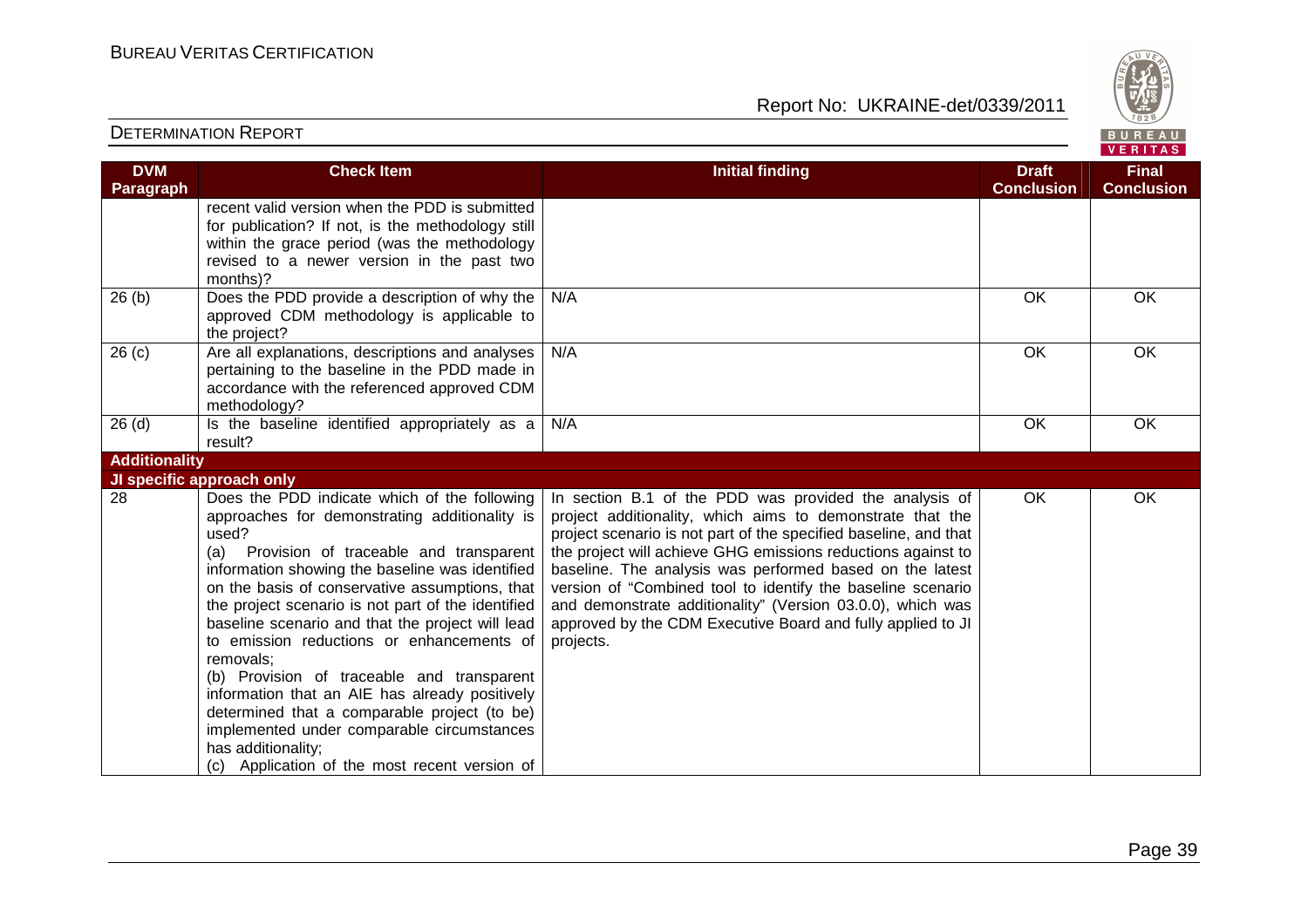

| <b>DVM</b><br><b>Paragraph</b> | <b>Check Item</b>                                                                                                                                                                                                        | <b>Initial finding</b>                                                                                                                                                          | <b>Draft</b><br><b>Conclusion</b> | <b>Final</b><br><b>Conclusion</b> |
|--------------------------------|--------------------------------------------------------------------------------------------------------------------------------------------------------------------------------------------------------------------------|---------------------------------------------------------------------------------------------------------------------------------------------------------------------------------|-----------------------------------|-----------------------------------|
|                                | "Tool<br>the<br>the<br>for<br>demonstration<br>and<br>assessment of additionality. (allowing for a two-<br>month grace period) or any other method for<br>proving additionality approved by the CDM<br>Executive Board". |                                                                                                                                                                                 |                                   |                                   |
| 29(a)                          | Does the PDD provide a justification of the<br>applicability of the approach with a clear and<br>transparent description?                                                                                                | Barriers analysis and common practice analysis which<br>applied are widely used for additionality demonstration of the<br>project activity.                                     | OK                                | OK                                |
| 29(b)                          | Are additionality proofs provided?                                                                                                                                                                                       | Yes, justification of additionality provided in section B.1 of<br>PDD.                                                                                                          | $\overline{OK}$                   | OK                                |
| 29 <sub>(c)</sub>              | Is the additionality demonstrated appropriately<br>as a result?                                                                                                                                                          | Corrective Action Request (CAR) 07:<br>In the PDD does not specify how the registration of this<br>project as JI project will help overcome identified barriers.                | CAR07                             | <b>OK</b>                         |
| 30                             | If the approach 28 (c) is chosen, are all<br>explanations, descriptions and analyses made<br>in accordance with the selected tool or<br>method?                                                                          | All explanations, descriptions and analyses made in<br>accordance with the "Combined tool to identify the baseline<br>scenario and demonstrate additionality" (Version 03.0.0). | $\overline{OK}$                   | OK                                |
|                                | <b>Approved CDM methodology approach only</b>                                                                                                                                                                            |                                                                                                                                                                                 |                                   |                                   |
| 31(a)                          | Does the PDD provide the title, reference<br>number and version of the approved CDM<br>methodology used?                                                                                                                 | N/A                                                                                                                                                                             | OK                                | OK                                |
| 31 <sub>(b)</sub>              | Does the PDD provide a description of why and<br>referenced<br>the<br>approved<br><b>CDM</b><br>how<br>methodology is applicable to the project?                                                                         | N/A                                                                                                                                                                             | <b>OK</b>                         | OK                                |
| 31 <sub>(c)</sub>              | Are all explanations, descriptions and analyses<br>with regard to additionality made in accordance<br>with the selected methodology?                                                                                     | N/A                                                                                                                                                                             | <b>OK</b>                         | <b>OK</b>                         |
| 31 <sub>(d)</sub>              | Are additionality proofs provided?                                                                                                                                                                                       | N/A                                                                                                                                                                             | OK                                | OK                                |
| 31(e)                          | Is the additionality demonstrated appropriately<br>as a result?                                                                                                                                                          | N/A                                                                                                                                                                             | OK                                | $\overline{OK}$                   |
|                                | Project boundary (applicable except for JI LULUCF projects)                                                                                                                                                              |                                                                                                                                                                                 |                                   |                                   |
|                                | JI specific approach only                                                                                                                                                                                                |                                                                                                                                                                                 |                                   |                                   |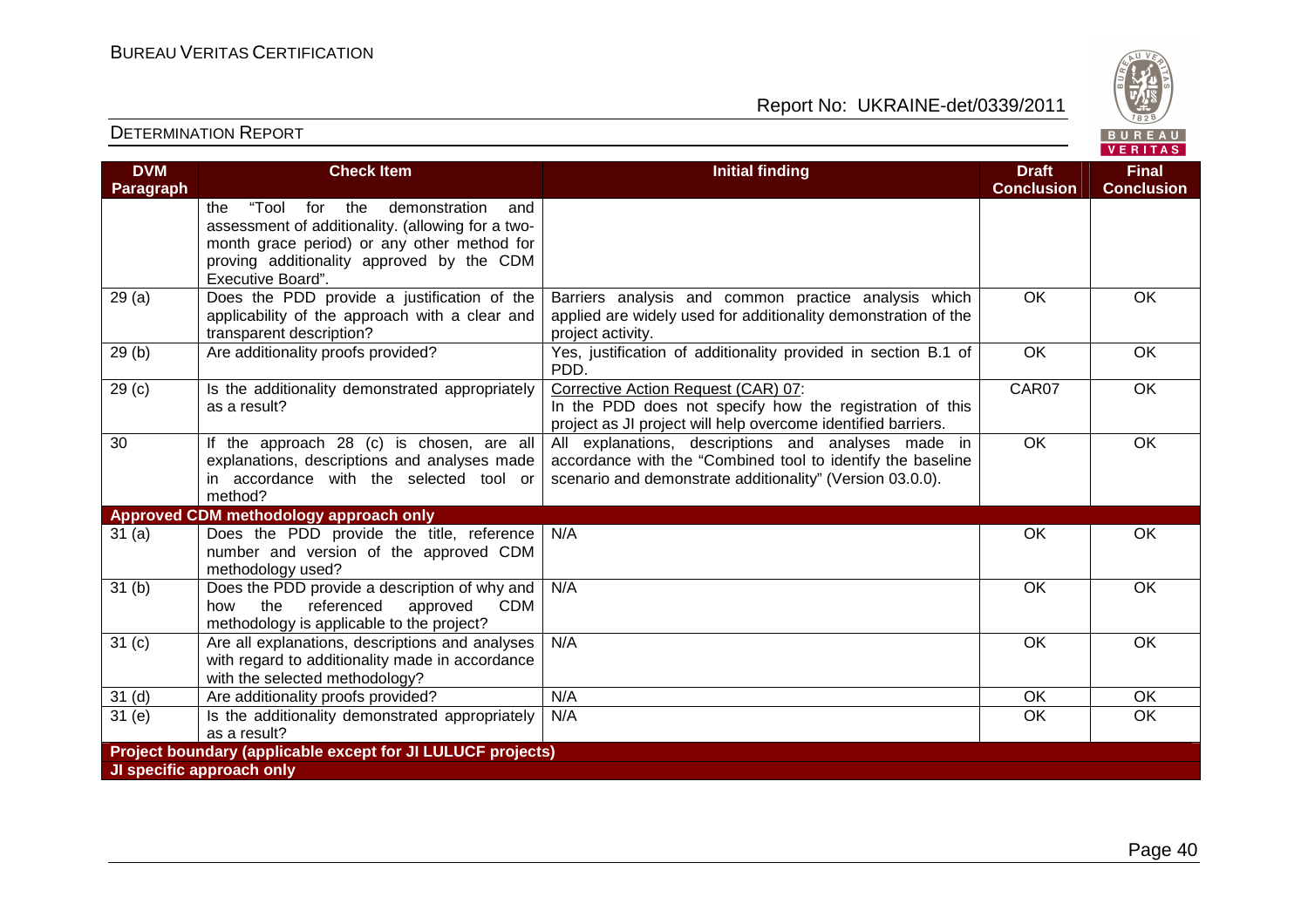

| <b>DVM</b>              | <b>Check Item</b>                                  | <b>Initial finding</b>                                          | <b>Draft</b>      | <b>Final</b>      |
|-------------------------|----------------------------------------------------|-----------------------------------------------------------------|-------------------|-------------------|
| <b>Paragraph</b>        |                                                    |                                                                 | <b>Conclusion</b> | <b>Conclusion</b> |
| 32(a)                   | Does the project boundary defined in the PDD       | Corrective Action Request (CAR) 08:                             | CAR08             | <b>OK</b>         |
|                         | encompass all anthropogenic emissions              | Determinated monitoring plan includes calculations of GHG       |                   |                   |
|                         | by sources of GHGs that are:                       | emissions associated with utilizations of organic waste in      |                   |                   |
|                         | Under the control of the project<br>(i)            | project scenario. But these emissions are absence in table 4    |                   |                   |
|                         | participants?                                      | of PDD. Please correct or explain.                              |                   |                   |
|                         | (ii) Reasonably attributable to the project?       |                                                                 |                   |                   |
|                         | (iii) Significant?                                 |                                                                 |                   |                   |
| 32(b)                   | Is the project boundary defined on the basis of    | Yes, the project boundary defined on the basis of a case-by-    | OK                | OK                |
|                         | a case-by-case assessment with regard to the       | case assessment with regard to the criteria referred to in 32   |                   |                   |
|                         | criteria referred to in 32 (a) above?              | (a) above.                                                      |                   |                   |
| 32(c)                   | Are the delineation of the project boundary and    | Yes, project boundary represented in scheme form on Pic.        | OK                | OK                |
|                         | the gases and sources included appropriately       | 3.1 and Pic. 3.2 and in tabular form in Table 4.                |                   |                   |
|                         | described and justified in the PDD by using a      |                                                                 |                   |                   |
|                         | figure or flow chart as appropriate?               |                                                                 |                   |                   |
| 32 <sub>(d)</sub>       | Are all gases and sources included explicitly      | See CAR06 above.                                                | OK                | OK                |
|                         | stated, and the exclusions of any sources          |                                                                 |                   |                   |
|                         | related to the baseline or the project are         |                                                                 |                   |                   |
|                         | appropriately justified?                           |                                                                 |                   |                   |
|                         | Approved CDM methodology approach only             |                                                                 |                   |                   |
| 33                      | Is the project boundary defined in accordance      | N/A                                                             | OK                | OK                |
|                         | with the approved CDM methodology?                 |                                                                 |                   |                   |
| <b>Crediting period</b> |                                                    |                                                                 |                   |                   |
| 34(a)                   | Does the PDD state the starting date of the        | 30/03/2004 - Order #56 established at the DE PJSC               | OK                | OK                |
|                         | which<br>the<br>date<br>on<br>the<br>project<br>as | "Obolon" "Zibert's Brewery" a workgroup for reducing power      |                   |                   |
|                         | implementation or construction or real action of   | consumption and waste production in the process of brewing      |                   |                   |
|                         | the project will begin or began?                   | and other production activities. The responsibilities of this   |                   |                   |
|                         |                                                    | group include consideration of possibility and ensure that      |                   |                   |
|                         |                                                    | additional investment from the mechanisms of the Kyoto          |                   |                   |
|                         |                                                    | Protocol. This date is the date of this project considered as a |                   |                   |
|                         |                                                    | JI project.                                                     |                   |                   |
| 34(a)                   | Is the starting date after the beginning of 2000?  | Yes.                                                            | OK                | OK                |
| 34(b)                   | Does the PDD state the expected operational        | 25 years (300 months)                                           | OK                | OK                |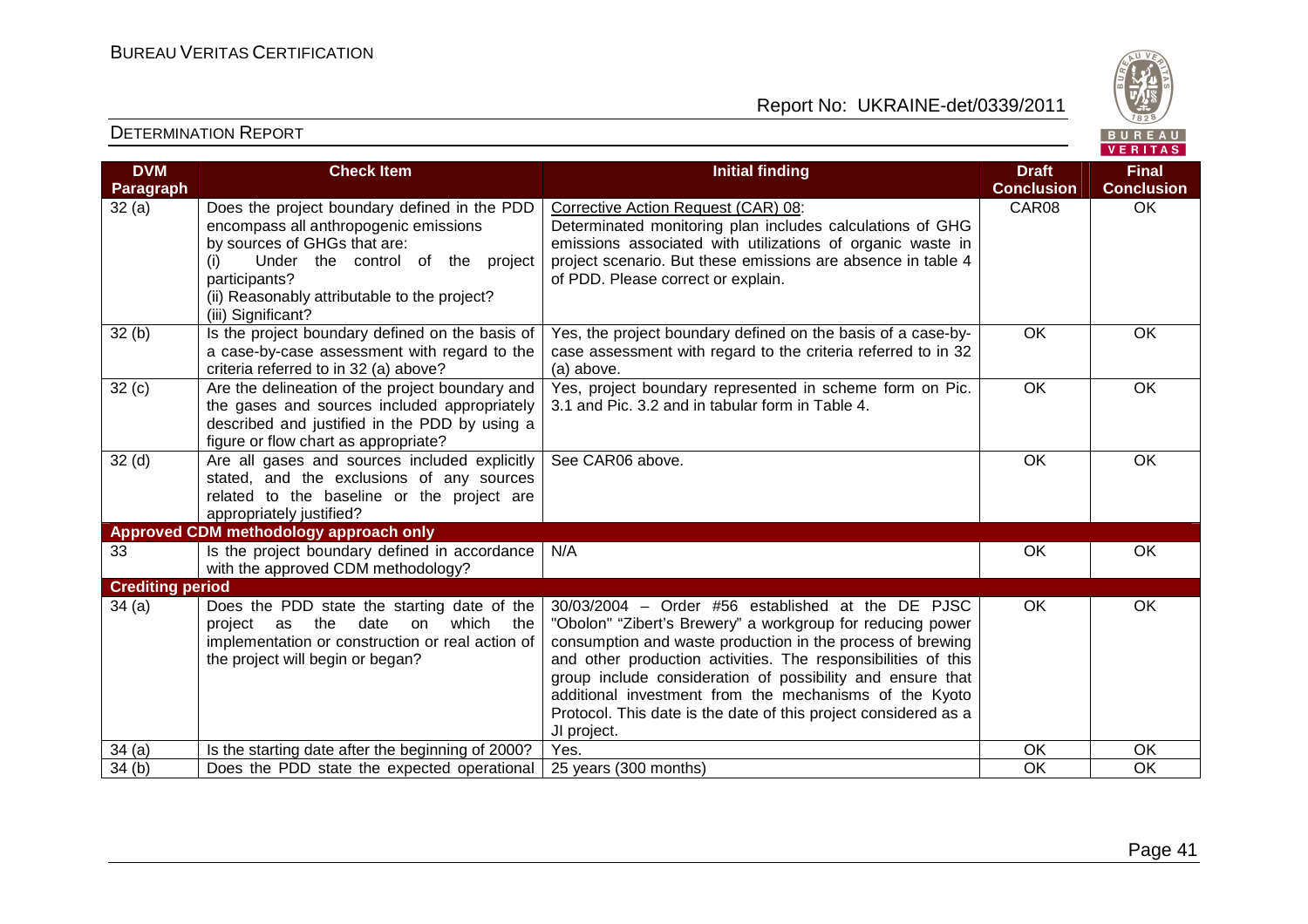

| <b>DVM</b>             | <b>Check Item</b>                                                                        | <b>Initial finding</b>                                                  | <b>Draft</b>      | <b>Final</b>      |
|------------------------|------------------------------------------------------------------------------------------|-------------------------------------------------------------------------|-------------------|-------------------|
| <b>Paragraph</b>       |                                                                                          |                                                                         | <b>Conclusion</b> | <b>Conclusion</b> |
|                        | lifetime of the project in years and months?                                             |                                                                         |                   |                   |
| 34(c)                  | Does the PDD state the length of the crediting                                           | 18 years (216 months)                                                   | OK                | OK                |
|                        | period in years and months?                                                              |                                                                         |                   |                   |
| 34(c)                  | Is the starting date of the crediting period on or                                       | Yes, starting date of the crediting period is after the date the        | OK                | OK                |
|                        | after the date of the first emission reductions or                                       | first emission reductions are generated.                                |                   |                   |
|                        | enhancements of net removals generated by                                                |                                                                         |                   |                   |
|                        | the project?                                                                             |                                                                         |                   |                   |
| 34 <sub>(d)</sub>      | Does the PDD state that the crediting period for                                         | Clarification Request (CL) 04:                                          | CL <sub>04</sub>  | <b>OK</b>         |
|                        | issuance of ERUs starts only after the                                                   | Please specify that the crediting period of ERUs generating             |                   |                   |
|                        | beginning of 2008 and does not extend beyond                                             | started after the beginning of 2008 and continuing over the             |                   |                   |
|                        | the operational lifetime of the project?                                                 | life cycle.                                                             |                   |                   |
| 34 <sub>(d)</sub>      | If the crediting period extends beyond 2012,<br>does the PDD state that the extension is | Clarification Request (CL) 05:                                          | CL <sub>05</sub>  | OK                |
|                        |                                                                                          | Please specify that crediting period extension beyond 2012              |                   |                   |
|                        | subject to the host Party approval?<br>Are the estimates of emission reductions or       | requires approval by the Host country.                                  |                   |                   |
|                        | enhancements of net removals presented                                                   |                                                                         |                   |                   |
|                        | separately for those until 2012 and those after                                          |                                                                         |                   |                   |
|                        | 2012?                                                                                    |                                                                         |                   |                   |
| <b>Monitoring plan</b> |                                                                                          |                                                                         |                   |                   |
| 35                     | Does the PDD explicitly indicate which of the                                            | JI specific approach was used.                                          | OK                | <b>OK</b>         |
|                        | following approaches is used?                                                            |                                                                         |                   |                   |
|                        | - JI specific approach                                                                   |                                                                         |                   |                   |
|                        | - Approved CDM methodology approach                                                      |                                                                         |                   |                   |
|                        | JI specific approach only                                                                |                                                                         |                   |                   |
| 36(a)                  | Does the monitoring plan describe:                                                       | Corrective Action Request (CAR) 09:                                     | CAR09             | <b>OK</b>         |
|                        | - All relevant factors and key characteristics                                           | In calculations was used constant NCV 8.1 Gcal/ths m <sup>3</sup> . But |                   |                   |
|                        | that will be monitored?                                                                  | analysis of documentation showed that NCV of natural gas is             |                   |                   |
|                        | - The period in which they will be monitored?                                            | variable value. Please correct or clarify.                              |                   |                   |
|                        | - All decisive factors for the control and                                               |                                                                         |                   |                   |
|                        | reporting of project performance?                                                        |                                                                         |                   |                   |
| 36(b)                  | Does the monitoring plan specify the indicators,                                         | Yes, the monitoring plan specified the indicators, constants            | OK                | OK                |
|                        | constants and variables used that are reliable,                                          | and variables used that are reliable, valid and provide                 |                   |                   |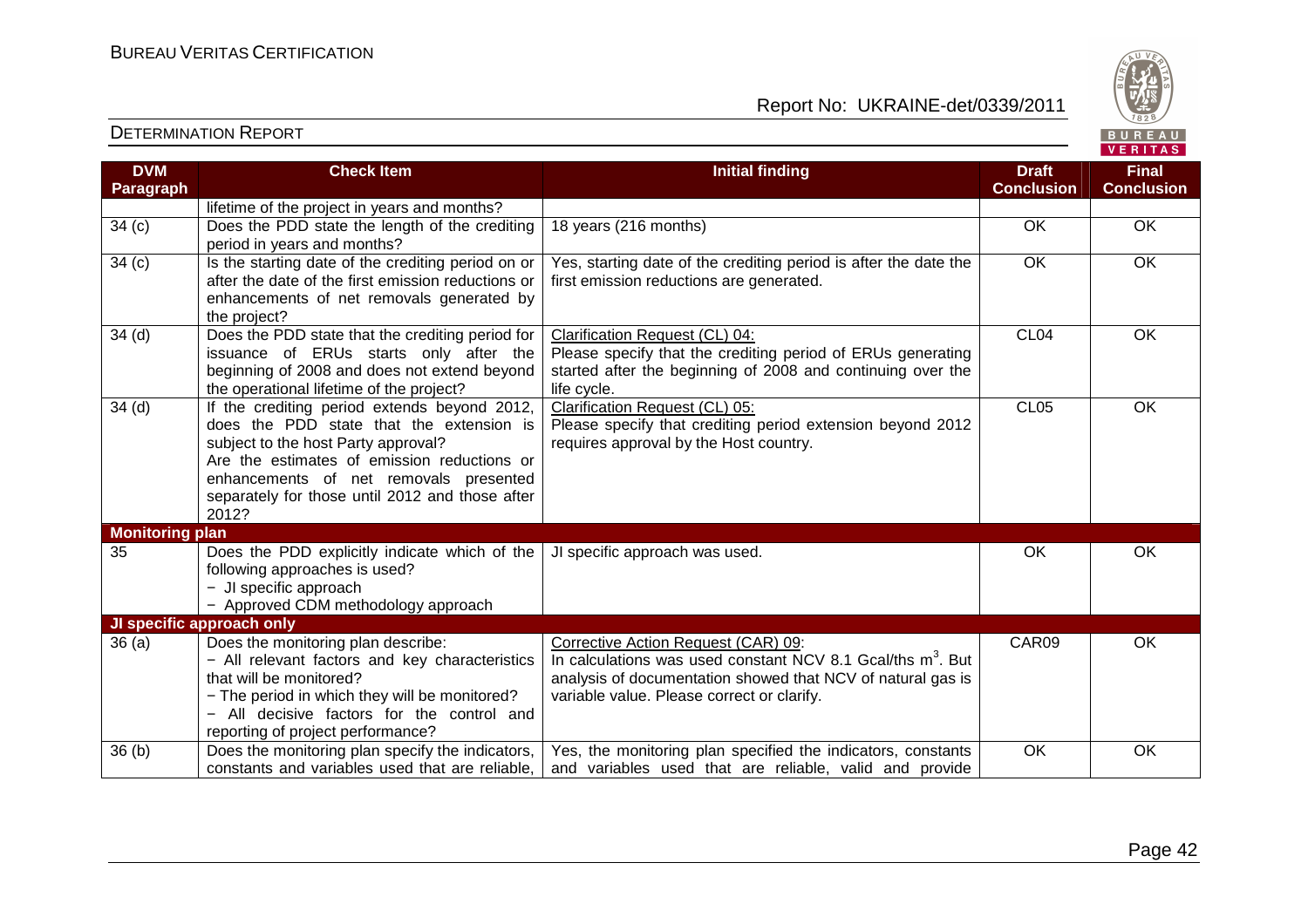

| <b>DVM</b>   | <b>Check Item</b>                                                                                                                                                                                                                                                                                                                                              | <b>Initial finding</b>                                                                                                                                                                                                                                         | <b>Draft</b><br><b>Conclusion</b> | <b>Final</b><br><b>Conclusion</b> |
|--------------|----------------------------------------------------------------------------------------------------------------------------------------------------------------------------------------------------------------------------------------------------------------------------------------------------------------------------------------------------------------|----------------------------------------------------------------------------------------------------------------------------------------------------------------------------------------------------------------------------------------------------------------|-----------------------------------|-----------------------------------|
| Paragraph    | valid and provide transparent picture of the<br>emission reductions or enhancements of net<br>removals to be monitored?                                                                                                                                                                                                                                        | transparent picture of the emission reductions<br>or<br>enhancements of net removals to be monitored.                                                                                                                                                          |                                   |                                   |
| 36(b)        | If default values are used:<br>- Are accuracy and reasonableness carefully<br>balanced in their selection?<br>Do the default values originate from<br>$-$<br>recognized sources?<br>- Are the default values supported by statistical<br>analyses providing reasonable confidence<br>levels?<br>- Are the default values presented in a<br>transparent manner? | Corrective Action Request (CAR) 10:<br>Not all needed sources and references were provided.<br>Please correct.                                                                                                                                                 | CAR10                             | OK                                |
| $36(b)$ (i)  | For those values that are to be provided by the<br>project participants, does the monitoring plan<br>clearly indicate how the values are to be<br>selected and justified?                                                                                                                                                                                      | Yes. All procedures of selection and justification of<br>necessary values are described.                                                                                                                                                                       | OK                                | OK                                |
| $36(b)$ (ii) | For other values,<br>- Does the monitoring plan clearly indicate the<br>precise references from which these values are<br>taken?<br>Is the conservativeness of the values<br>provided justified?                                                                                                                                                               | Corrective Action Request (CAR) 11:<br>Please specify who is responsible for providing actual value<br>of CO2 emission factor for the projects of reducing electricity<br>consumption by Ukraine consumers.                                                    | CAR11                             | OK                                |
| 36 (b) (iii) | For all data sources, does the monitoring plan<br>specify the procedures to be followed if<br>expected data are unavailable?                                                                                                                                                                                                                                   | Corrective Action Request (CAR) 12:<br>Please indicate in PDD that the data monitored and required<br>for the project determination will be kept for two years after<br>the last transfer of ERUs the project.                                                 | CAR12                             | OK                                |
|              |                                                                                                                                                                                                                                                                                                                                                                | Corrective Action Request (CAR) 13:<br>DE PJSC "Obolon" "Zibert's Brewery" produces soft drinks<br>besides the production of beer. But under the proposed<br>monitoring plan all calculations are performed only to brewed<br>beer. Please clarify or correct. | CAR <sub>13</sub>                 | <b>OK</b>                         |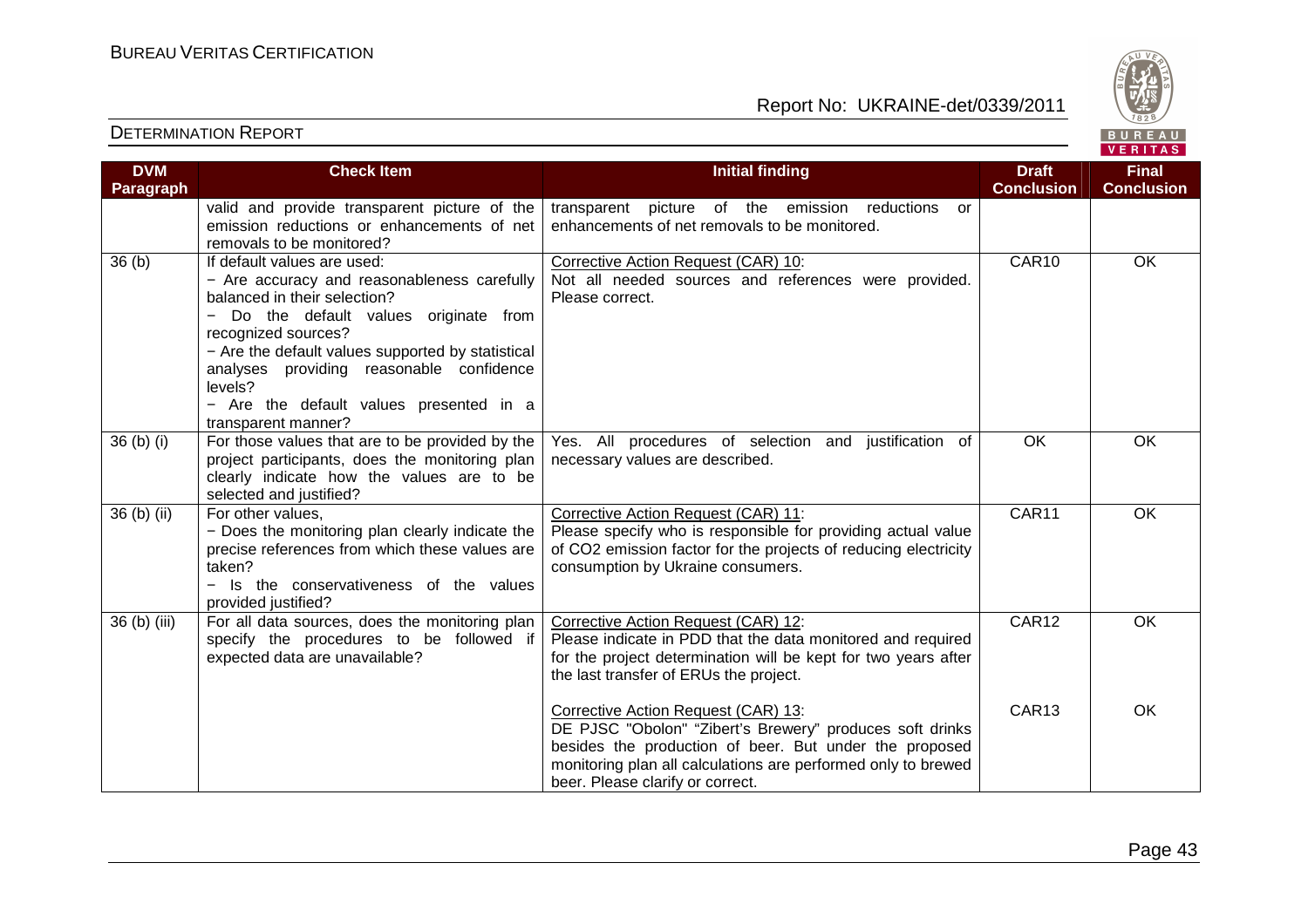

| <b>DVM</b>                       | <b>Check Item</b>                                                                                                                                                                                                                                                                                                                                                                                                                                                                                                                                                                                                                                                 | <b>Initial finding</b>                                                                                                                                                                                               | <b>Draft</b>      | <b>Final</b>      |
|----------------------------------|-------------------------------------------------------------------------------------------------------------------------------------------------------------------------------------------------------------------------------------------------------------------------------------------------------------------------------------------------------------------------------------------------------------------------------------------------------------------------------------------------------------------------------------------------------------------------------------------------------------------------------------------------------------------|----------------------------------------------------------------------------------------------------------------------------------------------------------------------------------------------------------------------|-------------------|-------------------|
| Paragraph                        |                                                                                                                                                                                                                                                                                                                                                                                                                                                                                                                                                                                                                                                                   |                                                                                                                                                                                                                      | <b>Conclusion</b> | <b>Conclusion</b> |
| 36 (b) (iv)                      | Are International System Unit (SI units) used?                                                                                                                                                                                                                                                                                                                                                                                                                                                                                                                                                                                                                    | No.                                                                                                                                                                                                                  | OK                | OK                |
| 36 <sub>(b)</sub> <sub>(v)</sub> | Does the monitoring plan note any parameters,<br>coefficients, variables, etc. that are used to<br>calculate baseline emissions or net removals<br>but are obtained through monitoring?                                                                                                                                                                                                                                                                                                                                                                                                                                                                           | Yes, value of beer production and CO2 emission factor for<br>the projects of reducing electricity consumption by Ukrainian<br>consumers used to calculate baseline emissions but are<br>obtained through monitoring. | <b>OK</b>         | $\overline{OK}$   |
| 36 (b) (v)                       | Is the use of parameters, coefficients,<br>variables, etc. consistent between the baseline<br>and monitoring plan?                                                                                                                                                                                                                                                                                                                                                                                                                                                                                                                                                | Yes, use of parameters, coefficients, variables, etc. is<br>consistent between the baseline and monitoring plan.                                                                                                     | OK                | $\overline{OK}$   |
| 36 <sub>(c)</sub>                | Does the monitoring plan draw on the list of<br>standard variables contained in appendix B of<br>"Guidance on criteria for baseline setting and<br>monitoring"?                                                                                                                                                                                                                                                                                                                                                                                                                                                                                                   | Yes monitoring plan developed in line with "Guidance on<br>criteria for baseline setting and monitoring".                                                                                                            | OK                | OK                |
| 36 <sub>(d)</sub>                | Does the monitoring plan explicitly and clearly<br>distinguish:<br>(i) Data and parameters that are not monitored<br>throughout the crediting period, but are<br>determined only once (and thus remain fixed<br>throughout the crediting period), and that are<br>available already at the stage of determination?<br>(ii) Data and parameters that are not monitored<br>throughout the crediting period, but are<br>determined only once (and thus remain fixed<br>throughout the crediting period), but that are<br>not already available at the stage of<br>determination?<br>(iii) Data and parameters that are monitored<br>throughout the crediting period? | Yes, all relevant parameters are described (see section D.1<br>of PDD).                                                                                                                                              | $\overline{OK}$   | OK                |
| 36(e)                            | Does the monitoring plan describe the methods<br>employed for data monitoring (including its<br>frequency) and recording?                                                                                                                                                                                                                                                                                                                                                                                                                                                                                                                                         | The table in section D.1.1 PDD defined time (regularity) of<br>monitoring and information sources with respect to all<br>parameters and data to be monitored.                                                        | OK                | OK                |
| 36(f)                            | monitoring plan elaborate all<br>Does the<br>algorithms<br>and formulae used for<br>the                                                                                                                                                                                                                                                                                                                                                                                                                                                                                                                                                                           | In the PDD described and explained all the algorithms and<br>formulas used to calculating emissions for the baseline and                                                                                             | OK                | OK                |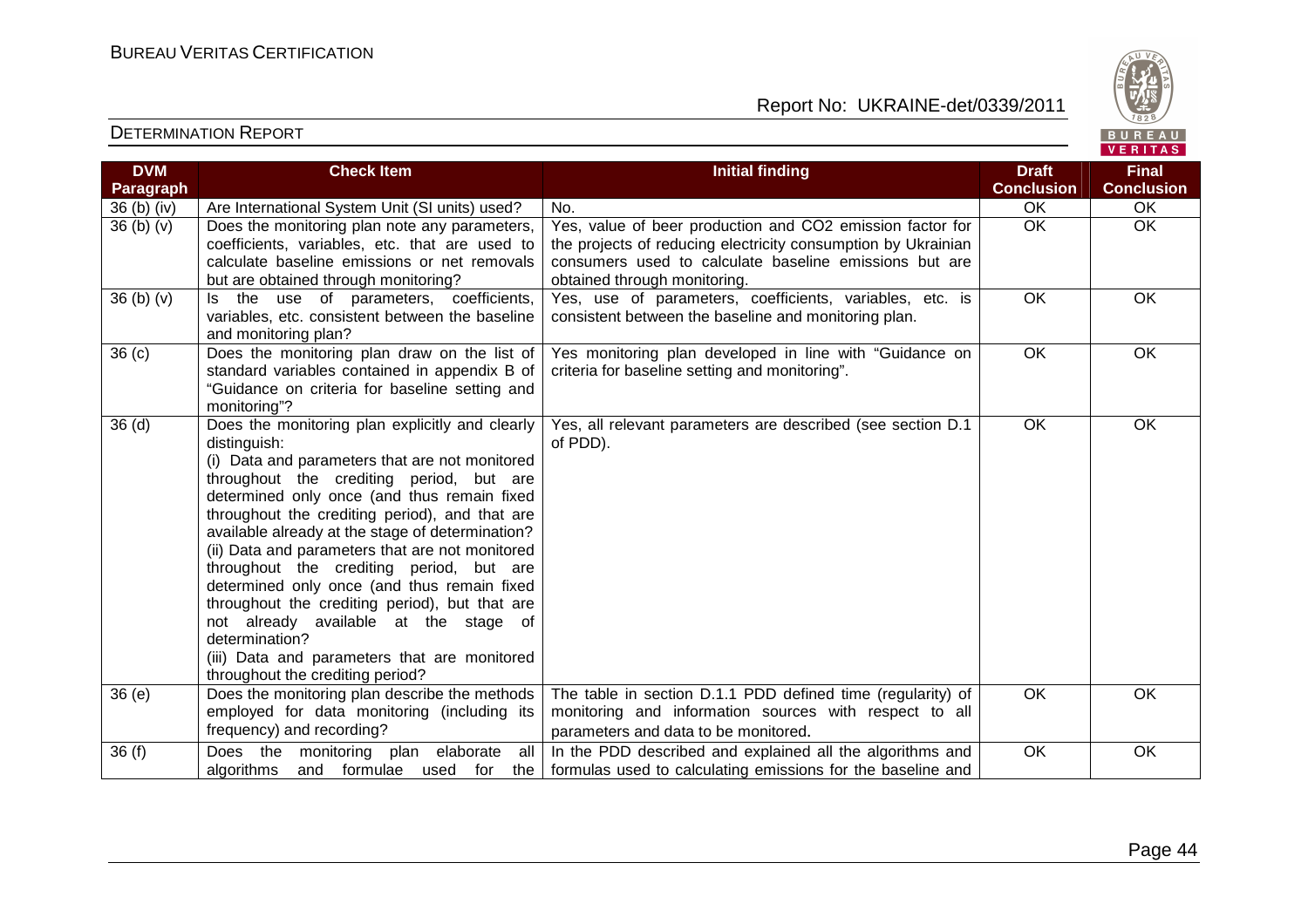

| <b>DVM</b><br>Paragraph | <b>Check Item</b>                                                                                                                                                                                   | <b>Initial finding</b>                                                                                                                                                                                                                                                                                                                                                                                                                                               | <b>Draft</b><br><b>Conclusion</b> | <b>Final</b><br><b>Conclusion</b> |
|-------------------------|-----------------------------------------------------------------------------------------------------------------------------------------------------------------------------------------------------|----------------------------------------------------------------------------------------------------------------------------------------------------------------------------------------------------------------------------------------------------------------------------------------------------------------------------------------------------------------------------------------------------------------------------------------------------------------------|-----------------------------------|-----------------------------------|
|                         | estimation/calculation<br>of<br>baseline<br>emissions/removals<br>and<br>project<br>emissions/removals or direct monitoring of<br>emission reductions from the project, leakage,<br>as appropriate? | project scenarios.                                                                                                                                                                                                                                                                                                                                                                                                                                                   |                                   |                                   |
| 36 (f) (i)              | rationale<br>ls.<br>the<br>underlying<br>for<br>the<br>algorithms/formulae explained?                                                                                                               | Yes, all necessary algorithms and formulae are clearly<br>described.                                                                                                                                                                                                                                                                                                                                                                                                 | <b>OK</b>                         | <b>OK</b>                         |
| 36 (f) (ii)             | Are consistent variables, equation formats,<br>subscripts etc. used?                                                                                                                                | Yes, all variables, equation format, subscripts etc. used<br>consistent.                                                                                                                                                                                                                                                                                                                                                                                             | <b>OK</b>                         | OK                                |
| 36 (f) (iii)            | Are all equations numbered?                                                                                                                                                                         | Yes.                                                                                                                                                                                                                                                                                                                                                                                                                                                                 | <b>OK</b>                         | <b>OK</b>                         |
| 36 (f) (iv)             | Are all variables, with units indicated defined?                                                                                                                                                    | Yes.                                                                                                                                                                                                                                                                                                                                                                                                                                                                 | $\overline{OK}$                   | $\overline{OK}$                   |
| 36(f)(v)                | the<br>conservativeness<br>of<br>ls<br>the<br>algorithms/procedures justified?                                                                                                                      | Yes,<br>analysis<br>supporting<br>document<br>of<br>justified<br>conservativeness of the algorithms/procedures of monitoring.                                                                                                                                                                                                                                                                                                                                        | OK                                | OK                                |
| 36(f)(v)                | To the extent possible, are methods to<br>quantitatively account for uncertainty in key<br>parameters included?                                                                                     | The level of uncertainty of data specified in the table of<br>quality control and quality assurance procedures (see<br>Section D.2 PDD).<br>Taken into account that all used most of data and<br>parameters are defined based on statistic data and results of<br>measurements by calibrated measuring equipment with the<br>relevant accuracy and crosschecked by energy resouces<br>supplyer and state autorities their level of uncertainty is<br>defined as low. | $\overline{OK}$                   | OK                                |
| 36 (f) (vi)             | Is consistency between the elaboration of the<br>baseline scenario and the procedure for<br>calculating the emissions or net removals of the<br>baseline ensured?                                   | Yes.                                                                                                                                                                                                                                                                                                                                                                                                                                                                 | <b>OK</b>                         | <b>OK</b>                         |
| 36 (f) (vii)            | Are any parts of the algorithms or formulae that<br>are not self-evident explained?                                                                                                                 | No, all algorithms and formulas clearly explained                                                                                                                                                                                                                                                                                                                                                                                                                    | OK                                | OK                                |
| 36 (f) (vii)            | Is it justified that the procedure is consistent<br>with standard technical procedures in the<br>relevant sector?                                                                                   | Yes.                                                                                                                                                                                                                                                                                                                                                                                                                                                                 | OK                                | OK                                |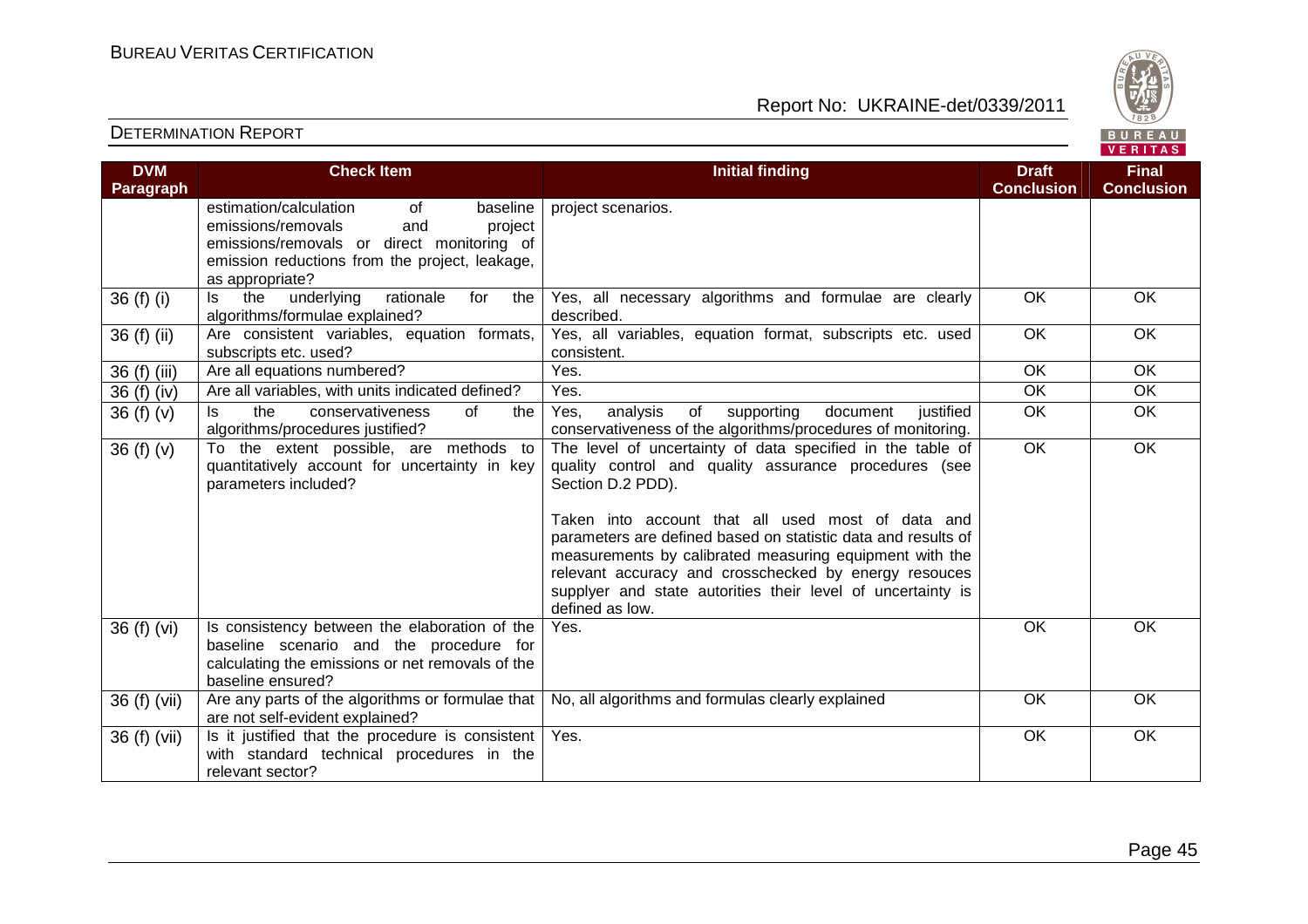

| <b>DVM</b>   | <b>Check Item</b>                                                                                                                                                                                                                                                                                 | <b>Initial finding</b>                                                                                                              | <b>Draft</b>      | <b>Final</b>      |
|--------------|---------------------------------------------------------------------------------------------------------------------------------------------------------------------------------------------------------------------------------------------------------------------------------------------------|-------------------------------------------------------------------------------------------------------------------------------------|-------------------|-------------------|
| Paragraph    |                                                                                                                                                                                                                                                                                                   |                                                                                                                                     | <b>Conclusion</b> | <b>Conclusion</b> |
| 36 (f) (vii) | Are references provided as necessary?                                                                                                                                                                                                                                                             | See CAR09 above.                                                                                                                    | <b>OK</b>         | <b>OK</b>         |
| 36 (f) (vii) | Are implicit and explicit key assumptions<br>explained in a transparent manner?                                                                                                                                                                                                                   | Yes, all implicit and explicit assumptions explained in a<br>transparent manner.                                                    | <b>OK</b>         | OK                |
| 36 (f) (vii) | Is it clearly stated which assumptions and<br>significant<br>procedures<br>have<br>uncertainty<br>with them,<br>associated<br>and<br>how such<br>uncertainty is to be addressed?                                                                                                                  | Used assumptions and procedures not have significant<br>uncertainty.                                                                | OK                | OK                |
| 36 (f) (vii) | Is the uncertainty of key parameters described<br>and, where possible, is an uncertainty range at<br>95% confidence level for key parameters for<br>the calculation of emission reductions or<br>enhancements of net removals provided?                                                           | Uncertainty range was defined as low.                                                                                               | <b>OK</b>         | OK                |
| 36(9)        | Does the monitoring plan identify a national or<br>international monitoring standard if such<br>standard has to be and/or is applied to certain<br>aspects of the project?<br>Does the monitoring plan provide a reference<br>as to where a detailed description of the<br>standard can be found? | All monitoring standards that used in proposed monitoring<br>plan are commonly used in Ukraine for energy consumtion<br>metering.   | OK                | OK                |
| 36(h)        | Does the monitoring plan document statistical<br>techniques, if used for monitoring, and that they<br>are used in a conservative manner?                                                                                                                                                          | See CAR08 above.                                                                                                                    | <b>OK</b>         | <b>OK</b>         |
| 36 (i)       | Does the monitoring plan present the quality<br>assurance and control procedures for the<br>monitoring process, including, as appropriate,<br>information on calibration and on how records<br>on data and/or method validity and accuracy<br>are kept and made available upon request?           | The quality assurance and control procedures described in<br>section D.2 of PDD.                                                    | $\overline{OK}$   | OK                |
| 36(j)        | Does the monitoring plan clearly identify the<br>responsibilities and the authority regarding the<br>monitoring activities?                                                                                                                                                                       | Yes, the responsibilities and the authority regarding the<br>monitoring activities are clearly identified in section D.3 of<br>PDD. | OK                | OK                |
| 36(k)        | Does the monitoring plan, on the whole, reflect                                                                                                                                                                                                                                                   | Corrective Action Request (CAR) 14:                                                                                                 | CAR14             | OK                |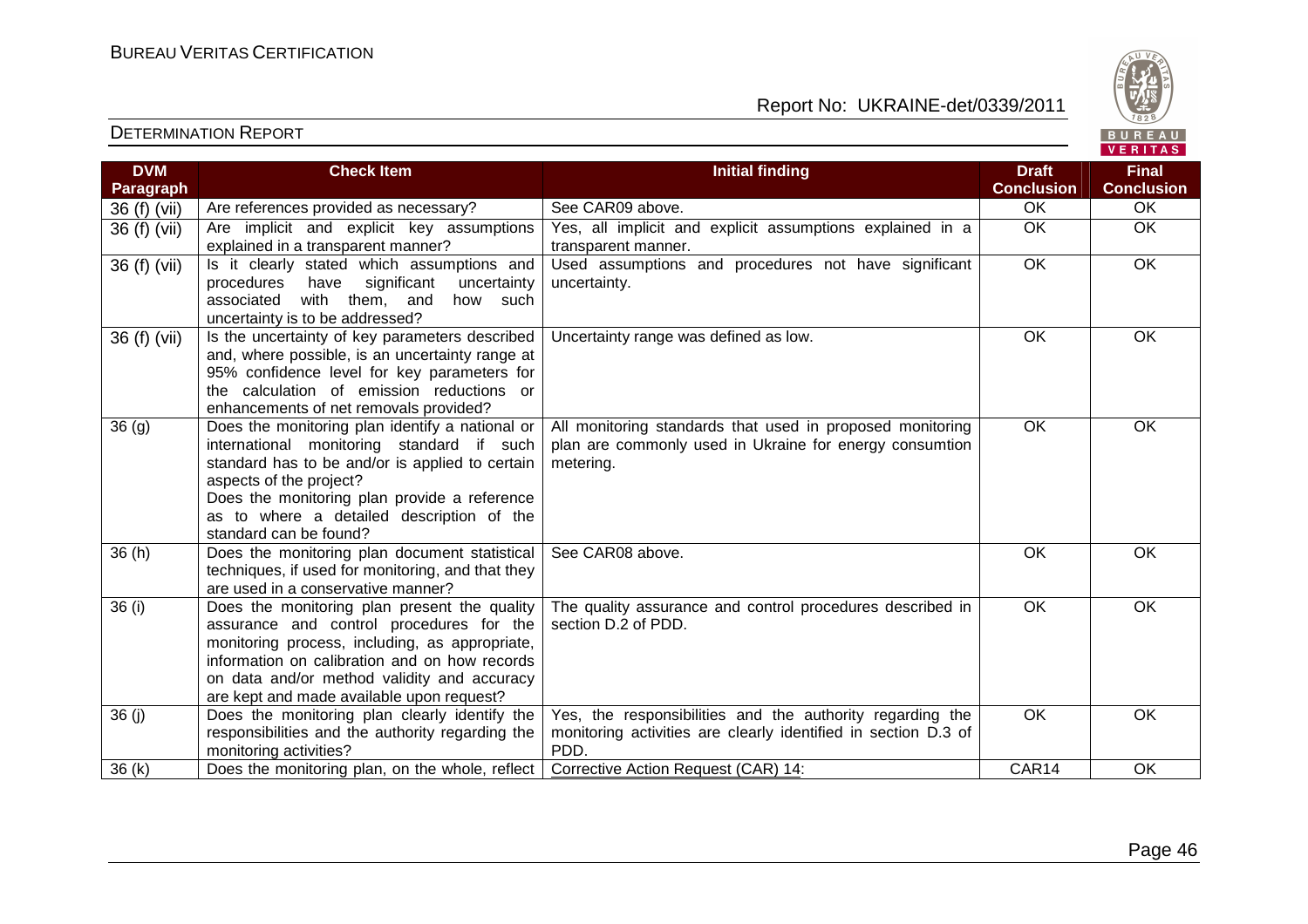

| <b>DVM</b>        | <b>Check Item</b>                                    | <b>Initial finding</b>                                       | <b>Draft</b>      | <b>Final</b>      |
|-------------------|------------------------------------------------------|--------------------------------------------------------------|-------------------|-------------------|
| Paragraph         |                                                      |                                                              | <b>Conclusion</b> | <b>Conclusion</b> |
|                   | good monitoring practices appropriate to the         | Section D.1.5 of the PDD requires from project participants  |                   |                   |
|                   | project type?                                        | to submit information about collection and archiving data on |                   |                   |
|                   | If it is a JI LULUCF project, is the good practice   | the environment impact as well as references to relevant     |                   |                   |
|                   | guidance developed by IPCC applied?                  | norms of the host country. Please provide relevant data.     |                   |                   |
| 36 (l)            | Does the monitoring plan provide, in tabular         | Yes, all used parameters presented in sections D.1.1.1 and   | $\overline{OK}$   | OK                |
|                   | form, a complete compilation of the data that        | D.1.1.3 of PDD.                                              |                   |                   |
|                   | need to be collected for its application,            |                                                              |                   |                   |
|                   | including data that are measured or sampled          |                                                              |                   |                   |
|                   | and data that are collected from other sources       |                                                              |                   |                   |
|                   | but not including data that are calculated with      |                                                              |                   |                   |
|                   | equations?                                           |                                                              |                   |                   |
| 36(m)             | Does the monitoring plan indicate that the data      | See CAR11 above.                                             | OK                | OK                |
|                   | monitored and required for verification are to be    |                                                              |                   |                   |
|                   | kept for two years after the last transfer of        |                                                              |                   |                   |
|                   | ERUs for the project?                                |                                                              |                   |                   |
| 37                | If selected elements or combinations<br>of           | No any selected elements or combinations of approved CDM     | $\overline{OK}$   | OK                |
|                   | <b>CDM</b><br>approved<br>methodologies<br><b>or</b> | methodologies or methodological tools used in monitoring     |                   |                   |
|                   | methodological tools are used for establishing       | plan.                                                        |                   |                   |
|                   | the monitoring plan, are the selected elements       |                                                              |                   |                   |
|                   | or combination, together with elements               |                                                              |                   |                   |
|                   | supplementary developed by the project               |                                                              |                   |                   |
|                   | participants in line with 36 above?                  |                                                              |                   |                   |
|                   | Approved CDM methodology approach only               |                                                              |                   |                   |
| 38(a)             | Does the PDD provide the title, reference            | N/A                                                          | OK                | OK                |
|                   | number and version of the approved CDM               |                                                              |                   |                   |
|                   | methodology used?                                    |                                                              |                   |                   |
| 38 <sub>(a)</sub> | Is the approved CDM methodology the most             | N/A                                                          | OK                | OK                |
|                   | recent valid version when the PDD is submitted       |                                                              |                   |                   |
|                   | for publication? If not, is the methodology still    |                                                              |                   |                   |
|                   | within the grace period (was the methodology         |                                                              |                   |                   |
|                   | revised to a newer version in the past two           |                                                              |                   |                   |
|                   | months)?                                             |                                                              |                   |                   |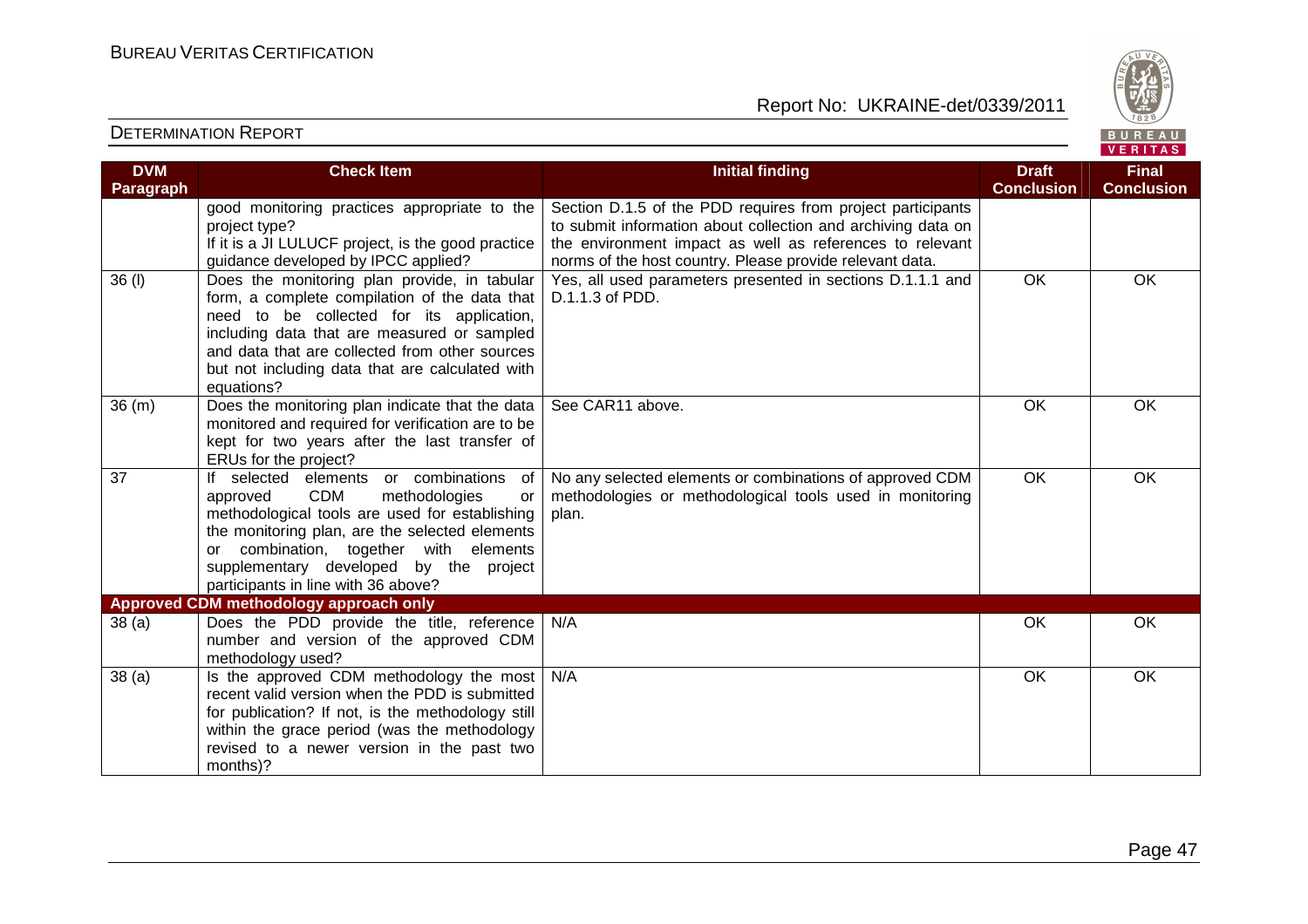Report No: UKRAINE-det/0339/2011



#### VERITAS **Check Item Initial finding Check Item Initial finding Check Item Initial finding Check Item Initial finding DVM Final Paragraph Conclusion Conclusion** 38 (b) Does the PDD provide a description of why the N/A OK OK OK approved CDM methodology is applicable to the project? 38 (c) Are all explanations, descriptions and analyses N/A OK OK OK pertaining to monitoring in the PDD made in accordance with the referenced approved CDM methodology?  $38$  (d)  $\vert$  Is the monitoring plan established appropriately N/A OK OK OK as a result? **Applicable to both JI specific approach and approved CDM methodology approach** 39 If the monitoring plan indicates overlapping There are no overlapping monitoring periods during the OK OK monitoring periods during the crediting period: crediting period. (a) Is the underlying project composed of clearly identifiable components for which emission reductions or enhancements of removals can be calculated independently? (b) Can monitoring be performed independently for each of these components (i.e. the data/parameters monitored for one component are not dependent on/effect data/parameters to be monitored for another component)? (c) Does the monitoring plan ensure that monitoring is performed for all components and that in these cases all the requirements of the JI guidelines and further guidance by the JISC regarding monitoring are met? (d) Does the monitoring plan explicitly provide for overlapping monitoring periods of clearly defined project components, justify its need and state how the conditions mentioned in (a)-(c) are met? **Leakage**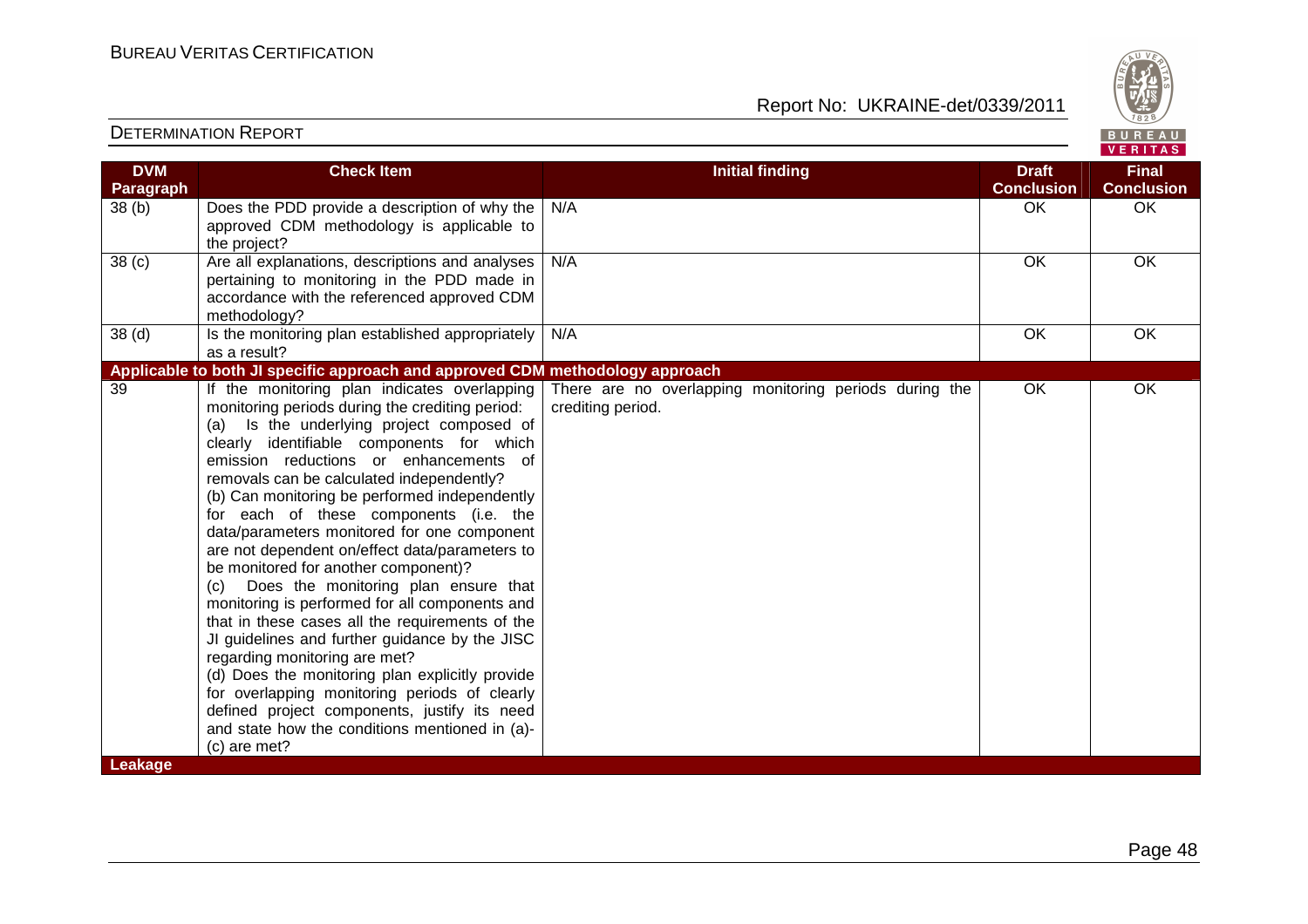

| <b>DVM</b> | <b>Check Item</b>                                                                                                                                                                                                                                                                                                                                                                             | <b>Initial finding</b>                                                                                                                                                         | <b>Draft</b>      | <b>Final</b>      |
|------------|-----------------------------------------------------------------------------------------------------------------------------------------------------------------------------------------------------------------------------------------------------------------------------------------------------------------------------------------------------------------------------------------------|--------------------------------------------------------------------------------------------------------------------------------------------------------------------------------|-------------------|-------------------|
| Paragraph  |                                                                                                                                                                                                                                                                                                                                                                                               |                                                                                                                                                                                | <b>Conclusion</b> | <b>Conclusion</b> |
|            | JI specific approach only                                                                                                                                                                                                                                                                                                                                                                     |                                                                                                                                                                                |                   |                   |
| 40(a)      | Does the PDD appropriately describe an<br>assessment of the potential leakage of the<br>project and appropriately explain which sources<br>of leakage are to be calculated and which can<br>be neglected?                                                                                                                                                                                     | No leakage is expected in proposed project activity.                                                                                                                           | OK                | OK                |
| 40(b)      | Does the PDD provide a procedure for an ex<br>ante estimate of leakage?                                                                                                                                                                                                                                                                                                                       | No leakage is expected in proposed project activity.                                                                                                                           | <b>OK</b>         | <b>OK</b>         |
|            | Approved CDM methodology approach only                                                                                                                                                                                                                                                                                                                                                        |                                                                                                                                                                                |                   |                   |
| 41         | Are the leakage and the procedure for its<br>estimation defined in accordance with the<br>approved CDM methodology?                                                                                                                                                                                                                                                                           | N/A                                                                                                                                                                            | OK                | OK                |
|            | Estimation of emission reductions or enhancements of net removals                                                                                                                                                                                                                                                                                                                             |                                                                                                                                                                                |                   |                   |
| 42         | Does the PDD indicate which of the following<br>approaches it chooses?<br>(a) Assessment of emissions or net removals in<br>the baseline scenario and in the project<br>scenario<br>(b) Direct assessment of emission reductions                                                                                                                                                              | Assessment of emissions or net removals in the baseline<br>scenario and in the project scenario was used.                                                                      | OK                | OK                |
| 43         | If the approach (a) in 42 is chosen, does the<br>PDD provide ex ante estimates of:<br>(a) Emissions or net removals for the project<br>scenario (within the project boundary)?<br>(b) Leakage, as applicable?<br>(c) Emissions or net removals for the baseline<br>scenario (within the project boundary)?<br>(d) Emission reductions or enhancements of<br>net removals adjusted by leakage? | Emissions for the project, baseline scenario and emission<br>reductions were ex ante estimated. Results of estimations<br>provided in section E of PDD and excel spreadsheets. | $\overline{OK}$   | OK                |
| 44         | If the approach (b) in 42 is chosen, does the<br>PDD provide ex ante estimates of:<br>(a) Emission reductions or enhancements of<br>net removals (within the project boundary)?                                                                                                                                                                                                               | N/A                                                                                                                                                                            | <b>OK</b>         | OK                |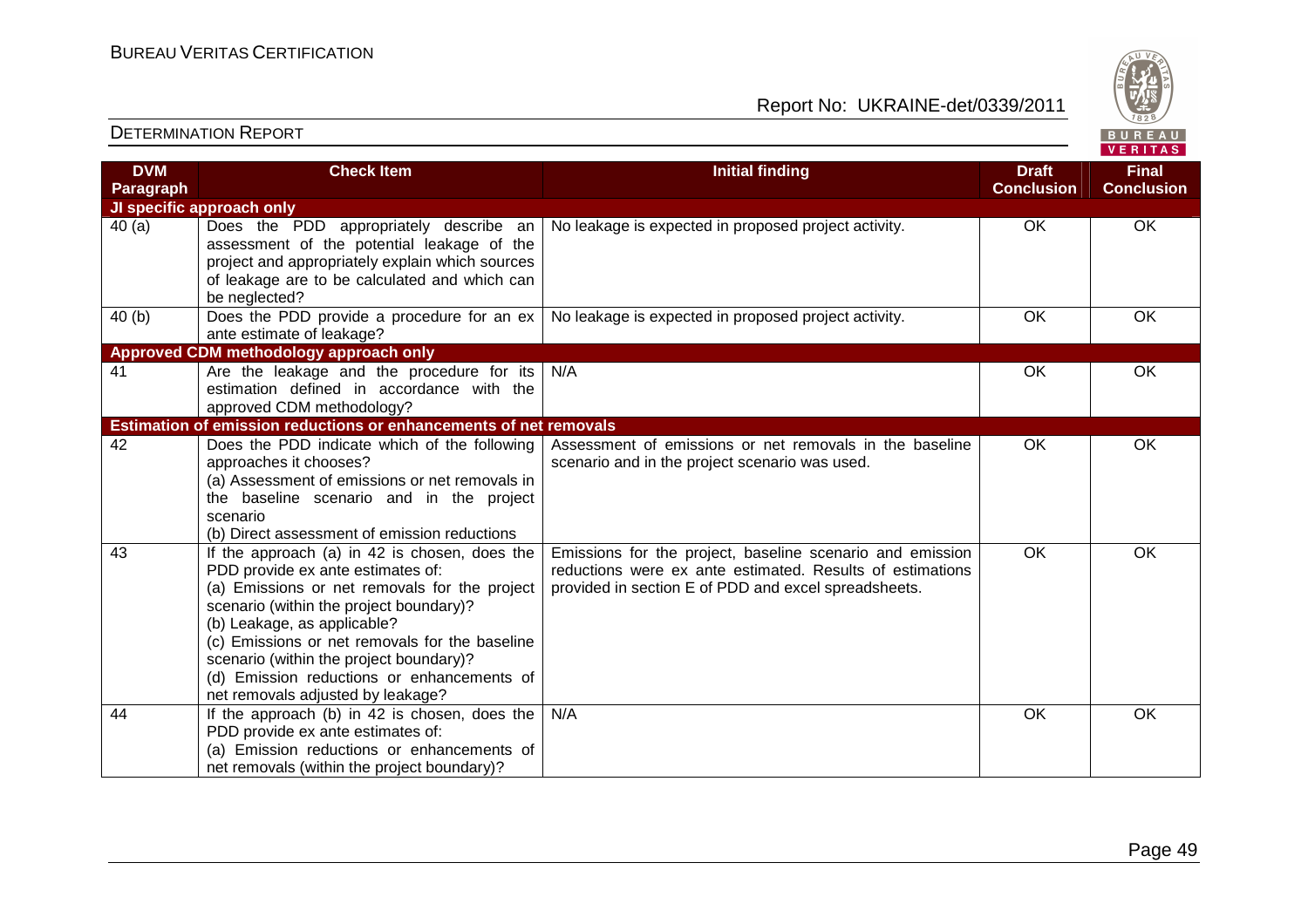

| <b>DVM</b><br>Paragraph | <b>Check Item</b>                                                                                                                                                                                                                                                                                                                                                                                                                                                                                                                                                                                                                                                                                                                                                                                                                                                                                                                                                                                                                                                                                                                                                                                                      | <b>Initial finding</b>                                                                                                                                 | <b>Draft</b><br><b>Conclusion</b> | <b>Final</b><br><b>Conclusion</b> |
|-------------------------|------------------------------------------------------------------------------------------------------------------------------------------------------------------------------------------------------------------------------------------------------------------------------------------------------------------------------------------------------------------------------------------------------------------------------------------------------------------------------------------------------------------------------------------------------------------------------------------------------------------------------------------------------------------------------------------------------------------------------------------------------------------------------------------------------------------------------------------------------------------------------------------------------------------------------------------------------------------------------------------------------------------------------------------------------------------------------------------------------------------------------------------------------------------------------------------------------------------------|--------------------------------------------------------------------------------------------------------------------------------------------------------|-----------------------------------|-----------------------------------|
|                         | (b) Leakage, as applicable?<br>(c) Emission reductions or enhancements of<br>net removals adjusted by leakage?                                                                                                                                                                                                                                                                                                                                                                                                                                                                                                                                                                                                                                                                                                                                                                                                                                                                                                                                                                                                                                                                                                         |                                                                                                                                                        |                                   |                                   |
| 45                      | For both approaches in 42<br>(a) Are the estimates in 43 or 44 given:<br>(i) On a periodic basis?<br>(ii) At least from the beginning until the end of<br>the crediting period?<br>(iii) On a source-by-source/sink-by-sink<br>basis?<br>(iv) For each GHG?<br>(v) In tones of CO2 equivalent, using global<br>warming potentials defined by decision<br>2/CP.3 or as subsequently revised in<br>accordance with Article 5 of the Kyoto<br>Protocol?<br>(b) Are the formula used for calculating the<br>estimates in 43 or 44 consistent throughout the<br>PDD?<br>(c) For calculating estimates in 43 or 44, are<br>key factors influencing the baseline emissions<br>or removals and the activity level of the project<br>and the emissions or net removals as well as<br>risks associated with the project taken into<br>account, as appropriate?<br>(d) Are data sources used for calculating the<br>estimates in 43 or 44 clearly identified, reliable<br>and transparent?<br>(e) Are emission factors (including default<br>emission factors) if used for calculating the<br>estimates in 43 or 44 selected by carefully<br>balancing accuracy and reasonableness, and<br>appropriately justified of the choice? | Yes, calculation of emission reductions presented in the<br>PDD of the proposed project corresponds to all the<br>requirements of paragraph 45 of DVM. | OK                                | OK                                |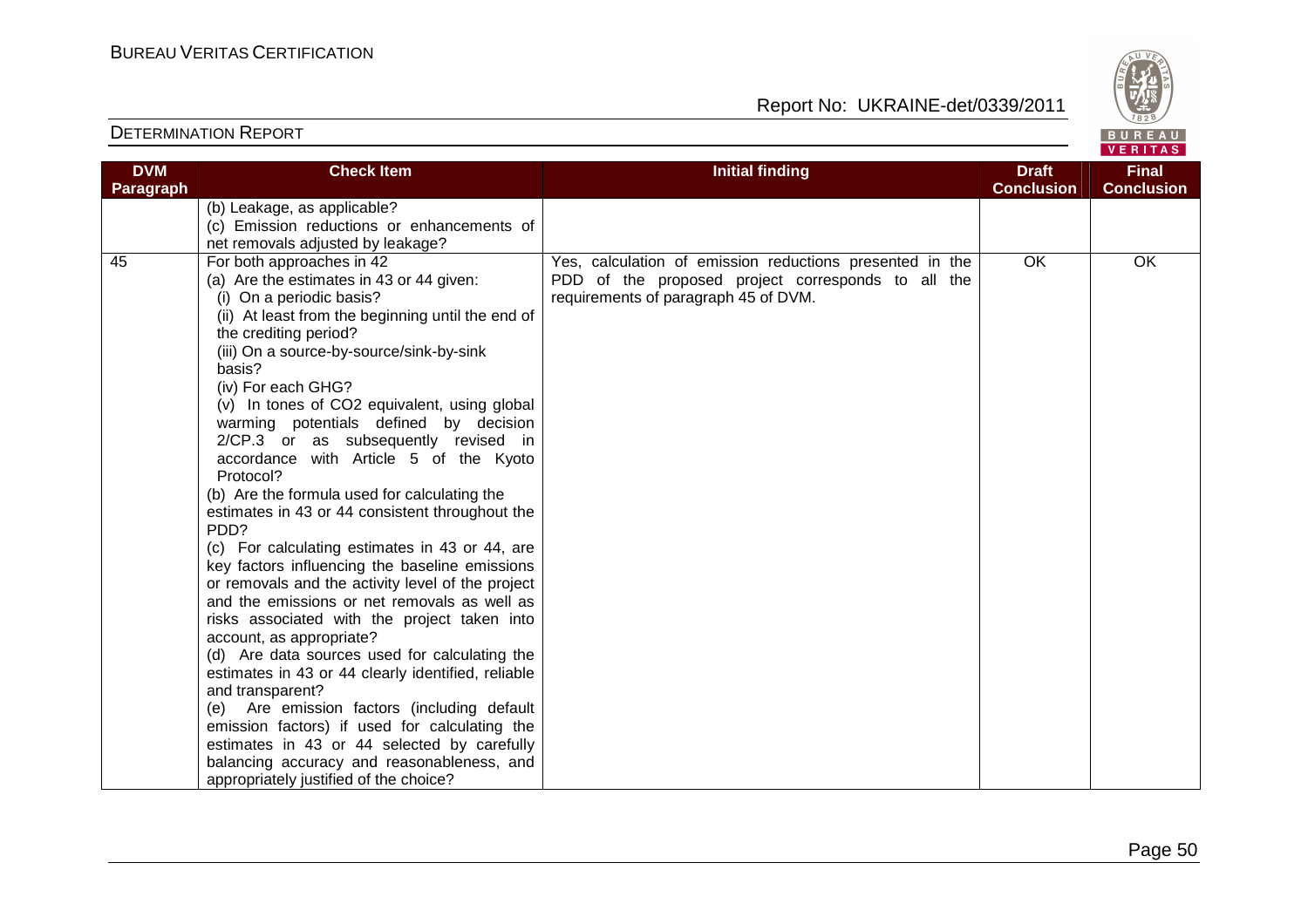

| <b>DVM</b>       | <b>Check Item</b>                                      | <b>Initial finding</b>                                 | <b>Draft</b>      | <b>Final</b>      |
|------------------|--------------------------------------------------------|--------------------------------------------------------|-------------------|-------------------|
| <b>Paragraph</b> |                                                        |                                                        | <b>Conclusion</b> | <b>Conclusion</b> |
|                  | Is the estimation in 43 or 44 based on<br>(f)          |                                                        |                   |                   |
|                  | conservative assumptions and the most                  |                                                        |                   |                   |
|                  | plausible scenarios in a transparent manner?           |                                                        |                   |                   |
|                  | $(g)$ Are the estimates in 43 or 44 consistent         |                                                        |                   |                   |
|                  | throughout the PDD?                                    |                                                        |                   |                   |
|                  | Is the annual average of estimated<br>(h)              |                                                        |                   |                   |
|                  | emission reductions or enhancements of net             |                                                        |                   |                   |
|                  | removals calculated by dividing the total              |                                                        |                   |                   |
|                  | emission<br>estimated<br>reductions<br>or              |                                                        |                   |                   |
|                  | enhancements of net removals over the                  |                                                        |                   |                   |
|                  | crediting period by the total months of the            |                                                        |                   |                   |
|                  | crediting period and multiplying by twelve?            |                                                        |                   |                   |
| 46               | If the calculation of the baseline emissions or        | Yes, the PDD include an illustrative ex ante emissions | OK                | OK                |
|                  | net removals is to be performed ex post, does          | calculation.                                           |                   |                   |
|                  | the PDD include an illustrative ex ante                |                                                        |                   |                   |
|                  | emissions or net removals calculation?                 |                                                        |                   |                   |
|                  | Approved CDM methodology approach only                 |                                                        |                   |                   |
| 47(a)            | Is the estimation of emission reductions or            | N/A                                                    | OK                | <b>OK</b>         |
|                  | enhancements of net removals made in                   |                                                        |                   |                   |
|                  | <b>CDM</b><br>accordance<br>with the<br>approved       |                                                        |                   |                   |
|                  | methodology?                                           |                                                        |                   |                   |
| 47(b)            | Is the estimation of emission reductions or            | N/A                                                    | OK                | OK                |
|                  | enhancements of net removals presented in              |                                                        |                   |                   |
|                  | the PDD:                                               |                                                        |                   |                   |
|                  | - On a periodic basis?                                 |                                                        |                   |                   |
|                  | - At least from the beginning until the end of         |                                                        |                   |                   |
|                  | the crediting period?                                  |                                                        |                   |                   |
|                  | - On a source-by-source/sink-by-sink basis?            |                                                        |                   |                   |
|                  | - For each GHG?                                        |                                                        |                   |                   |
|                  | - In tones of CO <sub>2</sub> equivalent, using global |                                                        |                   |                   |
|                  | warming potentials defined by decision 2/CP.3          |                                                        |                   |                   |
|                  | or as subsequently revised in accordance with          |                                                        |                   |                   |
|                  | Article 5 of the Kyoto Protocol?                       |                                                        |                   |                   |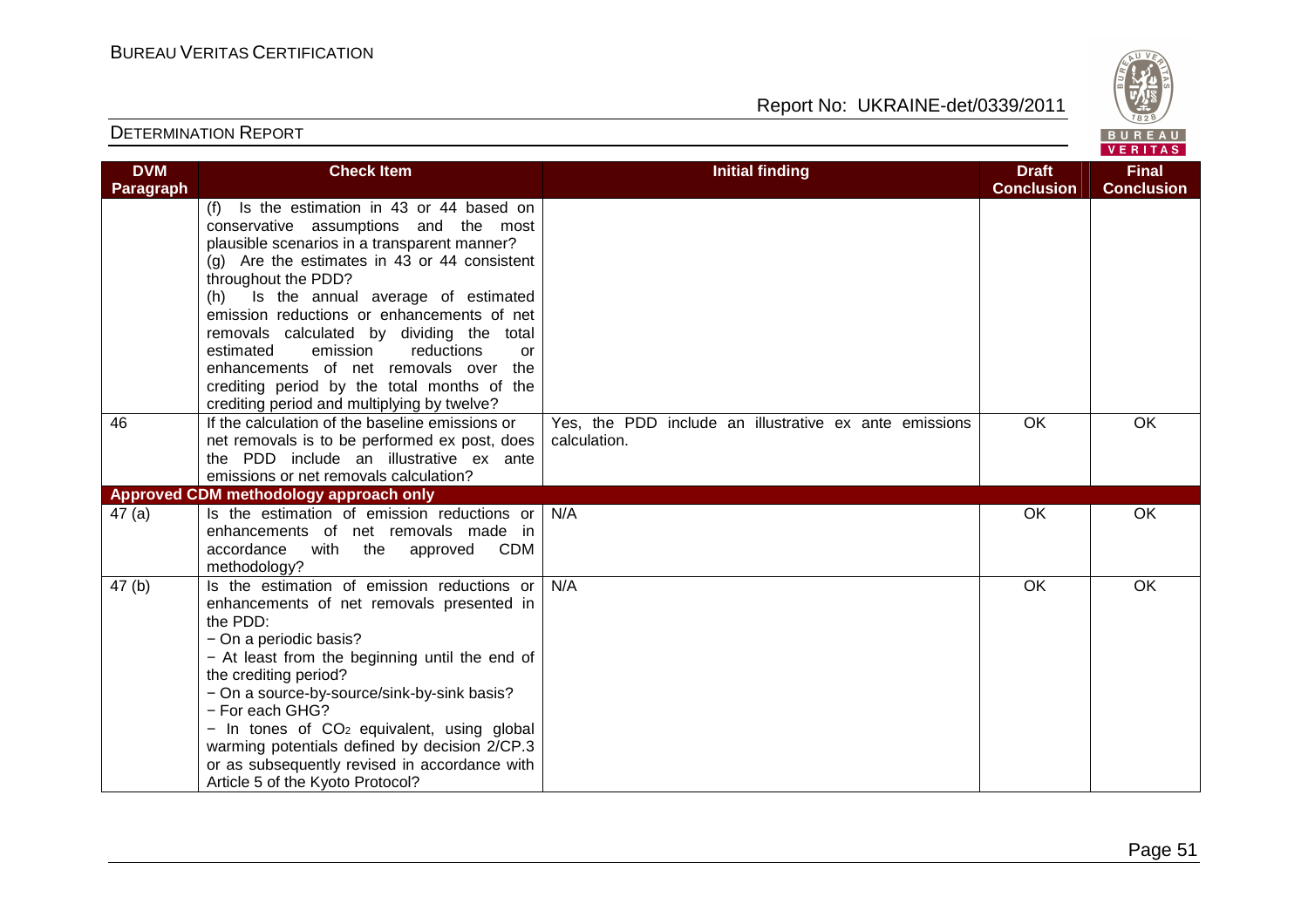Report No: UKRAINE-det/0339/2011



#### **VERITAS Check Item Initial finding Check Item Initial finding Check Item Initial finding Check Item Initial finding Check Item DVM Final Paragraph Conclusion Conclusion** − Are the formula used for calculating the estimates consistent throughout the PDD? − Are the estimates consistent throughout the PDD? − Is the annual average of estimated emission reductions or enhancements of net removals calculated by dividing the total estimated emission reductions or enhancements of net removals over the crediting period by the total months of the crediting period and multiplying by twelve? **Environmental impacts** CAR15 OK 48 (a) Does the PDD list and attach documentation on Corrective Action Request (CAR) 15: the analysis of the environmental impacts of There is no information on transboundary impacts in the the project, including transboundary impacts, in PDD. accordance with procedures as determined by the host Party? 48 (b) If the analysis in 48 (a) indicates that theNo significant environmental impacts related to project OK OK implementation expected. Therefore separate environmental environmental impacts are considered significant by the project participants or the impact assessment is not required. host Party, does the PDD provide conclusion and all references to supporting documentation of an environmental impact assessment undertaken in accordance with the procedures as required by the host Party? **Stakeholder consultation**  49 If stakeholder consultation was undertaken in Procedures of Ukraine did not require consultations with OK OK accordance with the procedure as required by stakeholders for proposed project. However, information on the host Party, does the PDD provide: implementation measures of reducing technological power (a) A list of stakeholders from whom consumtion provided in the media and in electronic media comments on the projects have been received, (see section G of PDD). No negative stakeholders' if any? comments were received on company adress.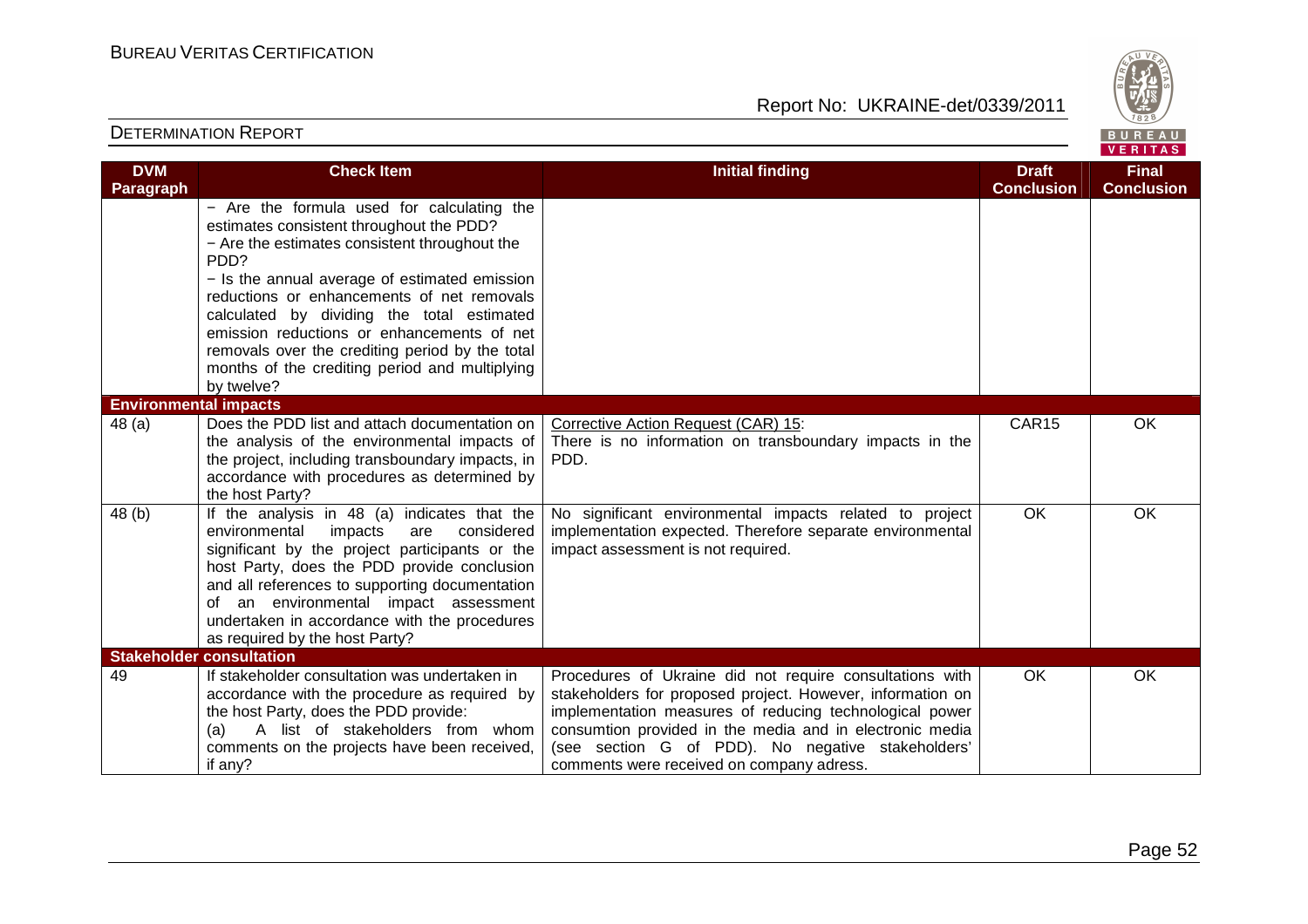

| <b>DVM</b> | <b>Check Item</b>                                                                     | <b>Initial finding</b> | <b>Draft</b>      | <b>Final</b>      |
|------------|---------------------------------------------------------------------------------------|------------------------|-------------------|-------------------|
| Paragraph  |                                                                                       |                        | <b>Conclusion</b> | <b>Conclusion</b> |
|            | (b) The nature of the comments?                                                       |                        |                   |                   |
|            | (c) A description on whether and how the                                              |                        |                   |                   |
|            | comments have been addressed?                                                         |                        |                   |                   |
|            | Determination regarding small-scale projects (additional elements for assessment)     |                        |                   |                   |
| 50         | Does the PDD appropriately specify and justify                                        | N/A                    | OK                | OK                |
|            | the SSC project type(s) and category(ies) that                                        |                        |                   |                   |
|            | fall under:                                                                           |                        |                   |                   |
|            | (a) One of the types and thresholds of JI SSC                                         |                        |                   |                   |
|            | projects as defined in .Provisions for                                                |                        |                   |                   |
|            | joint implementation small-scale projects.? If                                        |                        |                   |                   |
|            | the project contains more than one JI SSC                                             |                        |                   |                   |
|            | project type component, does each component<br>meet the relevant threshold criterion? |                        |                   |                   |
|            | (b) One of the SSC project categories defined                                         |                        |                   |                   |
|            | in the most recent version of appendix B of                                           |                        |                   |                   |
|            | annex II to decision 4/CMP.1, or an additional                                        |                        |                   |                   |
|            | project category approved by                                                          |                        |                   |                   |
|            | the JISC in accordance with the relevant                                              |                        |                   |                   |
|            | provision in "Provisions for joint implementation                                     |                        |                   |                   |
|            | small-scale projects"?                                                                |                        |                   |                   |
| 51         | Does the SSC PDD confirms and shows that                                              | N/A                    | OK                | OK                |
|            | the proposed JI SSC project is not a debundled                                        |                        |                   |                   |
|            | component of a large project by explaining that                                       |                        |                   |                   |
|            | there does not exist a JI (SSC) project with a                                        |                        |                   |                   |
|            | publicly available determination in accordance                                        |                        |                   |                   |
|            | with paragraph 34 of the JI guidelines:                                               |                        |                   |                   |
|            | (a) Which has the same project participants;                                          |                        |                   |                   |
|            | and                                                                                   |                        |                   |                   |
|            | (b)<br>Which<br>applies<br>the<br>same                                                |                        |                   |                   |
|            | technology/measure and pertains to the same                                           |                        |                   |                   |
|            | project category; and                                                                 |                        |                   |                   |
|            | (c) Whose determination has been made                                                 |                        |                   |                   |
|            | publicly available in accordance with paragraph                                       |                        |                   |                   |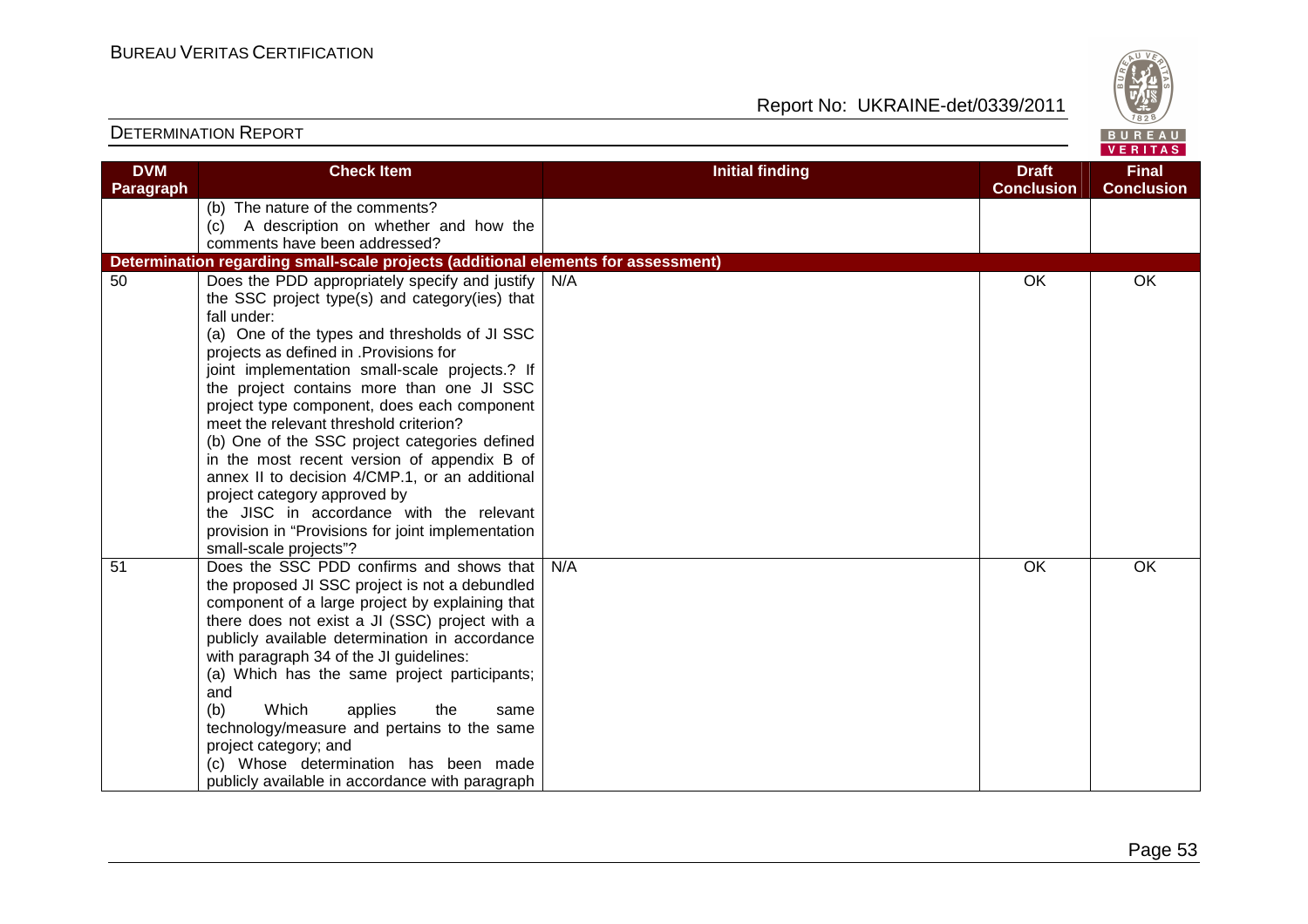

#### VERITAS **Check Item Initial finding Check Item Initial finding Check Item Initial finding Check Item Initial finding DVM Final Paragraph Conclusion Conclusion** 34 of the JI guidelines within the previous 2 years; and (d) Whose project boundary is within 1 km of the project boundary of the proposed JI SSC project at the closest point? **Applicable to bundled JI SSC projects only** 52 (a) Do all projects in the bundle: N/A OK OK OK (i) Have the same crediting period? (ii) Comply with the provisions for JI SSC projects defined in "Provisions for joint implementation small-scale projects", in particular the thresholds referred to in 50 (a) above? (iii) Retain their distinctive characteristics (i.e. location, technology/measure etc.)? 52 (b) Does the composition of the bundle not change N/A OK OK OK over time? 52 (c) Has the AIE received (from the project N/A OK OK OK participants): (i) Information on the bundle using the form developed by the JISC (F-JI-SSCBUNDLE)? (ii) A written statement signed by all project participants indicating that they agree that their individual projects are part of the bundle and nominating one project participant to represent all project participants in communicating with the JISC? (iii) Indication by the Parties involved that they are aware of the bundle in their project approvals referred to in 19 above? 53 | If the project participants prepared a single N/A OK OK OK SSC PDD for the bundled JI SSC projects,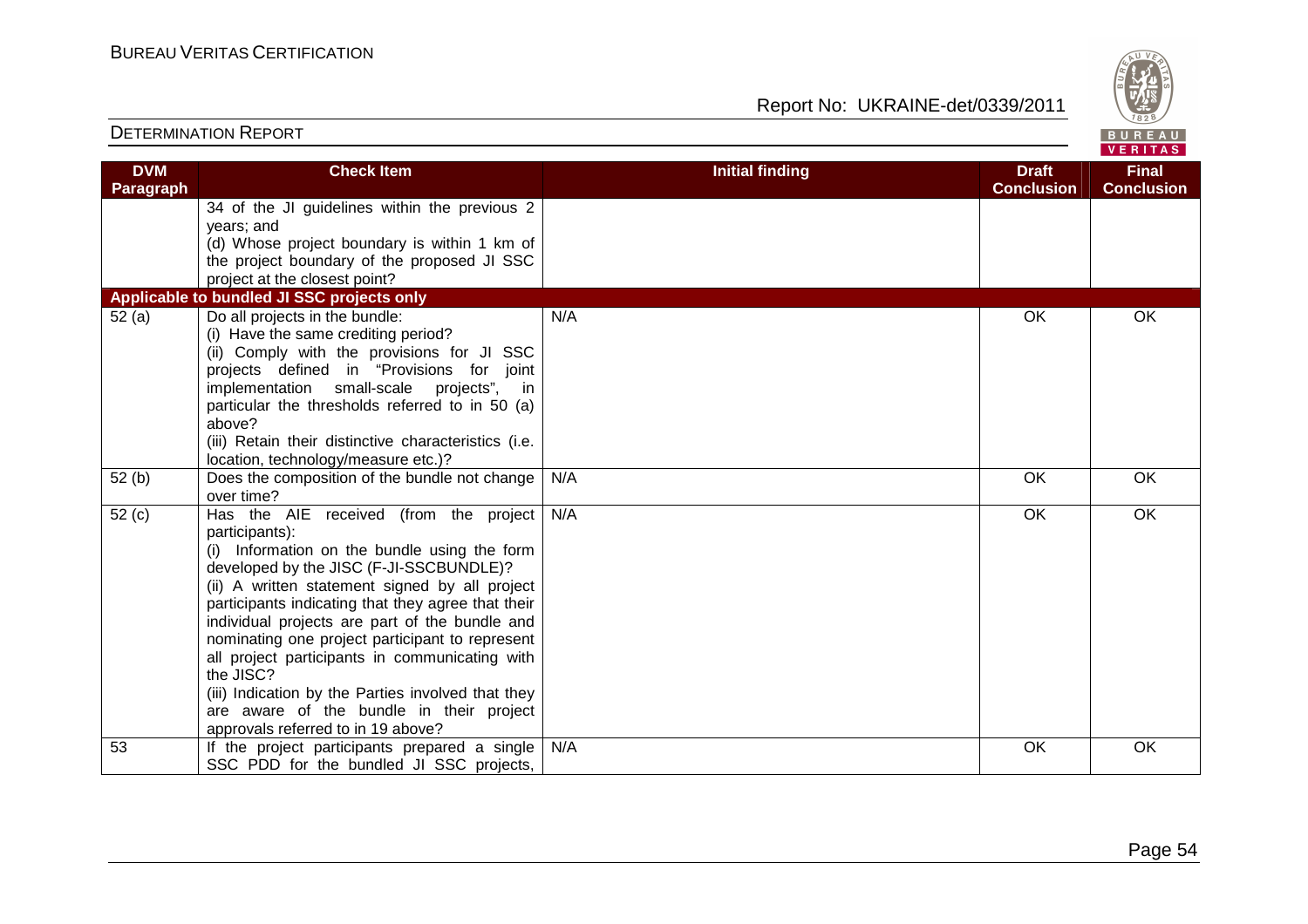

| <b>DVM</b><br>Paragraph | <b>Check Item</b>                                                                                                                                                                                                                                                                                                                                                          | <b>Initial finding</b> | <b>Draft</b><br><b>Conclusion</b> | <b>Final</b><br><b>Conclusion</b> |
|-------------------------|----------------------------------------------------------------------------------------------------------------------------------------------------------------------------------------------------------------------------------------------------------------------------------------------------------------------------------------------------------------------------|------------------------|-----------------------------------|-----------------------------------|
|                         | do(are) all the projects:<br>Pertain to the same JI SSC project<br>(a)<br>category?<br>(b) Apply the same technology or measure?<br>(c) Located in the territory of the same host<br>Party?                                                                                                                                                                                |                        |                                   |                                   |
| 54                      | If the project participants prepared separate<br>SSC PDDs for the bundled JI SSC projects,<br>do(are) all the projects:<br>(a) Have SSC PDDs been prepared for all JI<br>SSC projects in the bundle?<br>(b) Does each SSC PDD contain a single JI<br>SCC project in the bundle?                                                                                            | N/A                    | <b>OK</b>                         | <b>OK</b>                         |
| 55                      | If the projects in the bundle use the same<br>baseline, does the F-JI-SSC-BUNDLE provide<br>an appropriate justification for the use of the<br>same baseline considering the particular<br>situation of each project in the bundle?                                                                                                                                        | N/A                    | OK                                | OK                                |
| 56                      | Does the PDD indicate which of the following<br>approaches is used for establishing a<br>monitoring plan?<br>(a) By preparing a separate monitoring plan for<br>each of the constituent projects;<br>(b) By preparing an overall monitoring plan<br>including a proposal of monitoring of<br>performance of the constituent projects on a<br>sample basis, as appropriate. | N/A                    | <b>OK</b>                         | <b>OK</b>                         |
| 56 <sub>(b)</sub>       | If the approach 57 (b) above is used,<br>(i) Are all the JI SSC projects located in the<br>territory of the same host Party?<br>(ii) Do all the JI SSC projects pertain to the<br>same project category?<br>(iii) Do all the JI SSC projects apply the same                                                                                                                | N/A                    | OK                                | <b>OK</b>                         |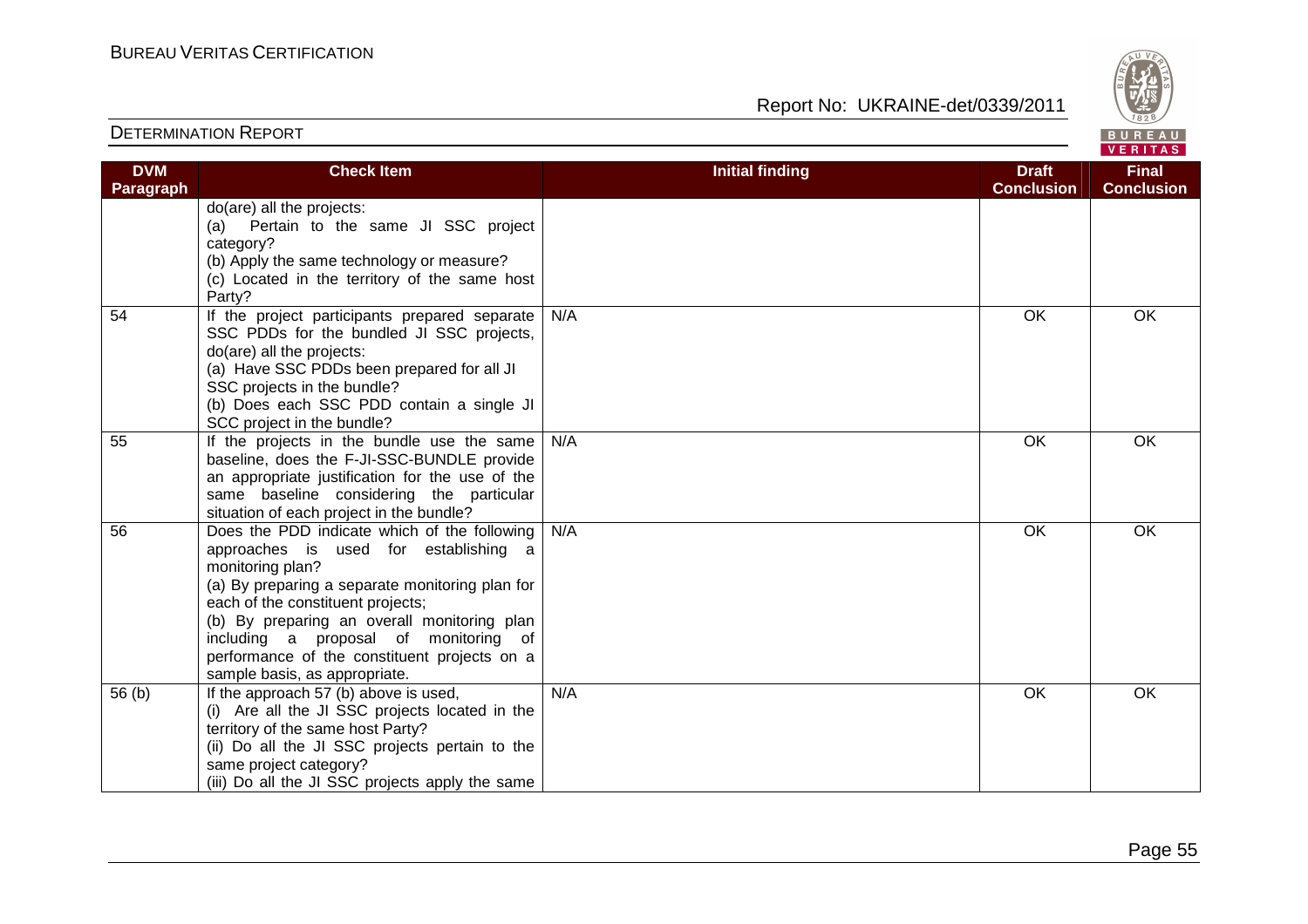

| <b>DVM</b><br>Paragraph | <b>Check Item</b>                                                                                                                                                                                                                                                                                                                                                                                                                                                                                                                                                                                                                                                                                | <b>Initial finding</b>                                                                                                   | <b>Draft</b><br><b>Conclusion</b> | <b>Final</b><br><b>Conclusion</b> |
|-------------------------|--------------------------------------------------------------------------------------------------------------------------------------------------------------------------------------------------------------------------------------------------------------------------------------------------------------------------------------------------------------------------------------------------------------------------------------------------------------------------------------------------------------------------------------------------------------------------------------------------------------------------------------------------------------------------------------------------|--------------------------------------------------------------------------------------------------------------------------|-----------------------------------|-----------------------------------|
|                         | technology or measure?<br>(iv) Does the overall monitoring plan reflect<br>good monitoring practice appropriate to the<br>bundled JI SSC projects and provide for<br>collection and archiving of the data needed to<br>calculate the emission reductions achieved by<br>the bundled projects?                                                                                                                                                                                                                                                                                                                                                                                                    |                                                                                                                          |                                   |                                   |
| 57                      | Applicable to all JI SSC projects                                                                                                                                                                                                                                                                                                                                                                                                                                                                                                                                                                                                                                                                |                                                                                                                          | OK                                | OK                                |
|                         | Is the leakage only within the boundaries of<br>non-Annex I Parties considered?                                                                                                                                                                                                                                                                                                                                                                                                                                                                                                                                                                                                                  | N/A                                                                                                                      |                                   |                                   |
|                         |                                                                                                                                                                                                                                                                                                                                                                                                                                                                                                                                                                                                                                                                                                  | Determination regarding land use, land-use change and forestry projects (additional/alternative elements for assessment) |                                   |                                   |
| 58                      | Does the PDD appropriately specify how the<br>LULUCF project conforms to:<br>(a) The definitions of LULUCF activities<br>included in paragraph 1 of the annex to<br>decision 16/CMP.1, applying good practice<br>guidance for LULUCF as decided by the CMP,<br>as appropriate?<br>(b) In the case of afforestation, reforestation<br>and/or forest management projects, the<br>definition of "forest" selected by the host Party,<br>which specifies:<br>(i) A single minimum tree crown cover value<br>(between 10 and 30 per cent)? and<br>(ii) A single minimum land area value (between<br>0.05 and 1 hectare)? and<br>(iii) A single minimum tree height value<br>(between 2 and 5 metres)? | N/A                                                                                                                      | OK                                | OK                                |
| 59                      | JI specific approach only<br>Baseline setting - in addition to 22-26 above                                                                                                                                                                                                                                                                                                                                                                                                                                                                                                                                                                                                                       | N/A                                                                                                                      | <b>OK</b>                         | <b>OK</b>                         |
|                         | Does the PDD provide an explanation how the<br>baseline chosen:                                                                                                                                                                                                                                                                                                                                                                                                                                                                                                                                                                                                                                  |                                                                                                                          |                                   |                                   |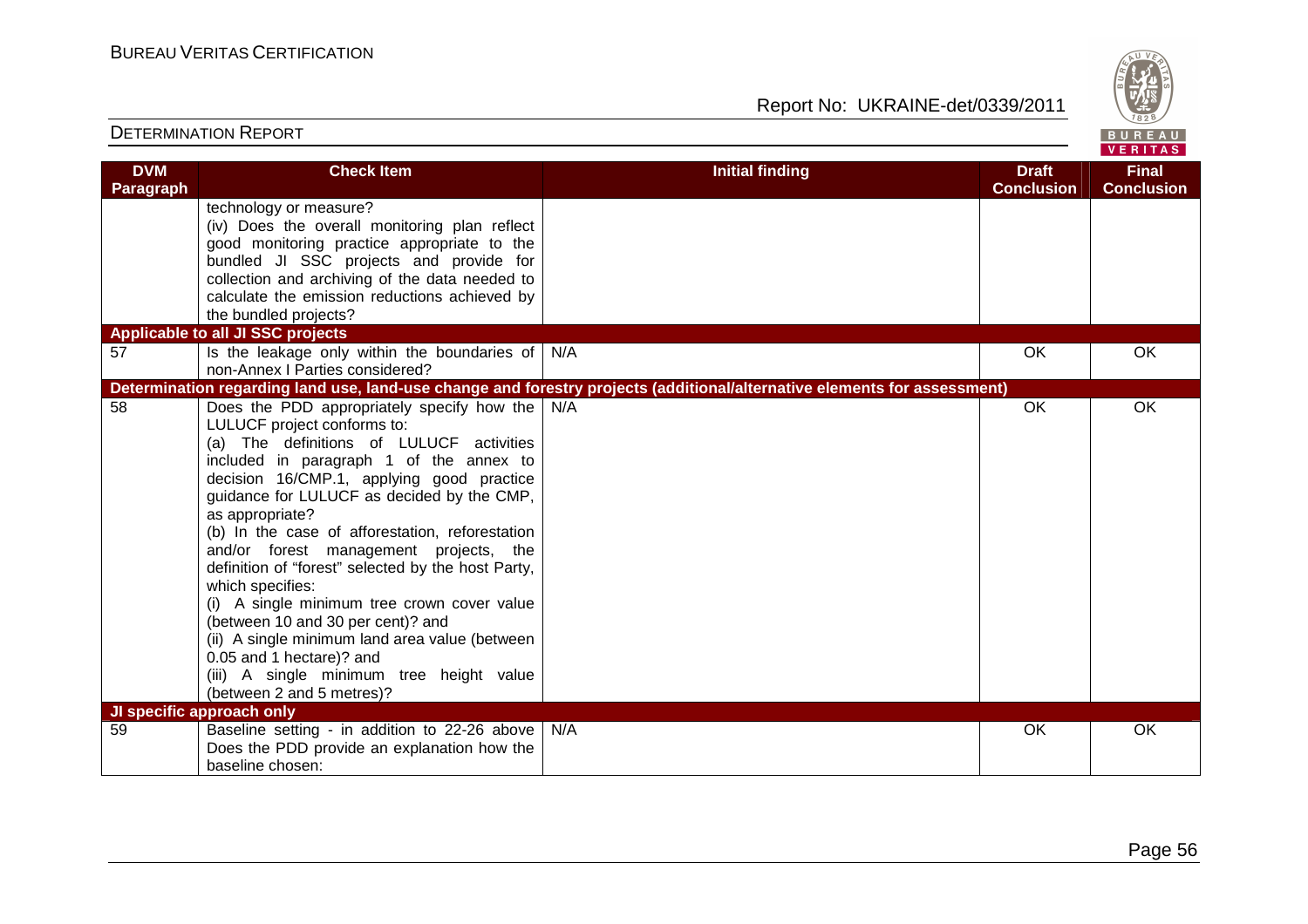

| <b>DVM</b> | <b>Check Item</b>                                                                                                                                                                                                                                                                                                                                                                                                                                                                                                                                                                                                                                                                                                                                                                                                                                                                                                                                                                                                   | <b>Initial finding</b> | <b>Draft</b>      | <b>Final</b>      |
|------------|---------------------------------------------------------------------------------------------------------------------------------------------------------------------------------------------------------------------------------------------------------------------------------------------------------------------------------------------------------------------------------------------------------------------------------------------------------------------------------------------------------------------------------------------------------------------------------------------------------------------------------------------------------------------------------------------------------------------------------------------------------------------------------------------------------------------------------------------------------------------------------------------------------------------------------------------------------------------------------------------------------------------|------------------------|-------------------|-------------------|
| Paragraph  |                                                                                                                                                                                                                                                                                                                                                                                                                                                                                                                                                                                                                                                                                                                                                                                                                                                                                                                                                                                                                     |                        | <b>Conclusion</b> | <b>Conclusion</b> |
|            | - Takes into account the good practice<br>guidance for LULUCF, developed by the IPCC?<br>Ensures conformity with the definitions,                                                                                                                                                                                                                                                                                                                                                                                                                                                                                                                                                                                                                                                                                                                                                                                                                                                                                   |                        |                   |                   |
|            | accounting rules, modalities and guidelines                                                                                                                                                                                                                                                                                                                                                                                                                                                                                                                                                                                                                                                                                                                                                                                                                                                                                                                                                                         |                        |                   |                   |
|            | under Article 3, paragraphs 3 and 4, of the<br>Kyoto Protocol?                                                                                                                                                                                                                                                                                                                                                                                                                                                                                                                                                                                                                                                                                                                                                                                                                                                                                                                                                      |                        |                   |                   |
| 60         | Project boundary - alternative to 32-33<br>(a) Does the project boundary geographically<br>delineate the JI LULUCF project under the<br>control of the project participants?<br>(a) If the JI LULUCF project contains more<br>than one discrete area of land,<br>(i) Does each discrete area of land have a<br>unique geographical identification?<br>(ii) Is the boundary defined for each discrete<br>area?<br>(ii) Does the boundary not include the areas in<br>between these discrete areas of land?<br>(b) Does the project boundary encompass all<br>anthropogenic emissions by sources and<br>removals by sinks of GHGs which are:<br>(i) Under the control of the project participants;<br>(ii) Reasonably attributable to the project; and<br>(iii) Significant?<br>(c) Does the project boundary account for all<br>changes in the following carbon pools:<br>- Above-ground biomass;<br>- Below-ground biomass;<br>- Litter;<br>- Dead wood; and<br>- Soil organic carbon?<br>(c) Does the PDD provide: | N/A                    | OK                | OK                |
|            | (i) The information of which carbon pools are                                                                                                                                                                                                                                                                                                                                                                                                                                                                                                                                                                                                                                                                                                                                                                                                                                                                                                                                                                       |                        |                   |                   |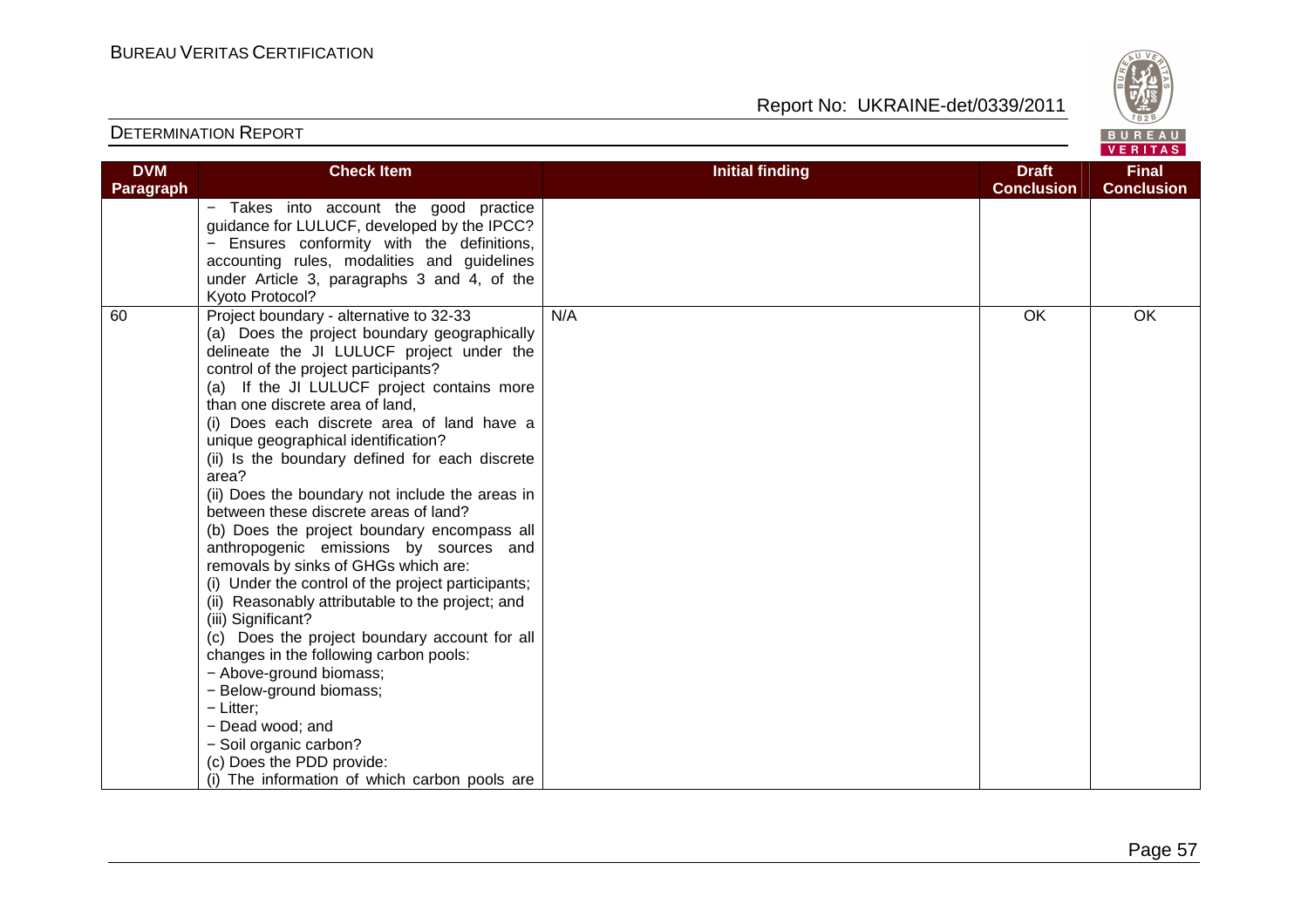

| <b>DVM</b>        | <b>Check Item</b>                                                                                                                                                                                                                                                                                                                                                                                                                                          | <b>Initial finding</b> | <b>Draft</b>      | <b>Final</b>      |
|-------------------|------------------------------------------------------------------------------------------------------------------------------------------------------------------------------------------------------------------------------------------------------------------------------------------------------------------------------------------------------------------------------------------------------------------------------------------------------------|------------------------|-------------------|-------------------|
| <b>Paragraph</b>  |                                                                                                                                                                                                                                                                                                                                                                                                                                                            |                        | <b>Conclusion</b> | <b>Conclusion</b> |
|                   | selected?<br>(ii) If one or more carbon pools are not<br>selected, transparent and verifiable information<br>that indicates, based on conservative<br>assumptions, that the pool is not a source?<br>(d) Is the project boundary defined on the basis<br>of a case-by-case assessment with regard to<br>the criteria in (b) above?                                                                                                                         |                        |                   |                   |
| 61(a)             | Project boundary - alternative to 32-33 (cont.)<br>Are the delineation of the project boundary and<br>the gases and sources/sinks included<br>appropriately described and justified in the<br>PDD?                                                                                                                                                                                                                                                         | N/A                    | <b>OK</b>         | OK                |
| 61 <sub>(b)</sub> | Project boundary - alternative to 32-33 (cont.)<br>Are all gases and sources/sinks included<br>explicitly stated, and the exclusions of any<br>sources/sinks related to the baseline or the<br>LULUCF project appropriately justified?                                                                                                                                                                                                                     | N/A                    | OK                | OK                |
| 62                | Monitoring plan - in addition to 35-39 Does the<br>PDD provide an appropriate description of the<br>sampling design that will be used for the<br>calculation of the net anthropogenic removals<br>by sinks occurring within the project boundary<br>in the project scenario and, in case the<br>baseline is monitored, in the baseline scenario,<br>including, inter alia, stratification, determination<br>of number of plots and plot distribution etc.? | N/A                    | <b>OK</b>         | OK                |
| 63                | Does the PDD take into account only the<br>increased anthropogenic emissions by sources<br>and/or reduced anthropogenic removals by<br>sinks of GHGs outside the project boundary?                                                                                                                                                                                                                                                                         | N/A                    | OK                | OK                |
|                   | Approved CDM methodology approach only                                                                                                                                                                                                                                                                                                                                                                                                                     |                        |                   |                   |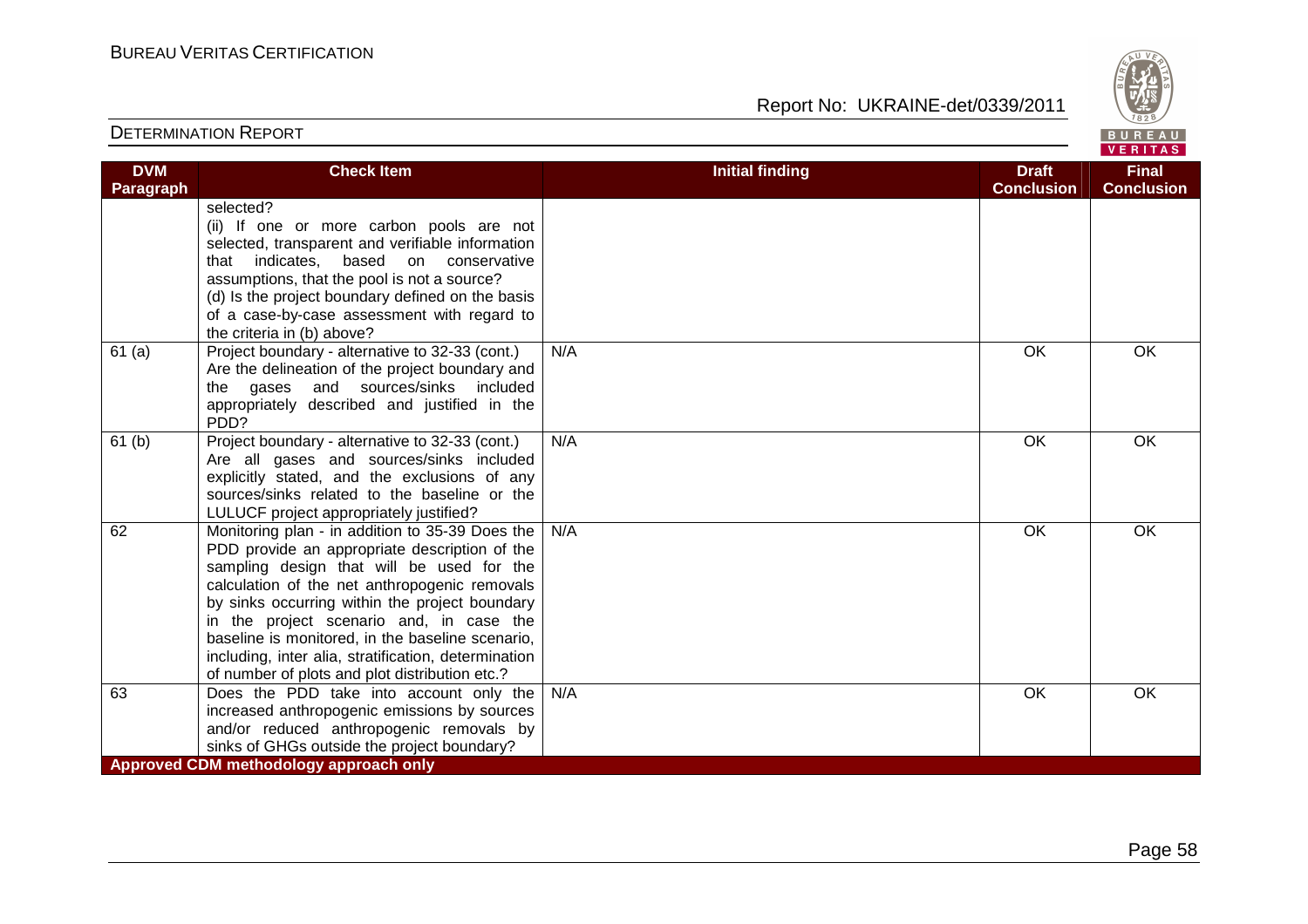Report No: UKRAINE-det/0339/2011



#### VERITAS **Check Item Initial finding Check Item Initial finding Check Item Initial finding Check Item Initial finding DVM Final Paragraph Conclusion Conclusion** 64 (a) Does the PDD provide the title, reference N/A OK OK OK number and version of the approved CDM methodology used?  $64$  (a) | Is the approved CDM methodology the most N/A OK OK OK recent valid version when the PDD is submitted for publication? If not, is the methodology still within the grace period (was the methodology revised to a newer version in the past two months)? 64 (b) Does the PDD provide a description of why the N/A OK OK OK approved CDM methodology is applicable to the project? 64 (c) Are all explanations, descriptions and analyses N/A OK OK OK made in accordance with the referenced approved CDM methodology?  $64$  (d)  $\overline{\phantom{a}}$  Are the baseline, additionality, project N/A OK OK boundary, monitoring plan, estimation of enhancements of net removals and leakage established appropriately as a result? **Determination regarding programmes of activities (additional/alternative elements for assessment)** 66 Does the PDD include: N/A OK OK OK (a) A description of the policy or goal that the JIPoA seeks to promote? (b) A geographical boundary for the JI PoA (e.g. municipality, region within a country, country or several countries) within which all JPAs included in the JI PoA will be implemented? (c) A description of the operational and management arrangements established by the coordinating entity for the implementation of the JI PoA, including: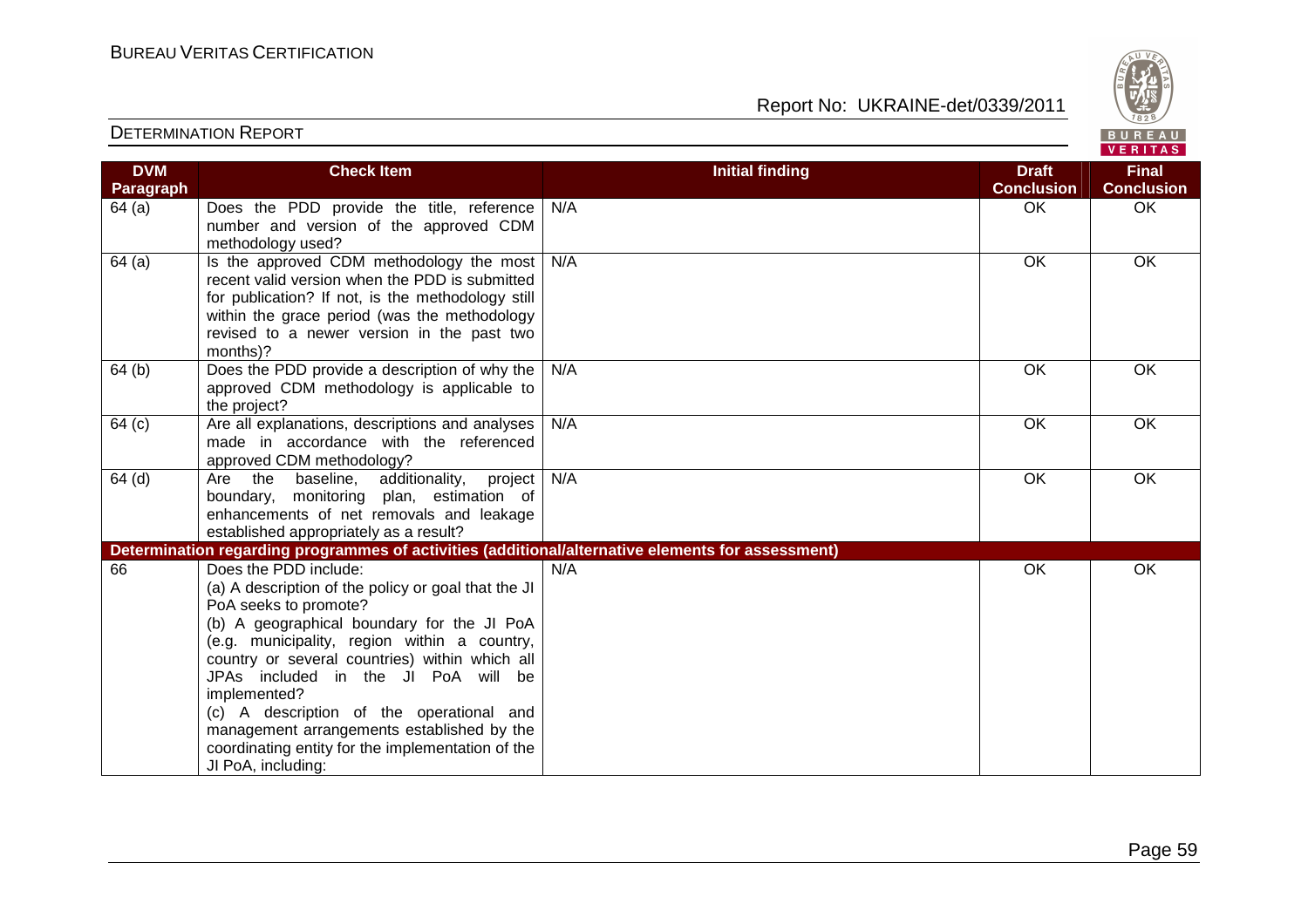

| <b>DVM</b>       | <b>Check Item</b>                                                                                                                                                                                                                                                                                                                                                                                                                                                                                         | <b>Initial finding</b> | <b>Draft</b>      | <b>Final</b>      |
|------------------|-----------------------------------------------------------------------------------------------------------------------------------------------------------------------------------------------------------------------------------------------------------------------------------------------------------------------------------------------------------------------------------------------------------------------------------------------------------------------------------------------------------|------------------------|-------------------|-------------------|
| <b>Paragraph</b> |                                                                                                                                                                                                                                                                                                                                                                                                                                                                                                           |                        | <b>Conclusion</b> | <b>Conclusion</b> |
|                  | - The maintenance of records for each JPA?<br>- A system/procedure to avoid double counting<br>(e.g. to avoid including a new JPA that has<br>already been determined)?<br>- Provisions to ensure that persons operating<br>JPAs are aware and have agreed to their<br>activity being added to the JI PoA?<br>(d) A description of each type of JPAs that will<br>be included in the JI PoA, including the<br>technology or measures to be used?<br>(e) The eligibility criteria for inclusion of JPAs to |                        |                   |                   |
|                  | the JI PoA for each type of JPA in the JI PoA?                                                                                                                                                                                                                                                                                                                                                                                                                                                            |                        |                   |                   |
| 67               | Project approvals by Parties involved<br>additional to 19-20<br>Are all Parties partly or entirely within the<br>geographical boundary for the JI PoA listed as<br>"Parties involved" and indicated as host Parties<br>in the PDD?                                                                                                                                                                                                                                                                        | N/A                    | <b>OK</b>         | <b>OK</b>         |
| 68               | Authorization of project participants by Parties<br>involved - additional to 21<br>Is the coordinating entity presented in the PDD<br>authorized by all host Parties to coordinate and<br>manage the JI PoA?                                                                                                                                                                                                                                                                                              | N/A                    | OK                | OK                |
| 69               | Baseline setting - additional to 22-26<br>Is the baseline established for each type of<br>JPA?                                                                                                                                                                                                                                                                                                                                                                                                            | N/A                    | <b>OK</b>         | <b>OK</b>         |
| $\overline{70}$  | Additionality - additional to 27-31<br>Does the PDD indicate at which of the following<br>levels that additionality is demonstrated?<br>(a) For the JI PoA<br>(b) For each type of JPA                                                                                                                                                                                                                                                                                                                    | N/A                    | <b>OK</b>         | <b>OK</b>         |
| 71               | Crediting period - additional to 34                                                                                                                                                                                                                                                                                                                                                                                                                                                                       | N/A                    | OK                | OK                |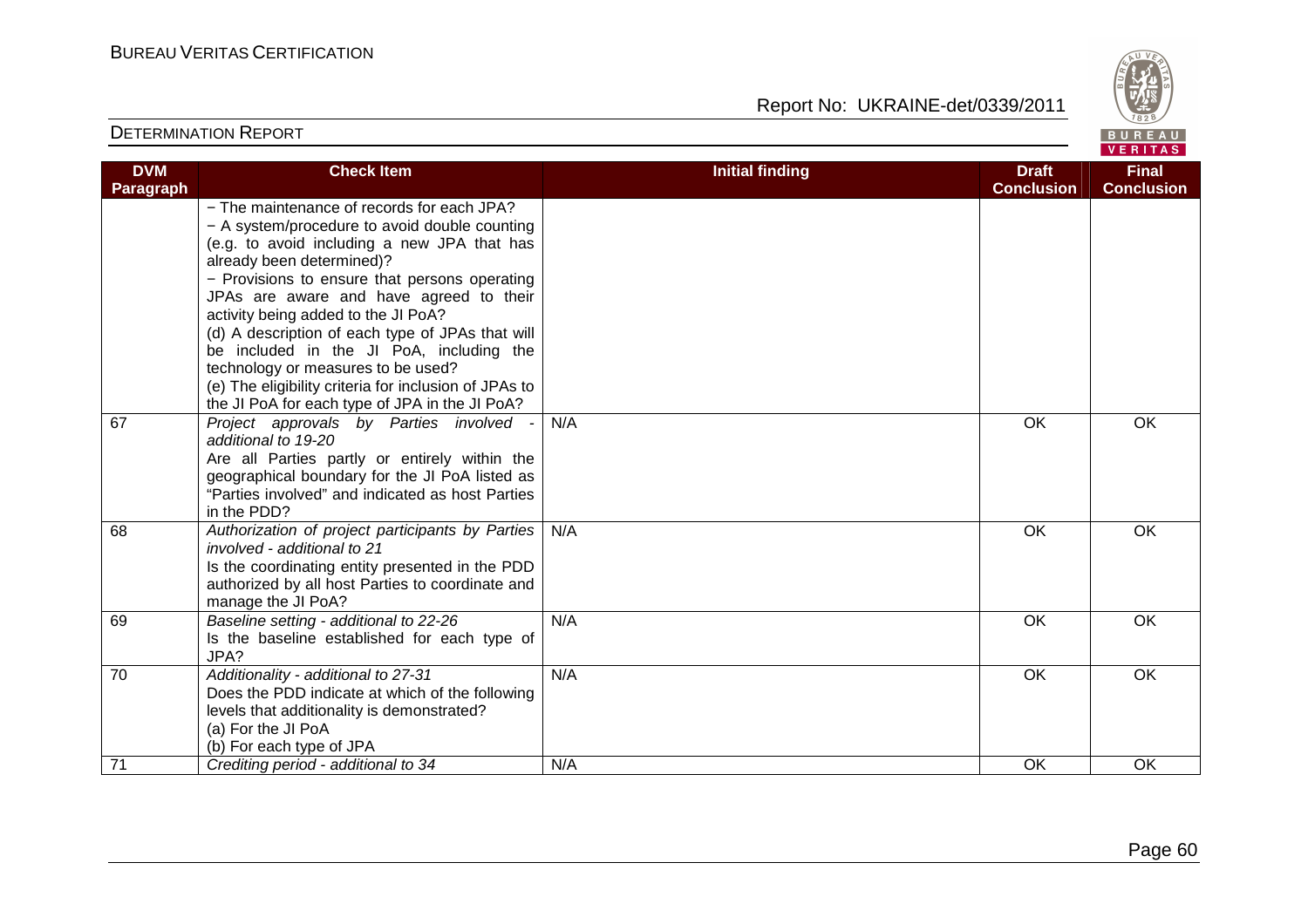

| <b>DVM</b><br><b>Paragraph</b> | <b>Check Item</b>                                                                                                                                                                                                                                                                                                                                                                                                                                                                                                                                                                                                                                                                                                                           | <b>Initial finding</b> | <b>Draft</b><br><b>Conclusion</b> | <b>Final</b><br><b>Conclusion</b> |
|--------------------------------|---------------------------------------------------------------------------------------------------------------------------------------------------------------------------------------------------------------------------------------------------------------------------------------------------------------------------------------------------------------------------------------------------------------------------------------------------------------------------------------------------------------------------------------------------------------------------------------------------------------------------------------------------------------------------------------------------------------------------------------------|------------------------|-----------------------------------|-----------------------------------|
|                                | Is the starting date of the JI PoA after the<br>beginning of 2006 (instead of 2000)?                                                                                                                                                                                                                                                                                                                                                                                                                                                                                                                                                                                                                                                        |                        |                                   |                                   |
| 72                             | Monitoring plan - additional to 35-39<br>Is the monitoring plan established for each<br>technology and/or measure under each type of<br>JPA included in the JI PoA?                                                                                                                                                                                                                                                                                                                                                                                                                                                                                                                                                                         | N/A                    | <b>OK</b>                         | OK                                |
| 73                             | Does the PDD include a table listing at least<br>one real JPA for each type of JPA?                                                                                                                                                                                                                                                                                                                                                                                                                                                                                                                                                                                                                                                         | N/A                    | OK                                | OK.                               |
| 73                             | For each real JPA listed, does the PDD provide<br>the information of:<br>(a) Name and brief summary of the JPA?<br>(b) The type of JPA?<br>(c) A geographical reference or other means of<br>identification?<br>(d) The name and contact details of the<br>entity/individual responsible for the operation of<br>the JPA?<br>(e) The host Party(ies)?<br>(f) The starting date of the JPA?<br>(g) The length of the crediting period of the<br>JPA?<br>(h) Confirmation that the JPA meets all the<br>eligibility requirements for its type, including a<br>description of how these requirements are<br>met?<br>(i) Confirmation that the JPA has not been<br>determined as a single JI project or determined<br>under a different JI PoA? | N/A                    | OK                                | OK                                |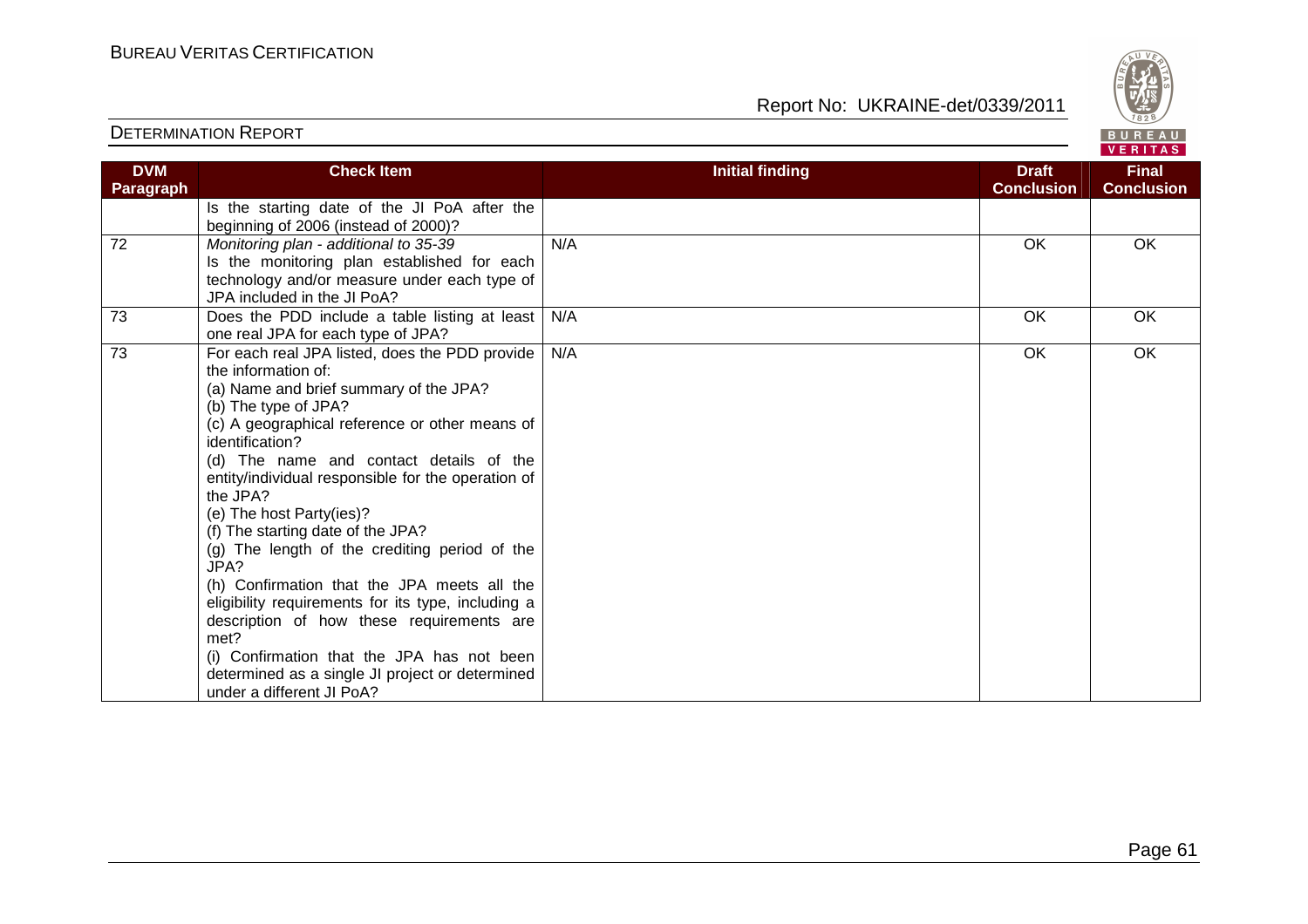

# DETERMINATION REPORT

# **Table 2 Resolution of Corrective Action and Clarification Requests**

| Draft report clarifications and<br>corrective<br>action requests by validation team                                                                                                | Ref. to<br>checklist<br>question<br>in table 1 | <b>Summary</b><br><b>of</b><br>project<br>response                                                                      | participant   Determination team conclusion                                       |
|------------------------------------------------------------------------------------------------------------------------------------------------------------------------------------|------------------------------------------------|-------------------------------------------------------------------------------------------------------------------------|-----------------------------------------------------------------------------------|
| Corrective Action Request (CAR) 01:<br>Please use in the PDD font size provided «JOINT<br><b>PROJECT</b><br><b>IMPLEMENTATION</b><br><b>DESIGN</b><br>DOCUMENT FORM» - version 01. |                                                | PDD was corrected in line with «JOINT<br>IMPLEMENTATION PROJECT DESIGN<br>DOCUMENT FORM» - version 01. See<br>PDD v.02. | PDD version 02 was checked and<br>recognized as satisfactory. Issue<br>is closed. |
| Corrective Action Request (CAR) 02:<br>Table A.3 in the PDD must be submitted in a<br>format that provided in the version 04 of the<br>"Guidelines for users of the JI PDD form".  |                                                | Table A.3 was corrected. See PDD v.02.                                                                                  | is closed due<br>the<br>Issue<br>to<br>amendments made in the PDD.                |
| Corrective Action Request (CAR) 03:<br>"Company "MT-Invest" Ltd. Is not Project<br>Participant. Please exclude information about it<br>from Annex 1.                               |                                                | Information on "Company "MT-Invest" Ltd.<br>excluded from Annex 1.                                                      | The issue is closed due to the<br>corrections made.                               |
| Corrective Action Request (CAR) 04:<br>Clarification how anthropogenic GHG emission<br>reductions are to be achieved is not provided.<br>Please correct.                           |                                                | Relevant information provided in section<br>A.4.3 of PDD version 02.                                                    | Based on the modifications made,<br>CAR04 is closed.                              |
| Corrective Action Request (CAR) 05:<br>No Letters of Aapproval of the project issued by<br>the parties involved.                                                                   | Item 19                                        | Pending                                                                                                                 | Pending                                                                           |
| Corrective Action Request (CAR) 06:<br>Please provide date of baseline setting according<br>required format DD/MM/YYYY.                                                            | Item 22                                        | Corrected.                                                                                                              | CAR06 is closed                                                                   |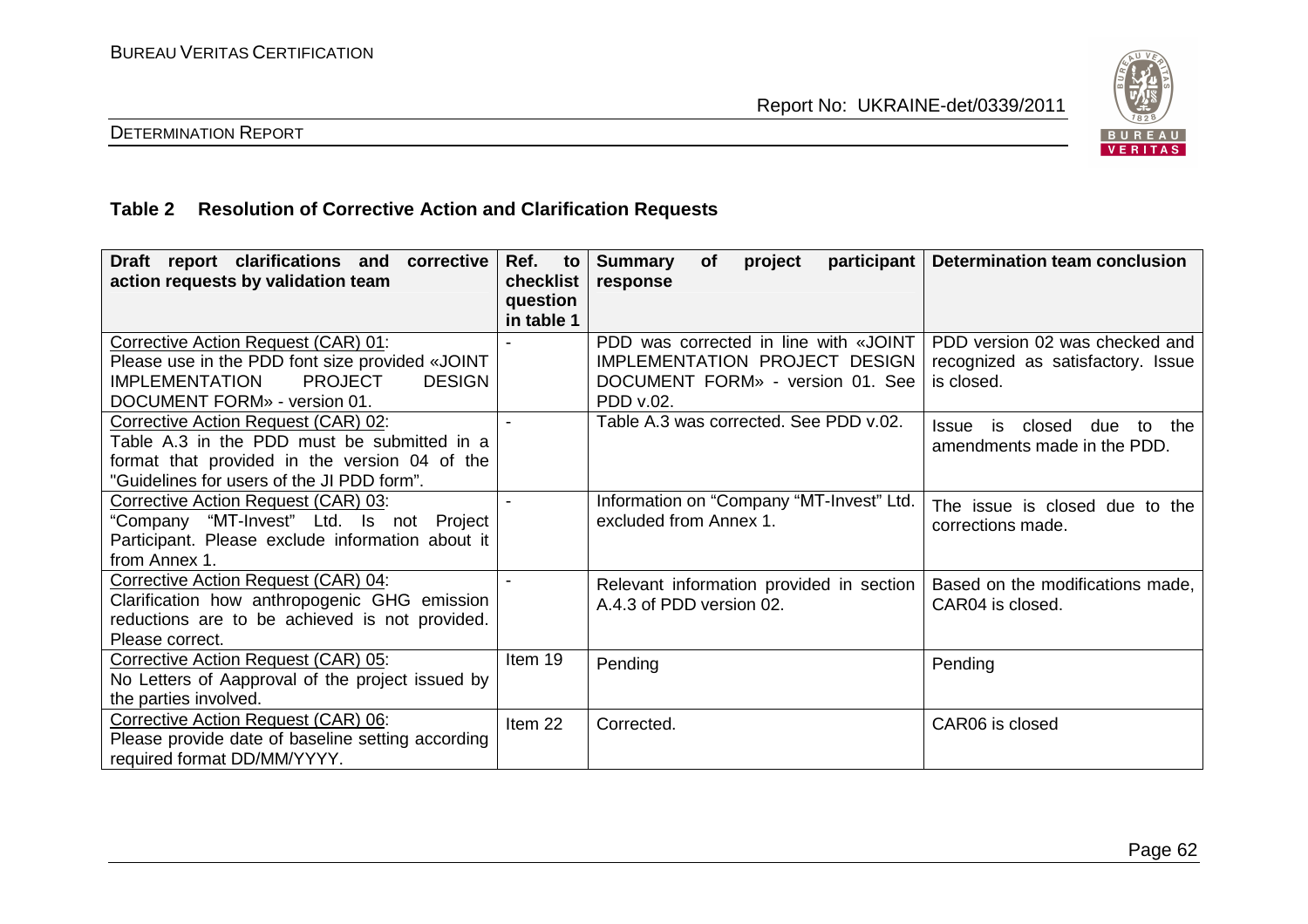

|                                                                                                                                                                                                                                                                                  |                    |                 |                                                                                                                                                                                                                                                                                                                                                                                                                                                                               | <b>VENIIAS</b>                                                                    |
|----------------------------------------------------------------------------------------------------------------------------------------------------------------------------------------------------------------------------------------------------------------------------------|--------------------|-----------------|-------------------------------------------------------------------------------------------------------------------------------------------------------------------------------------------------------------------------------------------------------------------------------------------------------------------------------------------------------------------------------------------------------------------------------------------------------------------------------|-----------------------------------------------------------------------------------|
| Corrective Action Request (CAR) 07:<br>In the PDD does not specify how the registration<br>of this project as JI project will help overcome<br>identified barriers.                                                                                                              | Item<br>(c)        | 29              | Description how the registration of this<br>project as JI project will help overcome<br>identified barriers provided in section B.1<br>of PDD v.02.                                                                                                                                                                                                                                                                                                                           | The response to CAR07 was<br>found satisfactory. CAR07<br>is<br>closed.           |
| Corrective Action Request (CAR) 08:<br>Determinated<br>monitoring<br>plan<br>includes<br>calculations of GHG emissions associated with<br>utilizations of organic waste in project scenario.<br>But these emissions are absence in table 4 of<br>PDD. Please correct or explain. | <b>Item</b><br>(a) | 32 <sup>2</sup> | Table 4 was corrected. See PDD version<br>02.                                                                                                                                                                                                                                                                                                                                                                                                                                 | CAR08 is closed based on the<br>amendments made in the PDD.                       |
| Corrective Action Request (CAR) 09:<br>In calculations was used constant NCV 8.1<br>Gcal/ths $m^3$ . But analysis of documentation<br>showed that NCV of natural gas is variable value.<br>Please correct or clarify.                                                            | Item<br>(a)        | 36 <sup>1</sup> | According to statistic data Net calorific<br>value is variable and variables in period<br>8100-8300 ccal/m <sup>3</sup> (8.1-8.3 Gcal/ths m <sup>3</sup> ).<br>To simplify the calculations and taking<br>account the statistics of the<br>into<br>enterprise in the calculations used $NCV_{NG}$<br>$_{v}$ = 8.1 Gcal/ths m <sup>3</sup> , which objectively<br>reflects the lower calorific value of natural<br>gas consumed by the DE PJSC "Obolon"<br>"Zibert's Brewery". | CAR09 is closed based on the<br>provided information.                             |
| Corrective Action Request (CAR) 10:<br>Not all needed sources and references were<br>provided. Please correct.                                                                                                                                                                   | Item<br>(b)        | 36 <sup>°</sup> | Sources of data and parameters and<br>relevant references were provided in<br>section D of PDD version 02.                                                                                                                                                                                                                                                                                                                                                                    | PDD version 02 was checked and<br>recognized as satisfactory. Issue<br>is closed. |
| Corrective Action Request (CAR) 11:<br>Please specify who is responsible for proniding<br>actual value of CO2 emission factor for the<br>projects of reducing electricity consumption by<br>Ukraine consumers.                                                                   | Item<br>$(b)$ (ii) | 36 <sup>1</sup> | "Company "MT-Invest" Ltd. is responsible<br>for providing actual value of CO2<br>of<br>emission factor for<br>the projects<br>electricity<br>consumption<br>reducing<br>by<br>Ukraine consumers. Relevant information<br>was added to PDD version 02.                                                                                                                                                                                                                         | The issue is closed due to the<br>corrections made.                               |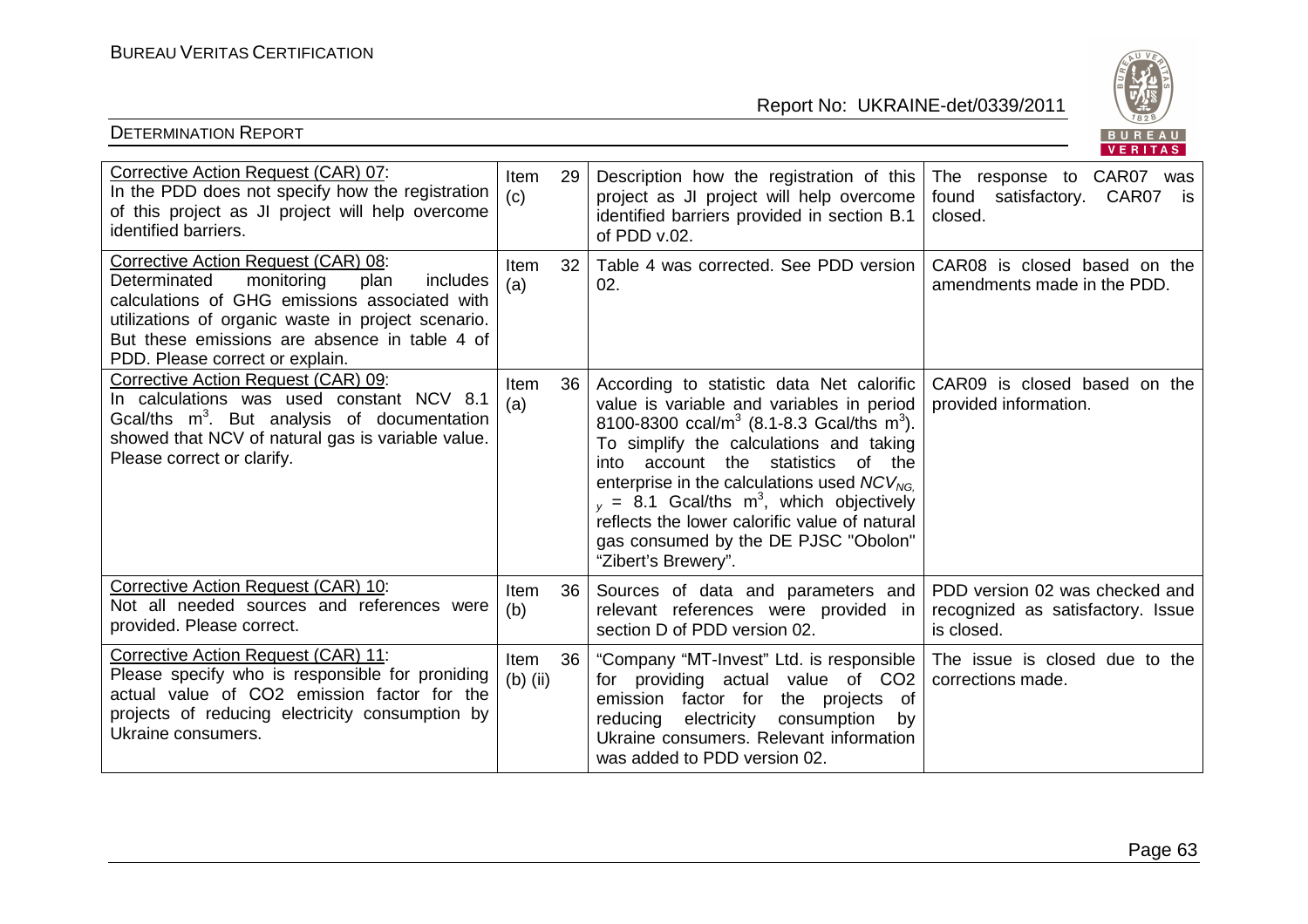

|                                                                                                                                                                                                                                                                      |                                  |                                                                                                                                                                                                                                                                                                                                                                                                                                                                                                                                                                                                                                                                                                                                                                  | $V = I1 I R.9$                                                                             |
|----------------------------------------------------------------------------------------------------------------------------------------------------------------------------------------------------------------------------------------------------------------------|----------------------------------|------------------------------------------------------------------------------------------------------------------------------------------------------------------------------------------------------------------------------------------------------------------------------------------------------------------------------------------------------------------------------------------------------------------------------------------------------------------------------------------------------------------------------------------------------------------------------------------------------------------------------------------------------------------------------------------------------------------------------------------------------------------|--------------------------------------------------------------------------------------------|
| Corrective Action Request (CAR) 12:<br>Please indicate in PDD that the data monitored<br>and required for the project determination will be<br>kept for two years after the last transfer of ERUs<br>the project.                                                    | 36<br>Item<br>$(b)$ (iii)        | Relevant information was added to PDD<br>version 02.                                                                                                                                                                                                                                                                                                                                                                                                                                                                                                                                                                                                                                                                                                             | The issue is closed based on the<br>corrections made in the PDD.                           |
| Corrective Action Request (CAR) 13:<br>DE PJSC "Obolon" "Zibert's Brewery" produces<br>soft drinks besides the production of beer. But<br>under the proposed monitoring<br>plan all<br>calculations are performed only to brewed beer.<br>Please clarify or correct. | 36<br><b>Item</b><br>$(b)$ (iii) | Consumption of energy DE PJSC<br>«Obolon» "Zibert's Brewery" is in the<br>following areas:<br>• Production of beer;<br>• Other production consumption.<br>All pages of consumption of energy<br>resources that belong to other production<br>consumption directly or indirectly related<br>to beer production, but due to the<br>peculiarities of the balance sheet brewery<br>it was made a separate paragraph.<br>Analysis of the structure of energy<br>consumption DE PJSC<br>«Obolon»<br>"Zibert's Brewery" (form number 11-MPT<br>in 2010) showed that the production of<br>beer is the main area of breweryenergy<br>consumption. Energy consumption in<br>"other production consumption" is less<br>than 1% of the total energy balance of the<br>plant. | Due to the corrections made and<br>necessary information provided,<br>the issue is closed. |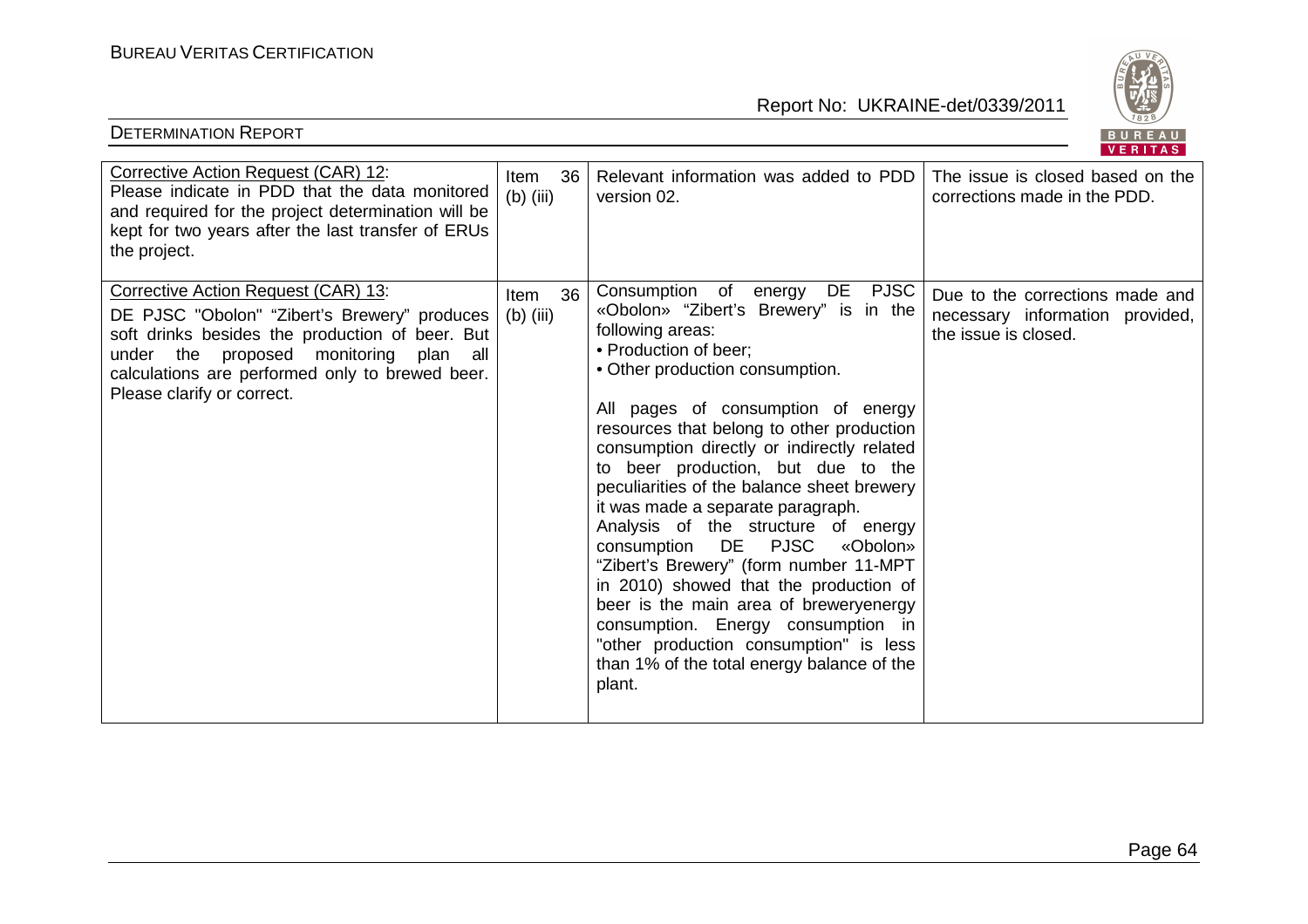

|                                                                                                                                                                                                                                                                                               |                     |                                                                                                                                                                                                                                                                                                                                                            | <b>VERIIAS</b>                                                   |
|-----------------------------------------------------------------------------------------------------------------------------------------------------------------------------------------------------------------------------------------------------------------------------------------------|---------------------|------------------------------------------------------------------------------------------------------------------------------------------------------------------------------------------------------------------------------------------------------------------------------------------------------------------------------------------------------------|------------------------------------------------------------------|
|                                                                                                                                                                                                                                                                                               |                     | Taking into account that other production<br>consumption directly or indirectly related<br>to beer production, with the aim of<br>simplifying the calculations were made<br>relative to the value of beer produced.<br>Natural gas used only for heat producing<br>by plant boiler house.<br>Relevant information added to section D<br>of PDD version 02. |                                                                  |
| Corrective Action Request (CAR) 14:<br>Section D.1.5 of the PDD requires from project<br>participants to submit information about collection<br>and archiving data on the environment impact as<br>well as references to relevant norms of the host<br>country. Please provide relevant data. | 36<br>Item<br>(k)   | Relevant information added to section<br>D.1.5 of PDD version 02.                                                                                                                                                                                                                                                                                          | Necessary corrections have been<br>made. The issue is closed.    |
| Corrective Action Request (CAR) 15:<br>There is no information on transboundary impacts<br>in the PDD.                                                                                                                                                                                        | Item<br>48  <br>(a) | No transboundary environmental impact<br>is expected from the implementation of<br>this project. Relevant information added<br>to section F.1 of PDD version 02.                                                                                                                                                                                           | The issue is closed based on the<br>corrections made in the PDD. |
| Corrective Action Request (CAR) 16:<br>The proposed project activity not related to the<br>scope #2. Please correct.                                                                                                                                                                          |                     | Corrected.                                                                                                                                                                                                                                                                                                                                                 | The issue is closed based on the<br>corrections made in the PDD. |
| Clarification Request (CL) 01:<br>Please include in this section refer to the<br>corresponding «Excel» file with the calculations.                                                                                                                                                            |                     | Relevant references added to<br><b>PDD</b><br>version 02.                                                                                                                                                                                                                                                                                                  | CL01 is closed based on the<br>amendments made in the PDD.       |
| Clarification Request (CL) 02:<br>Please number the tables with information of the<br>estimates (calculations) of emission reductions.                                                                                                                                                        |                     | Tables were numbered.                                                                                                                                                                                                                                                                                                                                      | Necessary corrections have been<br>made. The issue is closed.    |